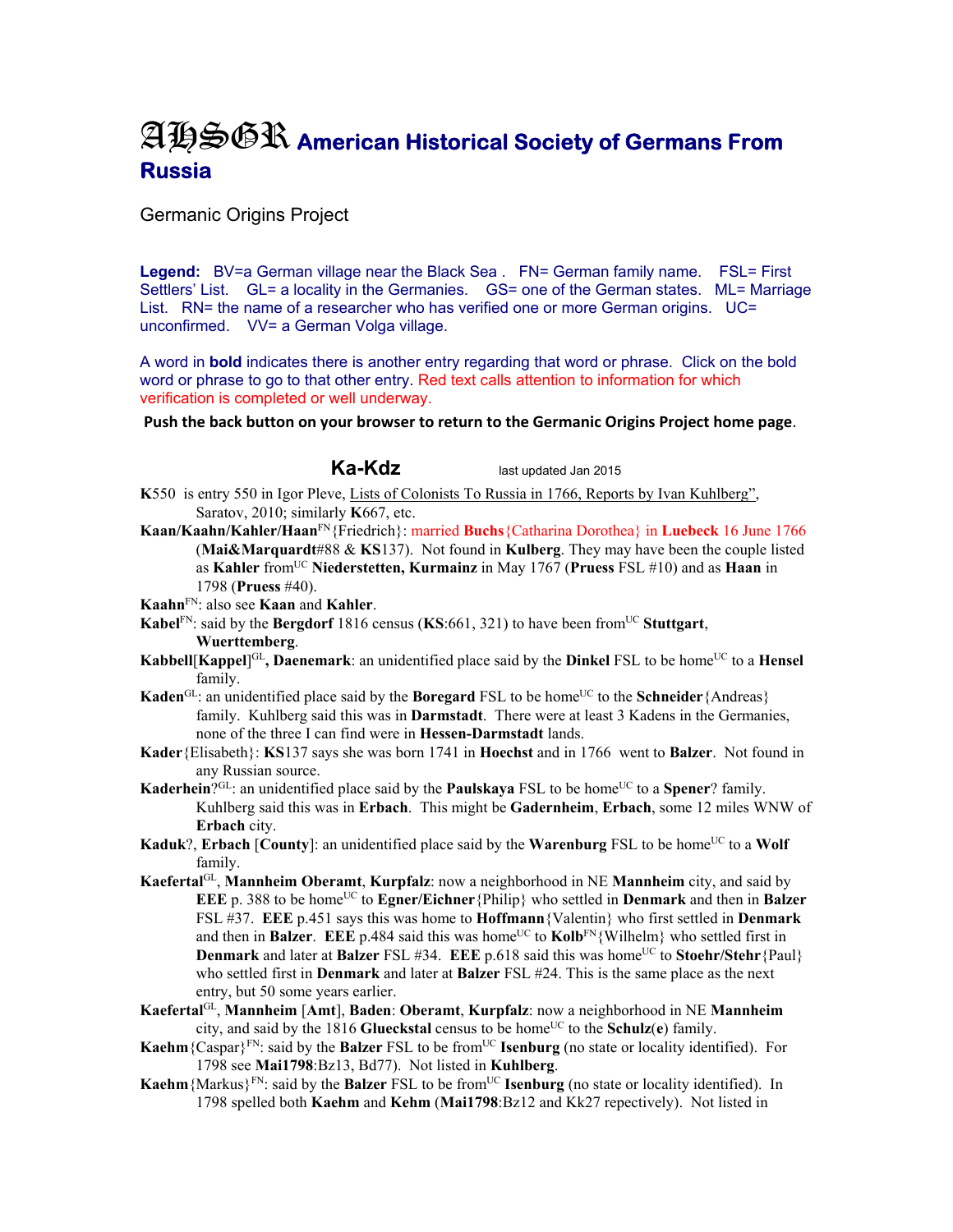**Kuhlberg**.

- **Kaehm/Keim**FN{J.Heinrich}: his orphaned daughter was listed in the **Huck** FSL was living with the **Voelker**s who are said to have come from **Isenburg** (no locality mentioned). Not liste in **Kuhlberg**.
- **Kaelber**FN{A.Barbara}: married **Dollheimer** {J.Christopher in **Luebeck** 3 Oct 1765
	- (**Mai&Marquardt**:19). Not found in **Kulberg** or in **T**. By 14 June 1766 with husband and newborn daughter {A.Margaretha}s he had settled at **Mariental** FSL#62. Later spelled **Dahlheimer** (**Mai1798**:Mt48).
- **Kaelberbronn**, **Freudenstadt** [**Amt**], **Wuerttemberg**: is 5.5 miles NE of **Freudenstadt** city, was proven by the **GCRA** to be home to the **Weisert**/**Weissert** family that went to **Bergdorf**. Was proven by the **GCRA** to be home to a **Bross**/**Bros** family that settled in **Neudorf**. Kaelberbronn records were found in **Herzogsweiler**, **Freudenstadt** [**Amt**], **Wuerttemberg**.

**Kaelk**FN: see **Kalck**.

- **Kaemmer/Kemmer/Kummer**FN: **according** to **KS**:118 this woman ofUC **Alstadt** near **Homburg** in the **Saar** married an **Amkein** man. The **Hildmann** FSL said her maiden name was **Kummer** and his name was **Amrein**. The **Buedingen** ML said she was a **Kemmer** of<sup>UC</sup> Alstadt and he was an **Amrain** man (**Mai&Marquardt**#612).
- **Kaemmerer/Kemer**{Lorentz/Lorenz}: from **Mainz** married **Voelker**{Catharina}in **Buedingen** 11 March 1766 (**Mai&Marquardt**#357 & **KS**137 & 161). On 30 May 1766 {Lorenz} and wife arrived in Russia, he said to be from **Isenburg** (**Kulberg**493). Not found in **T**. By 25 May 1767 **Kemer**  with his **Hein** wife {Katharina) and 2 **Hein** orphans, had settled at **Goebel** FSL #40, he said to be from **Grosserlach, Kurmainz**. In 1788 he married **Hoeflinger**{M.Anna} daughter of {Baltasar} of **Semonovka (**Mai1798**:**Mv2727). In 1789, his son {Bartel} moved from **Leichtling** to **Kamenka** (**Mai1798**:Mv1533).In 1798 **Kaemmerer** and his **Hoeflinger** wife were still in **Goebel** (**Mai1798**:Gb66).
- **Kaemmerer**<sup>FN</sup>: said by the Kromm version of the **Jagodnaja Poljana** FSL to be have come from<sup>UC</sup> Ober-**Ulm, Mainz** later than the first settlers (p.137).
- **Kaemmerer/Kemmer**FN{Bartholomae/Bartel/Bartholomaei}: married **Lang**{Catharina}in **Buedingen** 11 March 1766 (**Mai&Marquardt**#411). On 31 May 1766 with wife and brother {Peter}, he arrived in **Russia**, said to be from **Mainz** (**Kulberg**552). Not found in **T**. By 14 May 1767 {Bartel & Katharina} had settled at Leichtling FSL #17, he said to be from<sup>UC</sup> Seligenstadt, [Kur-]Mainz. **KS**137 says he was from<sup>UC</sup> Altenstadt near **Buedingen** (Mai&Marquardt#411). **KS**142 has {Bartholomaei}. In 1798 {Bartel} the father was a 62 yr-old widower with a married son and family in **Goebel** (**Mai1798**:Gb66).
- **Kaemmerer**FN: also see **Kemer**.
- **Kaemmerzell**GL: see **Kammerzell**.
- **Kaempf/Kempf**FN: said by the **Urbach** FSL to be from **Althausen Wildberg**, **Wuerttemberg** [**Duchy**]. Using parish records **David F. Schmidt** proved his birth there. For 1788 and 1798 see **Mai1798**:Mv2901,Sk31(where the wife's maiden name was given as **Enders**), Sk16 and 15.
- **Kaentzel/Kuentzel**{Barbara}: from **Schwamheim** married **Grimm**{Conrad} 22 May 1766 in **Luebeck**  (**Mai&Marquardt**#227). They arrived in **Russia** 8 Aug 1766 (**Kulberg**#2721). Not found in any later source.
- **Kaepple**FN: **Curt Renz** has found the church records for this **Hoffnungstal, Bessarabia**, family in **Ehrstaedt, Sinsheim Amt, Baden**.
- **Kaercher**FN: listed in the **Bergdorf** 1816 census (**KS**:661, 322) without origin. The **GCRA** found a report that he was born in **Trusseje**, **Prussia**. See the **GCRA** book for details.
- **Kaercher**{Margaretha}: **EEE** p.342 said she was the 1st wife of **Wentz**{Peter} who died in **Denmark**.
- **Kaerchner**<sup>FN</sup>: said by the **Belowescher Kolonien** FSL to be from<sup>UC</sup> **Isenburg** (no locality mentioned).
- **Kaersing**?, **Daenemark** [**Kingdom**]: is 193 km SW of Alborg and said by the **Reinhard** FSL to be home<sup>UC</sup> to the **Nickels** family.
- **Kaerten Duchy**GS: aka Carinthia Duchy, this large county occupied what is today southern **Austria** and northern Solvenia, from 976 to 1806.
- **Kaes**<sup>FN</sup>: said by the **Goebel** FSL to be from<sup>UC</sup> **Oberleinach, Wuerzburg**. Later his wife's maiden name is given as **Melchior** and his is spelled **Kess** (**Mai1798**:Gb29).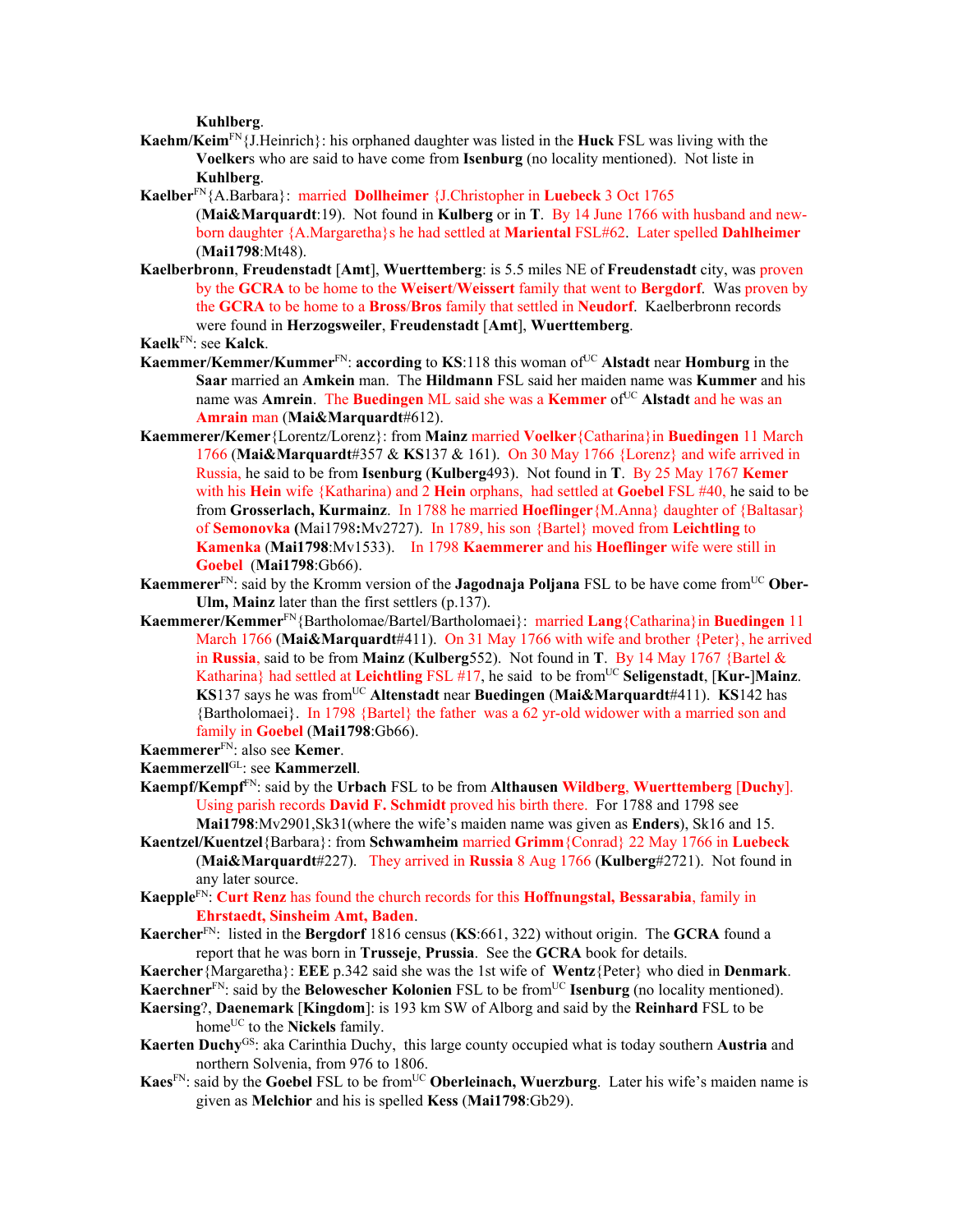- **Kaesbach, Franken:** an unidentified place said by the **Warenburg** FSL to be home<sup>UC</sup> to a Fertig family. A family chart done by Prof. Pleve spelled this **Kesbach**.
- **Kaesebier**: **Anhalt-Dessau** archive records say this man going to **Russia** left from **Dessau** city (**Mai&Marquardt**#1096). Not found in any later source.
- **Kaeser**<sup>FN</sup>: said by the **Kano** FSL to be from<sup>UC</sup> **Bellheim**. I could not find this family in the 1798 Volga censuses.
- **Kaesner/Kasner/Kassner/Cassner**: filed under **Kassner**.
- Kasner<sup>FN</sup>: said by the **Lauwe** FSL to be from<sup>UC</sup> **Schkopau**. I could not find this family in the 1798 censuses.
- **Kaestel**?GS: this may have been the name of the 2nd largest holding of the **Tuetonic Knights** which was located in northern **Bavaria**. This holding stretched SE for over 13 km below the Imperial City of **Windsheim**. Pleve IV says that **Oberaltenbernheim** was in Kaestel(?). **Oberaltenbernheim** is known to have been in within that holding of the **Tuetonic Knights**.
- **Kaestner**FN: this family name was found recorded in **Winterhausen** marriage records 1760-1769; see **Flegel** trip.
- **Kaffenberger** {J.Nicolaus}: of<sup>UC</sup> (**Hessen-**) **Darmstadt** (**Landgraviate**) married **Schellenberger**{Gertraudt} 3 March 1766 in **Buedingen** (**Mai&Marquardt**#356). **KS**137 & 164 have {Gertrand). Not found in any later source.
- **Kage**(?)<sup>GL</sup>, **Oesterreich**: an unidentified place said by the **Goebel** FSL to be home<sup>UC</sup> to a **Berkus** family. **Kagel**FN: said by the **Laub** FSL to be from<sup>UC</sup> **Birkenfeld**.
- **Kagel** FN: said by the **Shcherbakovka** FSL to be from<sup>UC</sup> **Koenigsberg**. I could not find any member of this family in **Mai1798**. Pleve thought this might be **Nagel**, but I could find no evidence for that.
- **Kahenbach**<sup>GL</sup>: said by **Hilsbach, South Prussia** records to be home<sup>UC</sup> to the **Miller**/**Mueller**{Karl} family that settled in **Neudorf**.
- **Kahl**FN{J.Konrad}: the **Buedingen** ML he married **Killian**{A.Barbara} 10 March 1766 (**Mai&Marquardt**#403). **KS**138 mistakenly had **Tahl**{J.Konrad}.Not found in **Kulberg** or in **T**. By 20 June 1767 this couple with a new born had settled at **Dobrinka** FSL #78, he said to have come from **Lauterbach, Riedesel**.
- **Kahl-am-Main**, **Hanau** [**County**]: is 9 km SE of **Hanau** city centre, and was said by the **Schwab** FSL to be home<sup>UC</sup> to the **Leonhard** family.
- **Kahla**<sup>GL</sup>, **Sachsen**: said by the **Graf** FSL to be home<sup>UC</sup> to a **Kellfuss**[Hellfuss] family. This could be in **Thueringen** some 8 miles S of **Jena**, or in **Brandenburg** some 29 miles NNW of **Dresden**.
- **Kahlaus**FN: this family name was found recorded in **Kroppach** marriage records 1762-1767; see **Flegel** trip.

**Kahlbrenner**<sup>FN</sup>: said by the **Katharinenstadt** FSL to be from<sup>UC</sup> **Kirchheim, Hessen**.

- **Kahler**<sup>FN</sup>: said by the **Laub** FSL to be from<sup>UC</sup> **Roth**, **Hessen-Kassel**. In the wife's maiden name was given as **Blau** (**Mai1798**:Lb18).
- **Kahler**<sup>FN</sup>: said by the **Paulskaya** FSL to be from<sup>UC</sup> **Arnstein**. In 1798 the family name was spelled **Keller** (**Mai1798**:Pl09).
- **Kahler**FN: also see **Kaan, Kaler** or **Keller**. **Kahlman**FN: see **Kohlmann**.
- **Kahlmann**<sup>FN</sup>: said by the **Urbach** FSL to be from<sup>UC</sup> Kiel, Holstein<sup>[</sup>-Gottorp Duchy]. He surely died **prior to the 1798 Volga censuses.**
- **Kahm**{A.Maria}: married 3 June 1766 in **Luebeck Jaeger**{J.Christoph} both from **Isenburg County**. No further information.
- **Kahn**<sup>FN</sup>: said by the **Orlovskaya** FSL to be from<sup>UC</sup> Arnsten. The family name was spelled **Kuehn** in 1798 (**Mai1798**:Mv2130).
- **Kaichen**GL, **Friedberg Imperial City**: is some 7 miles SE of **Friedberg** city, **Hessen**, and was said to be home to **Derr**{J.Michael} who settled in **Walter**.
- **Kaierleber**FN: see **Keuerleber**.
- **Kaigareltz**<sup>GL</sup>, **Isenburg County**: an unidentified place, said by the **Walter** FSL to be home<sup>UC</sup> to a **Reisbich** family.

**Kaiser/Kayser/Kayeser/Keyser** all interfiled here:

**Kaiser/Kayser**FN{Philipp}: said by **Kuhlberg**1213 & **KS**137 to be fromUC **Isenburg** and by the **Balzer**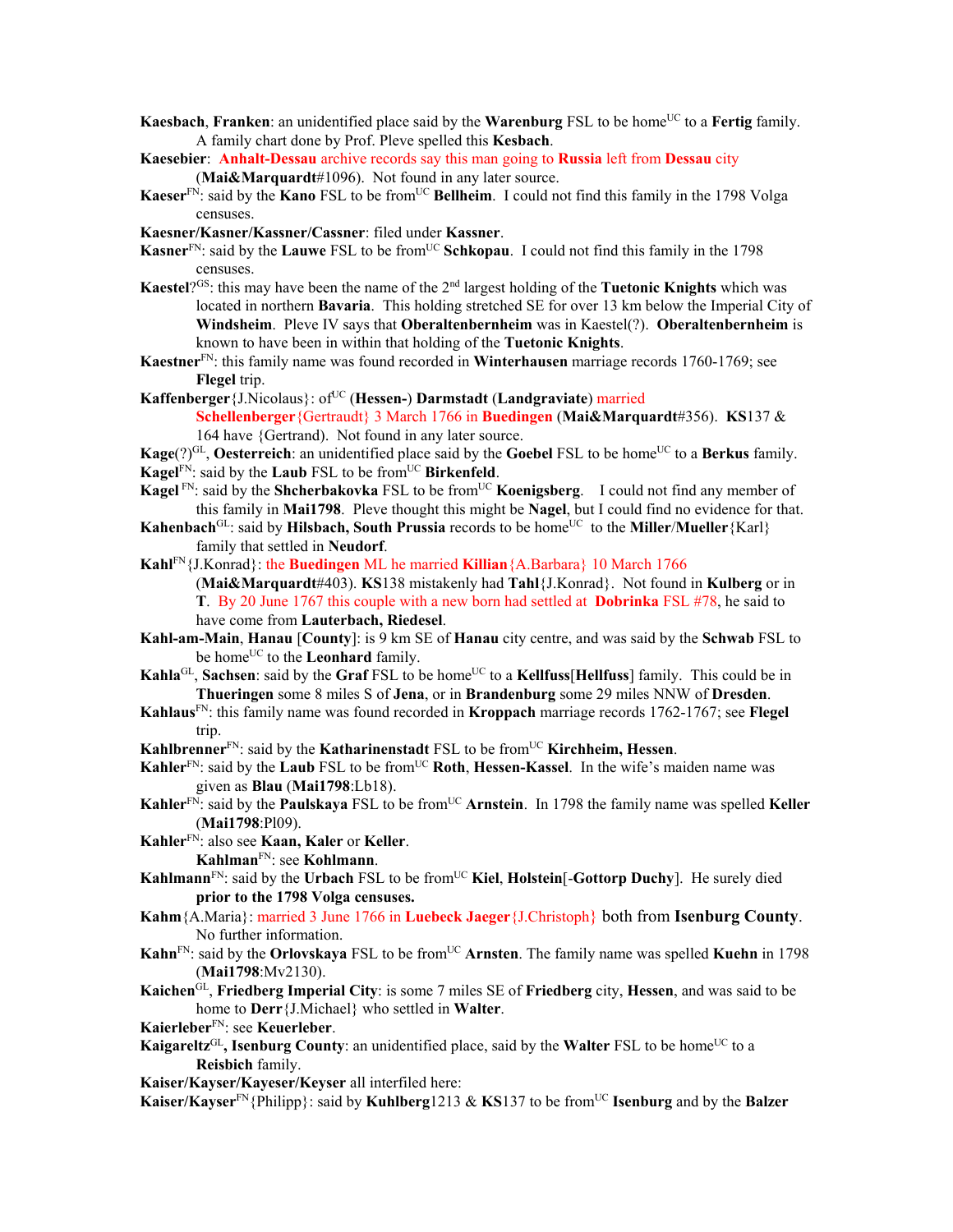FSL #45 to be from<sup>UC</sup> **Isenburg-Offenbach** [County] (sic). **Bonner** proved this **Kayser** man's origin in **Eckartshausen**, **Isenburg**[-**Marienborn County**] and his **Raab** wife's origin in **Duedelsheim**. By 1798 he is said to have a **Schneideman** wife (**Mai1798**:Bz8, 98).

- **Kayser**{A.Maria}: married **Nafts**{H.Philipp} in **Buedingen** 4 March 1766 (**Mai&Marquardt**#364). On 4 July 1766 {Philipp  $\&$  Anna} and an infant arrived in **Russia**, he said to be home<sup>UC</sup> **Isenburg** (**Kulberg**#1859). Not found in **T**. By 1775 they had settled at **Beideck** #59. In 1798 they were still in **Beideck** (**Mai1798**:Bd59).
- **Kayser**<sup>FN</sup>{A.Barbara}: said by the **Schlitz** ML to be from<sup>UC</sup> **Thirrlamm** and to have married 18 Aug 1766 **Unkefug**{Andreas}; by 1767 this couple was at **Boaro** FSL #147 (**Mai&Marquardt**#739).
- **Kaiser**<sup>FN</sup>{Johann}: said by the **Caesarsfeld** FSL 15 to be from<sup>UC</sup> Buerstadt. Frau Kaiser's maiden name is given as **Geis** in 1798 (**Mai1798**:Bb15).
- **Kaiser/Kayser**FN{Jakob/Jacob}: married 10 April 1766 **Firnberiger**{Eliesabetha} in **Buedingen** (**Mai&Marquardt**#511 & **KS**127). **KS**138 spells these names as **Kayser**, **Gellnhausen** and **Firnbergerriger.** They arrived in **Russia** 4 July 1766, he said to be from<sup>UC</sup> Althausen (**Kulberg**1877). Not found in **T**. By 18 June 1767 **Kaiser**{Jacob & A.Elisabeth} had settled at **Doenhof** FSL #60, he said to be from<sup>UC</sup> Gelnhausen (no locality mentioned). In 1798 still in **Doenhof** (**Mai1798**:Dh32) , but her family name is spelled **Rieger** (**Mai1798**:Dh32).
- **Kaiser/Kayser**FN{Jakob/Jacob}: married 10 April 1766 **Firnberiger**{Eliesabetha} in **Buedingen** (**Mai&Marquardt**#511 & **KS**127). **KS**138 spells these names as **Kayser**, **Gellnhausen** and **Firnbergerriger.** They arrived in **Russia** 4 July 1766, he said to be from<sup>UC</sup> Althausen (**Kulberg**1877). Not found in **T**. By 18 June 1767 **Kaiser**{Jacob & A.Elisabeth} had settled at **Doenhof** FSL #60, he said to be from<sup>UC</sup> Gelnhausen (no locality mentioned). In 1798 still in **Doenhof** (**Mai1798**:Dh32) , but her family name is spelled **Rieger** (**Mai1798**:Dh32).
- **Kaiser**FN: said by the **Enders** 1798 census to be the maiden name of frau **Piel** (**Mai1798**:En18).
- **Kaiser**FN{Friedrich}: said by the **Enders** FSL #3 to be fromUC **Kolberg**, **Preussen**.
- **Kaiser**FN: arrived in **Glueckstal** 1821-1822 and was proven by the **GCRA** to be from **Wankheim**, and then **Entringen**, both in **Tuebingen** [**Amt**], **Wuerttemberg** ; see their book for detail.
- **Kayser**{A. Margaretha}: **Dorothy Brandner** reports that she was born on 8 July 1773 in **Entringen, Tuebingen Wuerttemberg** (**FHL** 1475170/3-5) and married **Schumacher**{J.Adam} with whom they settled in **Glueckstal**.
- **Kaiser**<sup>FN</sup>{Philipp}: said by the **Goebel** FSL #75 to be from<sup>UC</sup> Oberberg, **Kurmainz**.
- **Kaiser**<sup>FN</sup>{J.Valentin}: said by the **Grimm** FSL #46 to be from<sup>UC</sup> **Darmstadt** (no locality mentioned).
- **Kaiser**{Johannes}: **EEE** p.517 said he in 1775 was living in **Grimm** (1775 census #39) and was the second husband of **Kaltenberger**{A.Margaretha} widow of **Meisner**{Alexander}.
- **Kaiser**FN{Ludwig}: not found in an FSL but was in the 1775 **Grimm** census #45. For 1798 see **Mai1798**:Gm11 and 76).
- **Kayser**{Barbara}: **EEE** p.482 said she married **Kohler**{Johannes Jr.} in 1761 in **Denmark** prior to their moving to **Grimm** before 1775 (1775 census #34).
- **Kayser** {J.Ludewig David}: son of { Friederich} was born in<sup>UC</sup> **Wuerttemberg** and left<sup>UC</sup> **Frankenbach** arriving at **Schleswig city, Schleswig Royal Duchy** in May 1761. He left **Denmark** in May 1765 Before 1775 he had settled in **Grimm** (1775 census #45) (**EEE** p.469).
- **Kayeser/Kayser**{M.Eva}: said by the **Buedingen** ML to be from<sup>UC</sup> Utsberg near Umstadt and to have married a **Delouse**{Christian} (**Mai&Marquardt**#509). **KS**124 says the place was **Gross-Otzberg** near **Umstadt** man before the couple moved to **Huck** (**Mai&Marquardt**#509). Also spelled **Kayser**.
- **Kaiser**<sup>FN</sup>{Johann}: said by the **Jagodnaja Poljana** FSL #29 & **KS**137 to be from<sup>UC</sup> Nidda. According to the Kromm version they were either fromUC **Burkhards** or **Eichelsachsen**, both of **Schotten** [**Amt**], or **Ober Lais** of **Nidda** [**Amt**].
- **Kaiser**<sup>FN</sup>{Ludwig}: said by the **Krasnoyar** FSL #114 & **KS**137 to be from<sup>UC</sup> **Marburg**(?), **Hessen**.
- **Kaiser**{Magdalena}: she is listed as a **Kayser** orphan in **T**4865 and left **Luzern**, [where she must have been a first settler, in 1779 to go to **Zug** to marry (**Mai1798**:Mv1605).
- **Kaiser** FN: said by the **Messer** 1798 census to be the maiden name of frau **Hinkel** (**Mai1798**:Ms69). Proven by **Bonner**.
- **Kaiser**FN{Peter & Konrad}: said by the **Messer** FSL #47 & #48 & **KS**137 to be from **Isenburg**. Their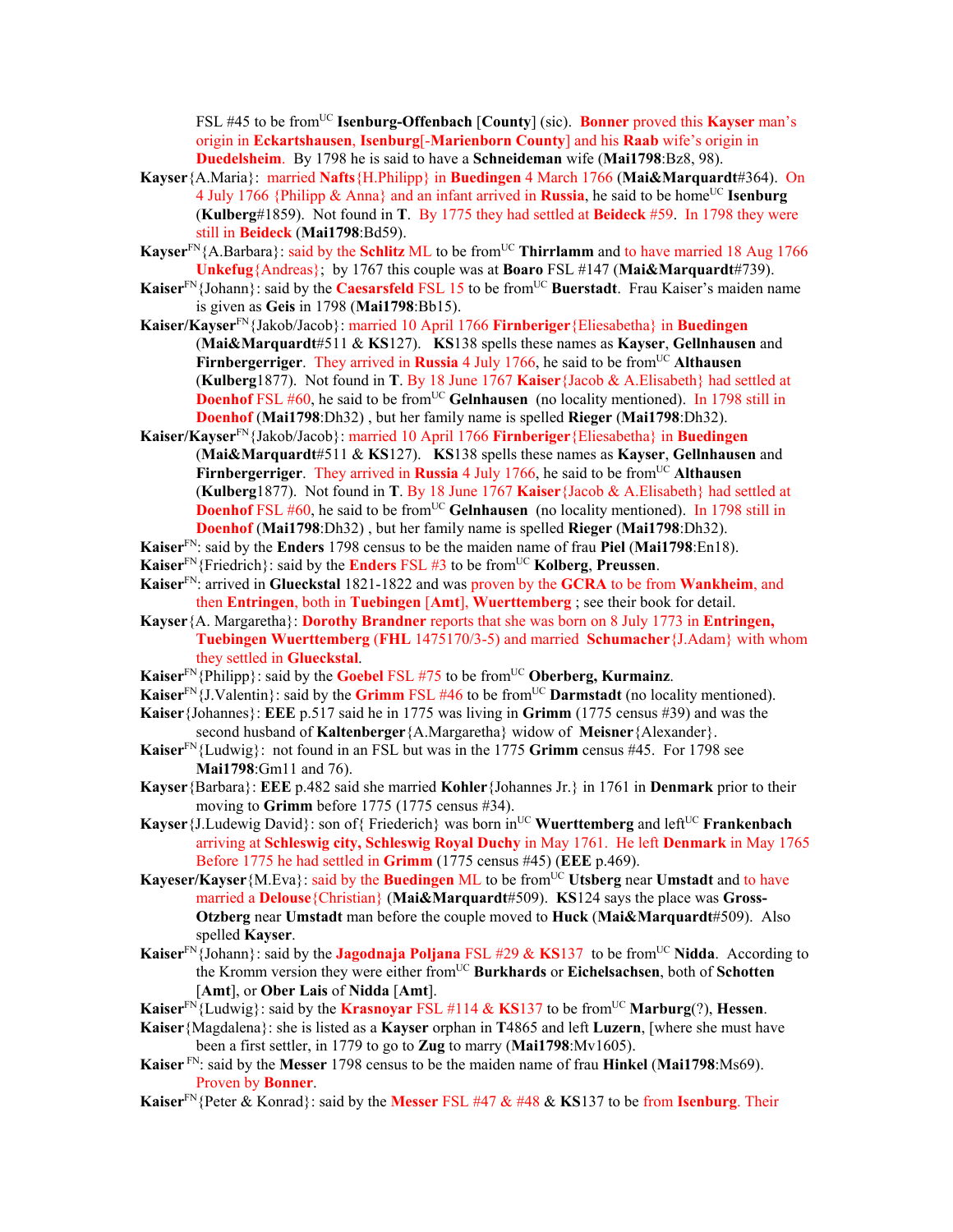baptisms were found in **Bueches/Buches**, **Isenburg**[-**Buedingen County**] by **Bonner**. In 1798 the maiden name of frau **Kaiser**{Konrad} was given as **Mueller** (**Mai1798**:Ms68).

**Kaiser**FN: said by the **Moor** 1798 census to be the maiden name of frau **Iskam** (**Mai1798**:Mo61).

- **Kaiser**FN: **Bonner** proved that frau **Michel** (nee **Kaiser**) of **Moor** was baptized in **Bueches**, **Isenburg**[- **Buedingen County**], and was sister to the **Kaiser** men of **Messer**.
- **Kaiser**FN{Johannes} is a single man living in the household of the widow **Mueller**{A.Katharina} from **Geien**? at **Mueller** FSL #29a but no origin is given for him.
- **Kaiser**FN{J.Heinrich}: said by the **Norka** FSL #158a to be the son of J.Heinrich Kaiser and a step-son in the **Wetaufer** household.
- **Kaiser**FN{Julianna}: said by the **Norka** FSL #78a to be the daughter of the deceased Johannes Kaiser and a step-daughter in the **Weigandt**{Daniel} household. For 1798 see **Mai1798**:Nr88.
- **Kaiser/Keiser**<sup>FN</sup>{Just}: said by the **Norka** FSL #107 to be from<sup>UC</sup> **Isenburg** (no locality mentioned). For 1798 see **Mai1798**:Nr173, and possibly 151, 23, 39, 89, 147 and 158? Spelled **Keiser** in the 1775 census.
- **Kaiser/Kayser/Keiser**FN{Peter}: **Kayser** fromUC **Keffenroth** married **Weinberger**{Catharina} in **Buedingen** 28 April 1766 (**Mai&Marquardt**#604). On 29 Aug 1766 this **Kaiser** couple arrived in **Russia**, he said to be from **Isenburg**. By 29 Aug 1766 with new wife {A.Maria} and step-son **Schaefer**{J.Heinrich}, he had settled at **Norka** FSL #191, all said to be from **Isenburg** (no locality mentioned). Spelled **Keiser** in the 1775 census. For 1798 see **Mai1798**:Nr198, and possibly 151, 23, 39, 89, 147 and 158? The maiden name of his wife in 1798 was given as **Kuhl** (**Mai1798**:198).
- **Kaiser/Keiser**<sup>FN</sup>{Thomas}: said by the **Norka** FSL #108 to be from<sup>UC</sup> **Isenburg** (no locality mentioned). For 1798 possibilities see **Mai1798**:Nr151, 23, 39, 89, 147 and 158? Spelled **Keiser** in the 1775 census.
- Kaiser<sup>FN</sup>{J.Heinrich}: said by the **Phillipsfeld** FSL #6 to be from<sup>UC</sup> Raboldshausen, [Hessen-Kassel **Landgraviate**]. For 1769 see **Mai1798**:Mv2281.
- **Kaiser**FN{Johannes}: was said by the **Reinwald** FSL #41a to be a step-son in the **Hersteinkorn**{J.Heinrich} household. For 1798 see **Mai1798**:Rw48.
- **Keyser/Kayser**{Johannes}: Lutheran fromUC either **Baden-Durlach Margraviate** or **Koenigsbach**, arrived at **Schleswig city, Schleswig Royal Duchy** in May 1761. He last reregistered in **Denmark** in January 1765. Later he immigrated to **Riebensdorf** colony in **Woronesh**. (**EEE** p.472).
- **Kaiser**<sup>FN</sup>{J.Melchior}: said by the **Rohleder** FSL #23 to be from<sup>UC</sup> **Wuerzburg** [Bishopric].
- **Kaiser**FN{Florentina}: frau **Kaiser** was said by the **Rohleder** FSL #23 to be fromUC **Kradalzau**?, **Polen**. **Kaiser**<sup>FN</sup>{Johannes}: said by the **Seewald** FSL  $#22$  to be from<sup>UC</sup> Geisenstam, Alzey.
- **Keyser/Kaiser**{Dorothea}: from **Eckenshausen** married **Mueller**{J.Wilhelm} in **Luebeck** 17 May 1766 (**Mai&Marquardt**#221). Not found in **Kulberg**. Later in 1766 this couple took transport in **Oranienbaum** for the **Volga** (**T**3983-3984). By 10 June 1767 this couple with an infant son had settled in **Stahl-am-Karaman** FSL #20. The wife's maiden name was given as **Kaiser** in 1798 (**Mai1798**:Sk20).
- **Kaiser**<sup>FN</sup>{J.Dietrich}: said by the **Warenburg** FSL #166 to be from<sup>UC</sup> **Harstein**?, **Kurpfalz**. For 1798 see **Mai1798**: Wr44,2,4,14,68,Mv3005, and Lb4. Said by the **Kisling** family (**Warenburg** colony) chart to be fromUC **Arnstein**, **Kurpfalz**.
- **Kaiser** {Franz} FN: possible early settlers of **Zuerich;** said by Recruiter Beauregard's list #42 to be from<sup>UC</sup> **Tittling**?, [**Kurbayern**] (**Lk**43). For 1798 see **Mai1798**:Bt16.
- **Kayser**{A.Elisabeth}: godparent at the 4 June 1766 **Luebeck** baptism of a **Gitz-Stoeteret** son **Mai&Marquardt**#1296).
- **Kayser**{A.Maria}: married **Jaeger**{Jacob} in **Buedingen** 9 March 1766 (**Mai&Marquardt**#393 & **KS**136). Not identified in any source in **Russia**.
- **Kayser/Kaiser**{A.Maria}: from **Michelau** married **Ros**{Steffen} in **Buedingen** 7 April 1766 (**Mai&Marquardt**#481). **KS**136 has **Nichelau** and 138 has **Michelau** near **Buedingen**, and {Stefen}. On 10 Aug 1766 {Stephan & A.Maria} without children arrived in **Russia (Kulberg**4878). Not found in any later source.
- **Kaiser/Kayser** {Caspar}: said by Recruiter Beauregard's list #42 to have been from<sup>UC</sup> **Blin**? (Lk42).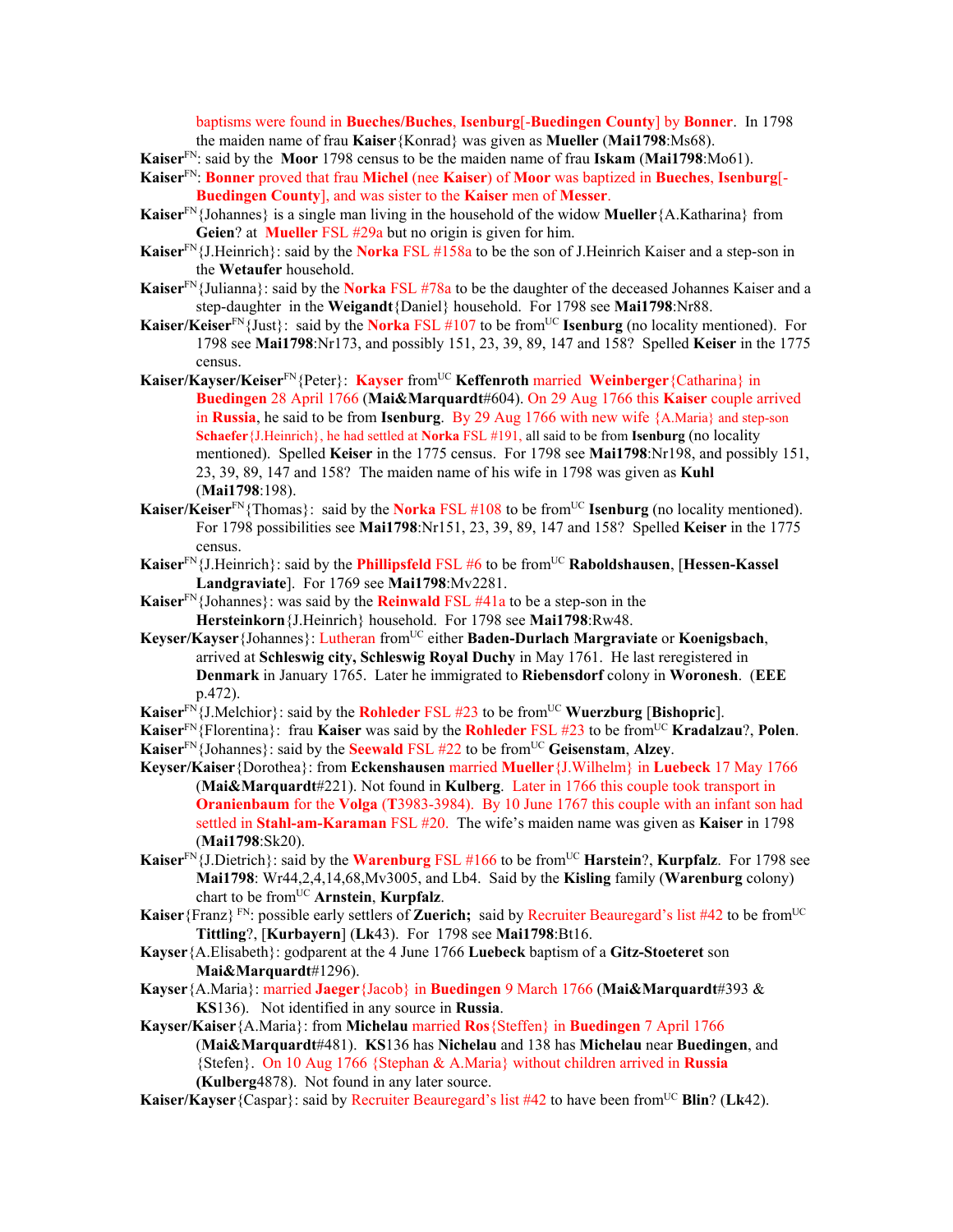Spelled **Kayser** in 1767 (**T**4862-4864) Not found in any FSL and I could not find them or any likely descendant associated with any **Volga** colony.

- **Kaiser** {Catharina+1c): **Kulberg**144 said they were of the Reformed faith from<sup>UC</sup> Schwarzenfeld. Not found in **T** or in any published FSL.
- Kayser/Kaiser {J.Caspar/Kaspar}: from<sup>UC</sup> [Hessen-]Darmstadt [Landgraviate] married **Hoffman**{A.Maria} 1 Aug 1766 in **Luebeck** (**Mai&Marquardt**#281). On 19 Sept 1766 this **Kaiser** couple with no children arrived in **Russia**, he said to be from<sup>UC</sup> **Darmstadt** (**Kulberg**6582). Not found in any later source.
- **Kayser**{M.Eva}: **KS**138 says she came from **Otzberg** near **Dieburg**. Not identified in any other source.
- **Kayser**FN: this family name was found recorded in **Schlitz** marriage records 1762-1767; see **Flegel** trip.
- **Kaiser**FN: this family name was found recorded in **Schotten** parish records for many generations prior to 1767; see **Flegel** trip.

### *Here ends the Kaiser/Kayser et al interfiling.*

- **Kaisersbach**<sup>GL</sup>, **Kurmainz**: an unidentified place said by the **Goebel** FSL to be home<sup>UC</sup> to a **Gottfried** and perhaps a **Hoffmann** family. The **Buedingen** ML says the place was **Grisselbach** and Stumpp says it was **Krisselbach** (**Mai&Marquardt**#354), neither of which can I identify.
- **Kaiserslautern**GL, [**Pfalz-Lautern Principality**, **Kurpfalz**]: is some 41 miles NW of **Karlsruhe**. Said by the **Degott** FSL to be homeUC to **Heinrich** and **Schneider** families. Said by the **Keller** FSL to be homeUC to **Bohn** and **Heisser** families. Said by the **Herzog** FSL to be home to a **Rome** man; the **Buedingen** church records say he was an employee of the French government and that a child of his died in **Buedingen** in 1766 (**Mai&Marquardt**#1235); the 1798 census says his wife's maiden name was **Maier** (Mai1798:Hv22). Said by the **Kamenka** FSL to be home<sup>UC</sup> to a **Neubauer** family. Said by the **Kratzke** FSL to be home<sup>UC</sup> to a **Reiswig** family. Said by the **Volmer** FSL to be home to a **Schroh** family. This was the seat of the **Lautern Kreis** of **Kurpfalz** and so the Kaiserslautern reference may refer either to the city or the district.
- **Kaiserslautern**<sup>GL</sup>, [**Pfalz-Lautern Principality**], **Kurpfalz**: said by the **Reinwald** FSL to be home<sup>UC</sup> to the frau **Jorgen**. Said by the **Schaefer** FSL to be home<sup>UC</sup> to the **Koerber** family.
- **Kaisheim Imperial Abbey**GS: held a small area of land Nof the Danube around the town of Kaisheim and a yet smaller piece S of the Danube just N of Wertingen town, all now in Bavaria.
- **Kakau**? $G^{\text{L}}$ , [**Anhalt-**]Dessau: is some 8 miles ESE of Dessau city, and said by the **Jost** FSL to be home<sup>UC</sup> to a **Steinbis** family.
- **Kalb**{A.Catharina}: married **Faust**{J.Georg} in **Buedingen** 22 March 1766 (**Mai&Marquardt**#459). **KS**137 has {Katharina}. Not found in any later source.
- **Kalb**FN: this family name was found recorded in **Tann** marriage records 1762-1767; see **Flegel** trip.
- **Kalbfleisch**FN{Heinrich/Hinrich}: listed in a **Luebeck** baptismal list 13 June 1766 as a godparent of a **Jerich** girl (**Mai&Marquardt**#1320). By 27 July 1767 he and wife {Juliana} had settled at **Paulskaya** FSL #64, said to be from<sup>UC</sup> **Romrod**. In 1798 he was still in **Paulskaya** but with wife **Fehrner**{**Elisabeth**} and 4 children ages 10-19 (**Mai11798**:Pl 06).
- **Kalbin**<sup>FN</sup>{Lorenz}: said the **Balzer** FSL to be from<sup>UC</sup> **Hanau** [County] (no locality mentioned). Said by  $\textbf{K}$ S:137 to be from<sup>UC</sup> **Offenbach, Isenburg**[-**Birstein Principality**. The maiden name of the wife is given as **Habermann** both by the FSL (with orphaned sons of Caspar Hab. also brothers of the wife in the household) and by the 1798 census (**Mai1798**:95, 69).
- **Kalck/Kalk**FN{A.Elisabeth}: married **Praefried**{Daniel} in **Luebeck** 15 July 1766

(**Mai&Marquardt**#184). **KS**149 said the man was from **Leidhecken** near **Buedingen.** On 12 Sept 1766 **Prefiet**{Daniel & Anna} arrived in **Russia**, he said to be from **Darmstadt**  (**Kulberg**5357). Later in 1766 {Daniel & Elisabetha} in **Oranienbaum** took transport for the **Volga** on which trip she died (**T**1079-1080). By 3 Aug 1767 {Daniel & Elisabeth} had settled at **Paulskaya** FSL  $\#106$ , he said to be from<sup>UC</sup> Ledener(?). I could not find this family in the 1798 Volga censuses.

**Kalckgrav**{Catharin}: was a godmother at the 16 May 1766 **Luebeck** baptism of a son of **Urich**{Johannes} and his **Richter** wife (**Mai&Marquardt**#1315). No further information.

**Kalefalz**<sup>GL</sup>, **Trier**: an unidentified place said by the **Brabander** FSL to be home<sup>UC</sup> to a Fritz family.

**Kalewi**{Gottfried}: **Kulberg**23 said he was single from<sup>UC</sup> Schlesien. Not found in T or in any published FSL.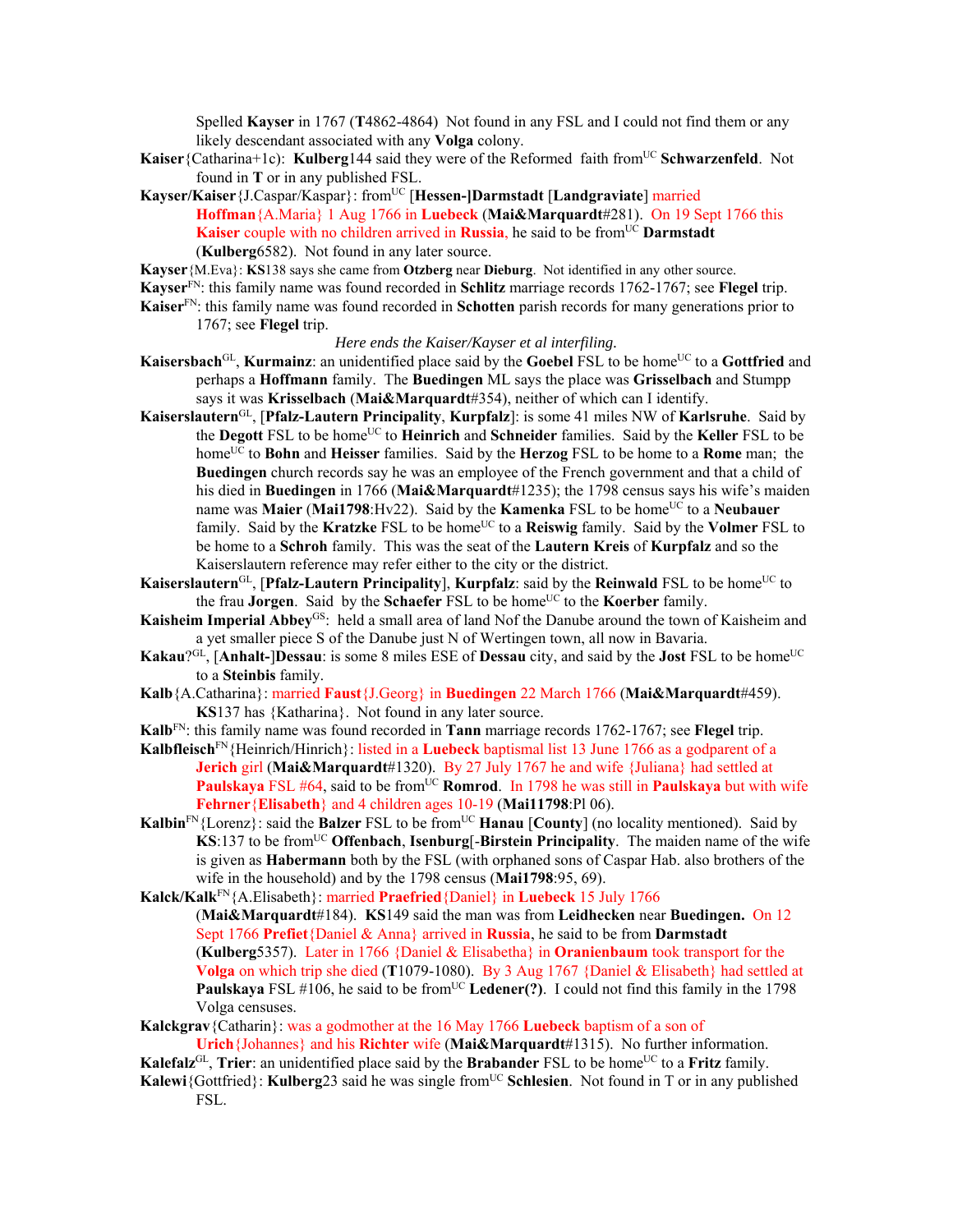- **Kaler**?<sup>FN</sup>: said by the **Preuss** FSL to be from<sup>UC</sup> Niederstetten, **Kurmainz.** This may be the **Kann** (another source spells it **Kaahn**) man who according to a **Luebeck** ML married in 1766 a **Buchs** woman (**Mai&Marquardt**#88).
- **Kalisch**GL [**Department**], **South Prussia**: this was one of the three huge Departments into which S. Prussia was divided. The capital city, now Kalisz, is some 67 miles SE of **Poznan** city. Thought by the **GCRA** to be home<sup>UC</sup> to the **Roessler/Ressler** family (1801) which came to **Bergdorf**. The also found it associated with the **Burckhardt** family in 1792. See the **GCRA** book for more. **Kalk**FN: see **Kalck**.
- **Kalkopf**{M.Katharina}FN: listed in the 1772 **Pobochnaya** first settlers' list as the wife of **Schneider**{Samuel} (pb3).
- **Kallenberg**GL, **Backnang** [**Amt**], **Wuerttemberg**: is some 5 miles SE of **Backnang** city, and the **GCRA** thinks either this may have been home<sup>UC</sup> to the **Rau** family that went to **Bergdorf**, since Kallenberg is located just 2 miles E of Heutensbach, birthplace of the Kapp woman who married **Rau**. See the **GCRA** book for detail.
- **Kallop**{A.Dorothea}: she married **Bandel**{J.Ludwig} on 29 June 1766 in **Rosslau** (**KS**119, 137, and **Mai&Marquardt**#1035). I could not find them in any printed FSL.
- **Kalmar**, **Schweden**: is 286 km NE of **Kopenhagen**, **Denmark**, and was said by the **Rosenheim** FSL to be home<sup>UC</sup> to frau **Dittmann**.
- **Kalmbach**FN: said by the 1816 **Glueckstal** census (**KS**:671) to be fromUC **Engelhandszell**, [**Kur**-]**Bayern**; **KS**:323 suggested it might be **Engelhardtzell**?.
- **Kalmbach**FN: also see **Gambach**.
- **Kalstadt**<sup>FN</sup>: said by the **Boregard** FSL to be from<sup>UC</sup> Schwelm, which Kuhlberg said was in Westfalen. I could not find this family in the 1798 Volga censuses.
- **Kaltchinowka**: see **Belowescher Kolonien**.

**Kalteherberg**GL, **Danzig**: now Swiernica, **Poland**, was 19 miles ESE of **Danzig** city, and said by the **Orloff** FSL to be home<sup>UC</sup> to **Friesen** families. Also spelled **Kalte Herberge**.

- **Kalte Herberge**GL: see **Kalteherberg**.
- **Kaltenberger**{A.Margaretha}: **EEE** p.517 said she married **Meisner**{Alexander} in **Denmark** in May 1761, and in 1775, living in **Grimm**, having remarried to **Kaiser**{Johannes} (1775 census #39
- **Kaltenberger**FN: not found in an FSL but was in the 1775 **Grimm** census #61. For 1798 see **Mai1798**:Gm25).
- **Kaltenborn**<sup>GL</sup>, **Kurpfalz**: an unidentified place said by the **Keller** FSL to be home<sup>UC</sup> to a **Bellmann** family. There was a **Kaltenborn**, **Ollbrueck Barony**, on the **Kurkoeln** border, some 24 miles WNW of **Koblenz** city, but none so far as I can find in **Kurpfalz** lands.
- **Kaltenborn**GL, **Ollbrueck Barony**, on the **Kurkoeln** border, some 24 miles WNW of **Koblenz** city.
- **Kaltennordheim**?, **Sachsen-Weimar** [**Duchy**]: is 41 km SSW of **Eisenach** city and some 20 miles ENE of **Fulda** city. Itwas said by the **Rosenheim** FSL to be home<sup>UC</sup> to a **Sauermilch** family. Said by the Walter FSL to be home<sup>UC</sup> to a Greifts family. Kaltennordheim actually was in Eisenach **County**, which was a subdivision of **Saxe-Eisenach Duchy**, which since 1741 had been controlled by the same family which owned the **Saxe-Weimar Duchy**.
- **Kaltenschnee/Kaltenschuh**<sup>FN</sup>: from<sup>UC</sup> Mauswinckel married in Buedingen 9 April 1766 **Eisenhuth**{Susanna} (**Mai&Marquardt**#507). {Andreas & Anna} arrived in **Russia** 4 July 1766, he said to be fromUC **Isenberg** (**Kulberg**1202). Not found in **T**. Before 20 June 1767 {Andreas} and wife {A.Catharina} had settled at **Dobrinka** FSL #89, which said he was fromUC **Obelis**?, **Ridelsch**?. They were still in **Dobrinka** in 1798, their names spelled **Kaltenschuh**{Andreas} and **Eisenhut**{Katharina} (**Mai1798**:Db28).
- **Kaltenschuh**FN: see **Kaltenschnee**.
- **Kaltental**GL, **Stuttgart** [**Amt**], **Wuerttemberg**: is now a **Stuttgart** suburb some 6 miles SW of the city centre, and proven by the **GCRA** to be home to the **Kurrle** and **Rall** families that went to **Bergdorf**. Mistakenly said by the 1816 **Glueckstal** census to be home<sup>UC</sup> to the **Krieger** family. Mistakenly said by **KS**:282 to be home<sup>UC</sup> to the **Gramm/Frasch** family that settled in **Kassel**. See the **GCRA** book for more.
- **Kaltenbach**GL, **Hinterweidental Amt**, **Pfalz**: is barely W of **Hinterweidental** town, and the **GCRA** thinks either this village or **Kallenberg**, **Backnang** [Amt], **Wuerttemberg**, may have been home<sup>UC</sup> to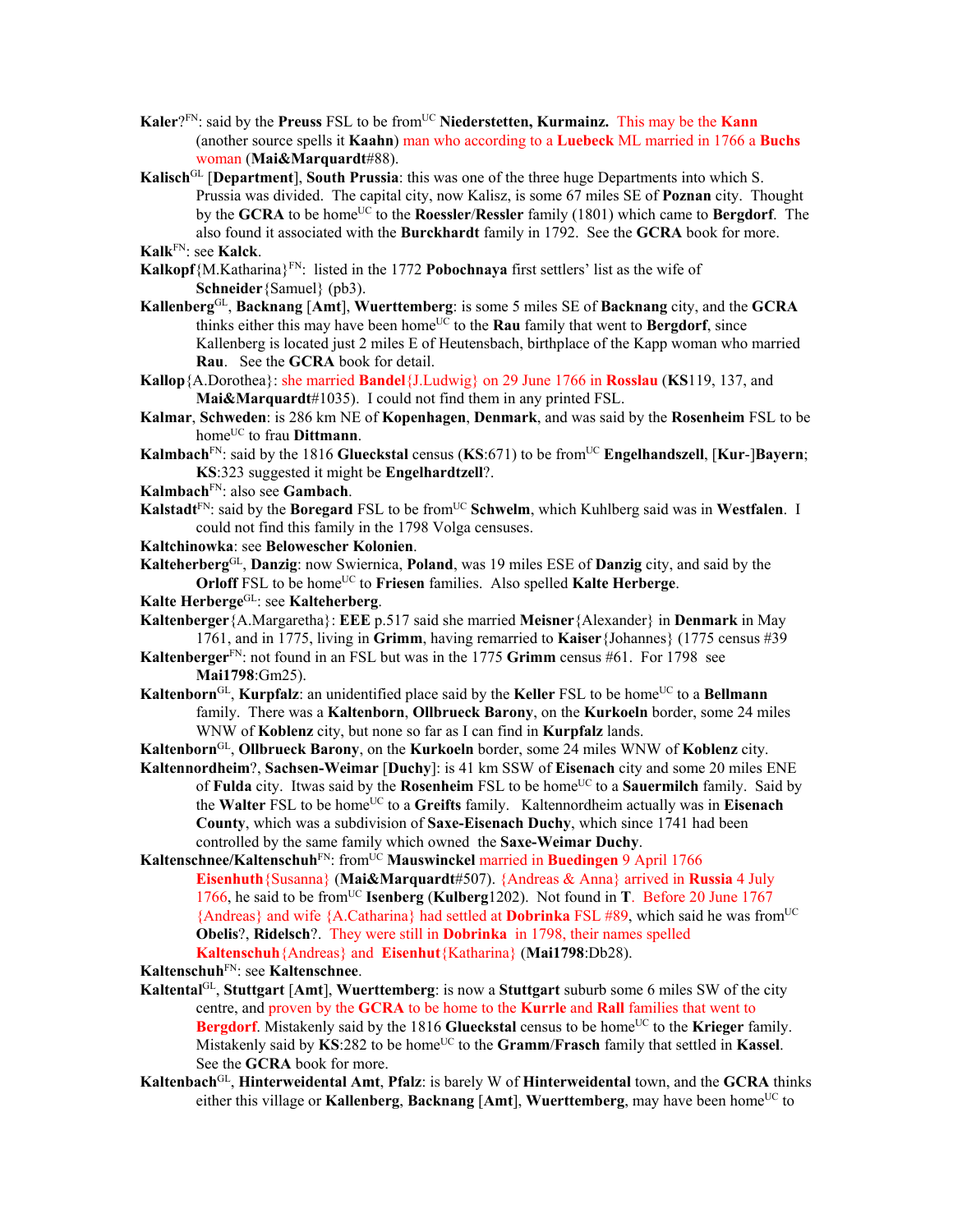the **Rau** family that went to **Bergdorf**; see their book for detail.

- Kaltenberger<sup>{Michael}: Lutheran, from<sup>UC</sup> Baden-Durlach Margraviate arrived Schleswig city,</sup> **Schleswig Royal Duchy** in May 1761. In January 1765 with his wife {Rosina} he last reregistered in **Denmark**. Before 1775 they had settled in **Grimm** (1775 census #61) (**EEE** p.467)
- **Kaltenborn**GL, [**Kur**-]**Koeln**: is 25 miles WNW of **Koblenz** city, and said by the **Brabander** FSL to be home<sup>UC</sup> to a **Klein** family.
- **Kaltenwesten**GL, **Heilbronn** [**Amt**], **Wuerttemberg**: is some 6 miles SSW of **Heilbronn** city. Origin has been proven here for the **Arnold**, **Behringer**, **Frank**, **Gnang**/**Ganje**, **Laitenberger**, **Mueller**, and **Rieker** families who came to **Bergdorf** in 1831. This place is now known as **Neckarwestheim**.
- **Kaltner**<sup>FN</sup>: said by the **Katharinenstadt** FSL to be from<sup>UC</sup> **Lippstadt, Westernkotten** with a **Naagel** wife from<sup>UC</sup> Muenster.
- **Kalzhof**?<sup>GL</sup>, **Bupaterpronsk**?: an unidentified place said by the **Brabander** FSL to be home<sup>UC</sup> to a **Eberhardt**{J.Daniel} family.
- **Kembel**FN: see **Kempel**.
- **Kamberg**<sup>GL</sup>, **Kurtrier**: said by the **Keller** FSL to be home<sup>UC</sup> to a **Pauly** family. Said by the **Preuss** FSL to be home to **Heiland, Heinrich,** and **Schneider** families. See **Camberg**.
- **Kamberg**GL, **Nassau**[sic]: nka Bad **Camberg** some 16 miles NNE of **Wiesbaden**, and said by the **Preuss** FSL to be home to an **Preuss** family. Kamberg was not then in **Nassau** but near it, see **Camberg**.
- **Kamenka**, **Podolia**: the largest place of this name was 120 miles SE of **Kiev**, but there were at least 2 dozen Kamenka in **Podolia**. The **GCRA** says it was the district covering **Luschkawitz** in 1787 and was associated with a **Weil** family in 1844.
- **Kamenka**VV (aka **Baehr**): a Catholic German village on the west side of the Volga. Its FSL has been published twice: first in Pleve, The German Colonies ..., pp.371-391, and second in Pleve, Einwanderung …, vol.II, pp.215-242. According to them, the first settlers were from the following places with the family names shown here in parens. Spellings sometimes differ between the two sources – a spelling that is from the second source is presented here in standard bold, if it appears the same way in the first source it is underlined, if it appears only in the first source it is italicized:
	- from **Alave, Italien**: (**Goette**/*Gette*);
	- from **Alzey**: (**Dietze**/*Ditze,* **Mauren**, **Schwarz/***Schwartz*);
	- from **Aschaffenburg**: (**Bahl**/*Bal/Ball*?, **Bachmann**, **Braun**, **Meder**, **Stadler**);
	- from **Baden-Durlach**: (**Aman**, **Zwinger**);
	- from **Bamberg**: (**Baer***/Beer/Baehr/Bayer*?, **Boehm**/*Behm*, **Siebenhaar**);
	- from **Berlin, Preussen**: (**Streitenberger**);
	- from **Bischtu…**(?)/*Bischt*(?): (**Herwig**/*Gervig*);
	- from **Boehmen**: (**Ehse**/*Ese*?);
	- from **Brandenburg**: (**Augustus**);
	- from **Brix**/*Briks*(?): (**Floehr/Flor**/*Flohr*);
	- from **Buedingen**: (**Kaul**, **Reiss**/*Reis*, **Walter**);
	- from **Danzig**: (**Nickel**);
	- from **Dinkelsbuehl**/*Denkelsbuehl*: (**Benerberger**/*Bennerberger*);
	- from **Elbing, Polen**: (**Engeler**);
	- from **Elwangen**: (**Vogelmann**);
	- from **Eppingen**: (**Siegel**);
	- from **Erfurt**/*Ehrfurt*: (**Schiebert**/*Schibert/Schubert*?);
	- from **Ettlingen**: (**Kreschele**);
	- from **Falkenburg**: (**Derillion**/*Dirillion*?);
	- from **Frankfurt-am-Main**: (**Meier**, **Schwert/***Schwerdt*);
	- from **Freiburg**: (**Tisch**);
	- from **Freistadt**, **Pfalz**: (**Kumler**);
	- from **Hanau**: (**Dargener**, **Esrenhaeuser**/*Esrenheiser*?, **Hoffmann**, **Lither**/**Liter**/*Lieter*?);
	- from **Hassfurt**/*Hassfurth*: (**Schmidt**);
	- from **Heilbronn am Neckar**: (**Beider**, **Pless**/*Bless*?);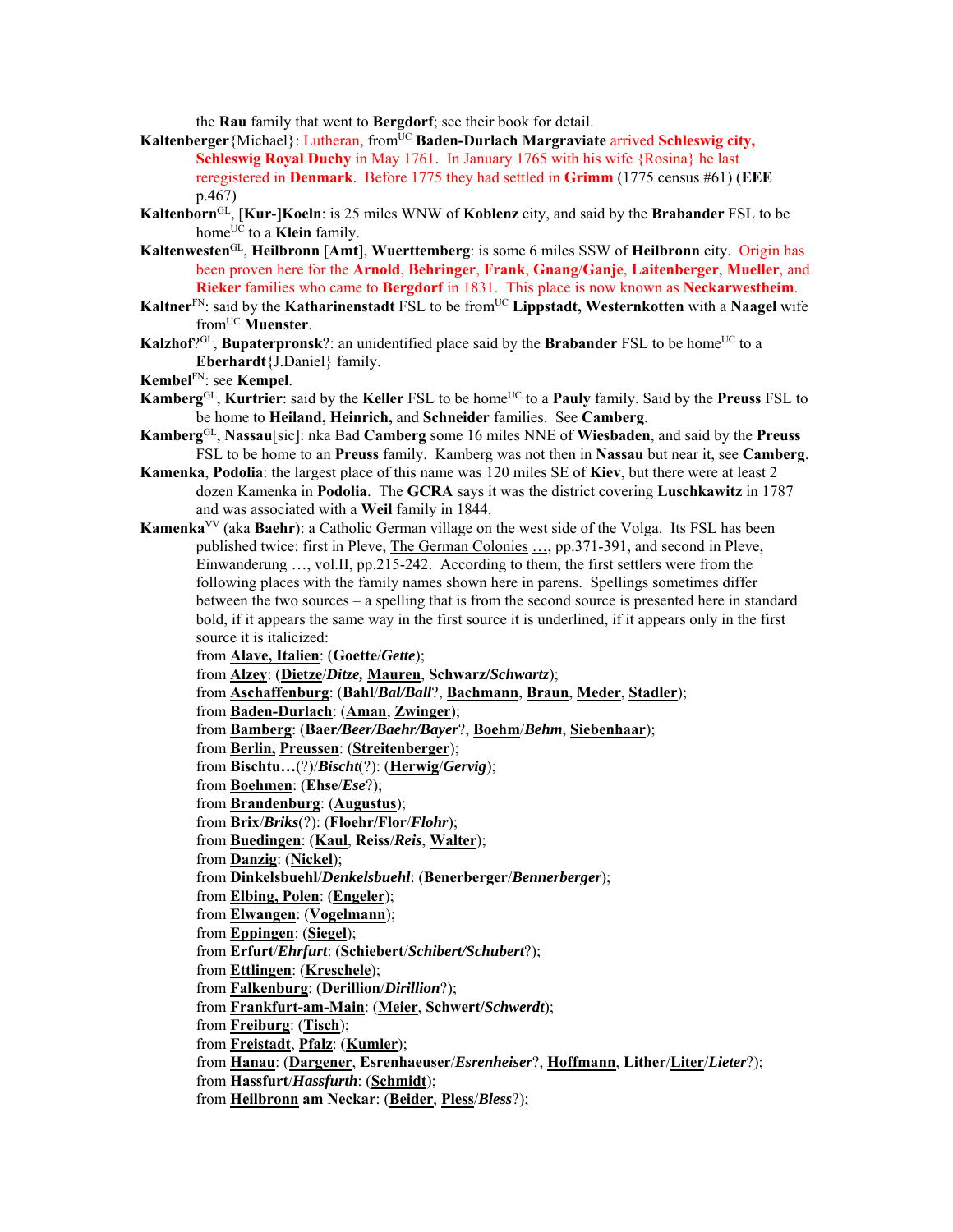from **Ichsfels**(?)/*Iksfelts*(?): (**Raab**); from **Kaiserslautern**: (**Neubauer**); from **Kamnitz**/*Kamitz*: (**Eschler**); from **Karlsbad**, **Boehmen**: (**Mueller**); from **Kiel, Holstein**: (**Heiland**); from **Kirburg**(?)/*Kurbburg*(?): (**Baer**/*Beer/Baehr/Bayer*?); from **Kirchheimbolanden**/*Kirchheimbolende*: (**Leopold**); from **Kissing**: (**Bock**); from **Koblenz**: (**Kochum**); from **Koenigshofen**: (**Kessler**); from **Kopenhagen, Daenemark**: (**Rekowski**/*Rekowsky*, **Schwindt**); from **Krautheim**, **Kurmainz**: (**Vogt**); from **Lauzes/***Lausi*(?), **Frankreich**: (**Legrand**/*Le Grand*); from **Luxembourg**: (**Astian**); from **Mainz**: (**Simon**); from **Mannheim**: (**Rowein**/*Rohwein*); from **Marienburg, Polen**: (**Lex**/**Leks**, **Nowak**/*Novak*, **Urban**); from **Miltenberg**: (**Gruen**, **Neth**?/*Net/Nett/Naeb*?, **Rochel**); from **Muenster**: (**Dikeng**?); from **Muelsen**/*Mulsen*, **Preussen**: (**Fischer**); from **Naegelstad**t: (**Schaefer**); from **Neuburg am der Donau**/*Neuburg Donau*: (**Seitz**); from **Neustadt-bei-Heide(**?)/*Neustadt-am-Heide*: (**Stahl**, **Zeisel**); from **Oberkirch**/*Oberkirche*: (**Gerling**); from **Oberramstadt**: (**Schaefer**); from **Orb**/*Orba*(?): (**Roeder**/*Raeder*); from **Posnan**/*Posen*, **Polen**: (**Rekowski**/*Rekowsky*); from **Pressburg**: (**Bauer**); from **Reez**(?)**/***Retz*: (**Plattner**/*Blattner*?); from **Regensburg**: (**Retzer**); from **Roding**: (**Hofesass**/*Gofesass*?); from **Saarlouis**: (**Schmidt**); from **Sachsen-Gotha**: (**Glaeser**); from **Salzburg**: (**Baron**); from **Schlierbach**: (**Hohl**/*Gol*); from **Schneidemuehl**/*Schmeidmuhl*, **Polen**: (**Repin**); from **Schwarzburg**/*Schwartzburg*: (**Thoma**/*Toma*); from **Schweiz**: (**Kettler**); from **Seligenstadt**: (**Hartmann**, **Wetzel**); from **Sierck**/*Sirsk*(?), **Frankreich**: (**Deisch**, **Mellinger**, **Schmidt**); from **Strabing**: (**Dreher**); from **Vien, Oesterrich**: (**Niederhof**); from **Warendorf**: (**Oberberger**); from **Weissensulz**(?)/*Weisensulz*: (**Vogel**); from **Wimmelbach/***Wimelbach***, Bamburg**: (**Kerner/Kenaer/***Kenner*); from **Windigstein Ost, Flck**.: (**Palaery**/*Palaeri*?); from **Worms**, **Kurmainz**: (**Becker**); from **Wuerzburg**: (**Getzel/Hoetzel**/**Hetzel**/*Getsel*, **Rumpel**). **Kamenny Ovrag**<sup>VV</sup>: a variant spelling of the Russian name for **Degott**<sup>VV</sup>. **Kamenny Owrag**VV: a variant spelling of the Russian name for **Degott**VV. **Kamennyj Ovrag**<sup>VV</sup>: a variant spelling of the Russian name for **Degott**<sup>VV</sup>. **Kamenskiy**VV: a Russian name for **Grimm**VV. **Kamerer**FN: see **Kammerer**. **Kamitz**GL, see **Kamnitz**.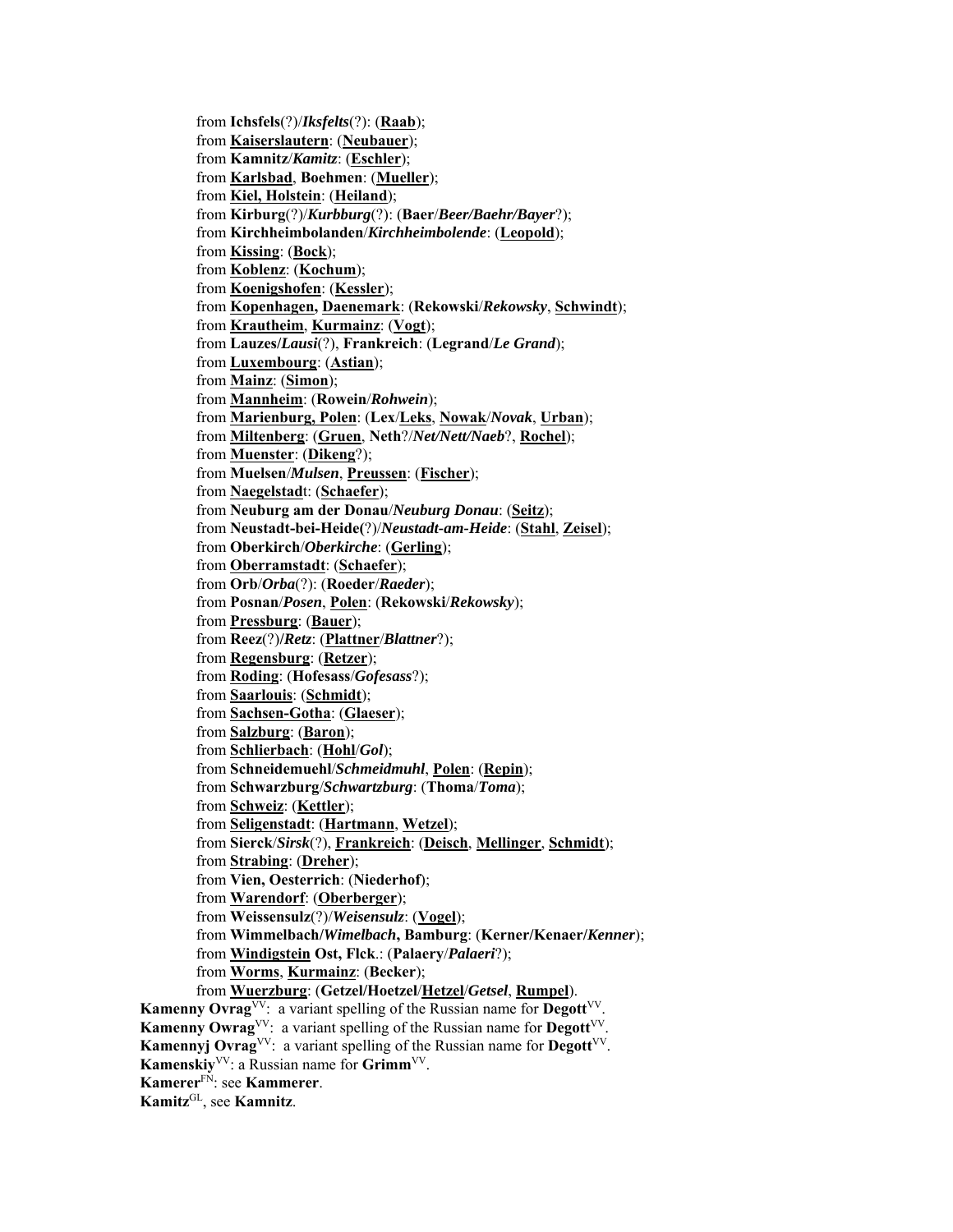**Kamlovski**FN: see **Kamlowski**.

- **Kamlowski**FN: said by the **Husaren** FSL to be fromUC **Witebsk**, **Polen**. In 1798 spelled **Kamlovski** (Mai1798:Hn18).
- **Kamm**FN{Joseph}: married **Zimmer**{A.Catharina} in **Rosslau** 22 March1766 (**Mai&Marquardt**#985, **KS**137 &165). **KS** mistakenly says 1765.Not found in **Kulberg** or in **T**. By 15 July 1767 as a widower he had settled at Leitsinger FSL 79, he said to be from<sup>UC</sup> Himmelhofen?, Bamberg [**Bishopric**], but was living living with the **Schwarz**{Sebastian} family at FSL 23. I could not find **Kamm** in **Mai1798**.
- **Kamm**<sup>FN</sup>: said by the **Pfeiffer** FSL to be from<sup>UC</sup> **Freudenberg**.
- **Kammer**<sup>FN</sup>: said by the **Schaefer** FSL to be from<sup>UC</sup> **Weidnitz**, **Schlesien**. For 1797 and 1798 see **Mai1798**:Mv2390,Sw4 and Bx43.
- **Kammer**FN: this family name was found recorded in **Schotten** parish records for many generations prior to 1767; see **Flegel** trip.
- **Kammerer**FN{Konstanza}: the **Goebel** FSL #58a had her at age 15 a step-daughter living in the household of {Mathias  $\&$  Anna} **Ancre/Anker/Anger**, a couple said to be from<sup>UC</sup> **Danzig**. Somewhat later she must have married or died, but so far I have found no record.
- **Kammerer**<sup>FN</sup>: said by both the 1816 **Neudorf** census (#58, 173) and **KS**:323 to be from **Wittershausen**, **Horb** [**Amt**], **Wuerttemberg**. Using **FHL**#550,795, the **GCRA** proved this origin. See their book for much more. Also spelled **Kamerer**.
- **Kammerforst**<sup>GL</sup>: an unidentified place said by the **Ober-Monjou** FSL to be home<sup>UC</sup> to **Boese** and **Brull**{J.Adam} and {Johannes} families. There are 4 Kammerforsts in Germany.
- **Kammerstein, Kurpfalz**: an unidentified place said by the **Keller** FSL to be home<sup>UC</sup> to a **Job** family. The only Kammerstein that I can find in Germany was 11 miles SSW of **Nuernberg** city center, and although now in Bavaria, would then have been either in **Wuerttemberg Duchy** or **Eichstaett Bishopric**.

**Kammerstrahl**: see **Gammerstrath**.

- **Kemmerzell/Kammerzahl**{Adam Georg}: his son died 28 June 1766 in **Buedingen** (Mai&Marquardt#1232). From<sup>UC</sup> Hersfeld in the Roene [Mountains], husband of **Burchard**{Dorothea} and father of {Elisabeth} who was baptized 29 July 1766 in **Luebeck** (Mai&Marquardt#1328). Said to be from<sup>UC</sup> Werther, on 14 Sept. 1766 arrived in Russia with wife {Dorothea} and 5 children (**Kulberg**6448). Not found in **T,** any published FSL, or in **Mai1798**.
- **Kammerzell**{Amelia}: **Doris Evans** and **Robert Goodman** proved that she was born 3 November 1747 in **Maierbach** in the **Free Noble Province of Ancient Knights**, and that she married **Gutmann**{J.Martin} (**Frank** FSL #112). This apparently was his first marriage. See **Heun** {Margaretha}.
- **Kemmerzell**{Elisabeth}: baptized 29 July 1766 in **Luebeck** daughter of {Adam Georg} and his wife **Burchard**{Dorothea} (**Mai&Marquardt**#1328).
- **Kammerzell**FN{Johannes}: said by the **Frank** FSL #112a to be the father of {Johannes and Valentin} who in 1768 were orphans living in the **Gutmann** {J.Maetin} household and said to be from<sup>UC</sup> **Hirschfeld**[**Gersfeld**] GL**, Freie Adelprovinz der alten Ritter**. **Doris Evans** says that research done by **Anneliese Micheiwski** for Larry and Florance Kammerzell confirmed that this man is not closely related to the man in Walter but does also descend from **Kemmerzell** {Heinrich} born in the 1500's who died in 1605 in **Gersfeld**.
- **Kammerzell**<sup>FN</sup>{J.Georg}: said by the **Walter** FSL #101 to be from<sup>UC</sup> **Hersfeld** Gersfeld <sup>GI</sup>, Freie **Adelprovinz der alten Ritter**. **Doris Evans** says that research done by **Anneliese Micheiwski** for Larry and Florance **Kammerzell** confirms that this man descends several generations from **Kemmerzell**{Heinrich} born in the 1500's who died in 1605 in **Gersfeld**.
- **Kammerzell**<sup>FN</sup>{Hanz}: **Kulberg**6413 said he was from<sup>UC</sup> Werder<sup>GL/GS?</sup>, with wife {Dorothea} and 4 children ages 12-21. I did not find them in any published FSL.
- **Kammerzell/Kaemmerzell**GL is some 4 miles NW of **Fulda, Hessen** and is said by the **Roethling** FSL to be home<sup>UC</sup> to an **Ell** family.
- **Kamnitz/Kamitz<sup>GL:</sup>**an unidentified place said by the **Kamenka** FSL to be home<sup>UC</sup> to an **Eschler** family. It may be the Kamnitz, **Thueringen** that is some 14 miles ENE of **Gera**.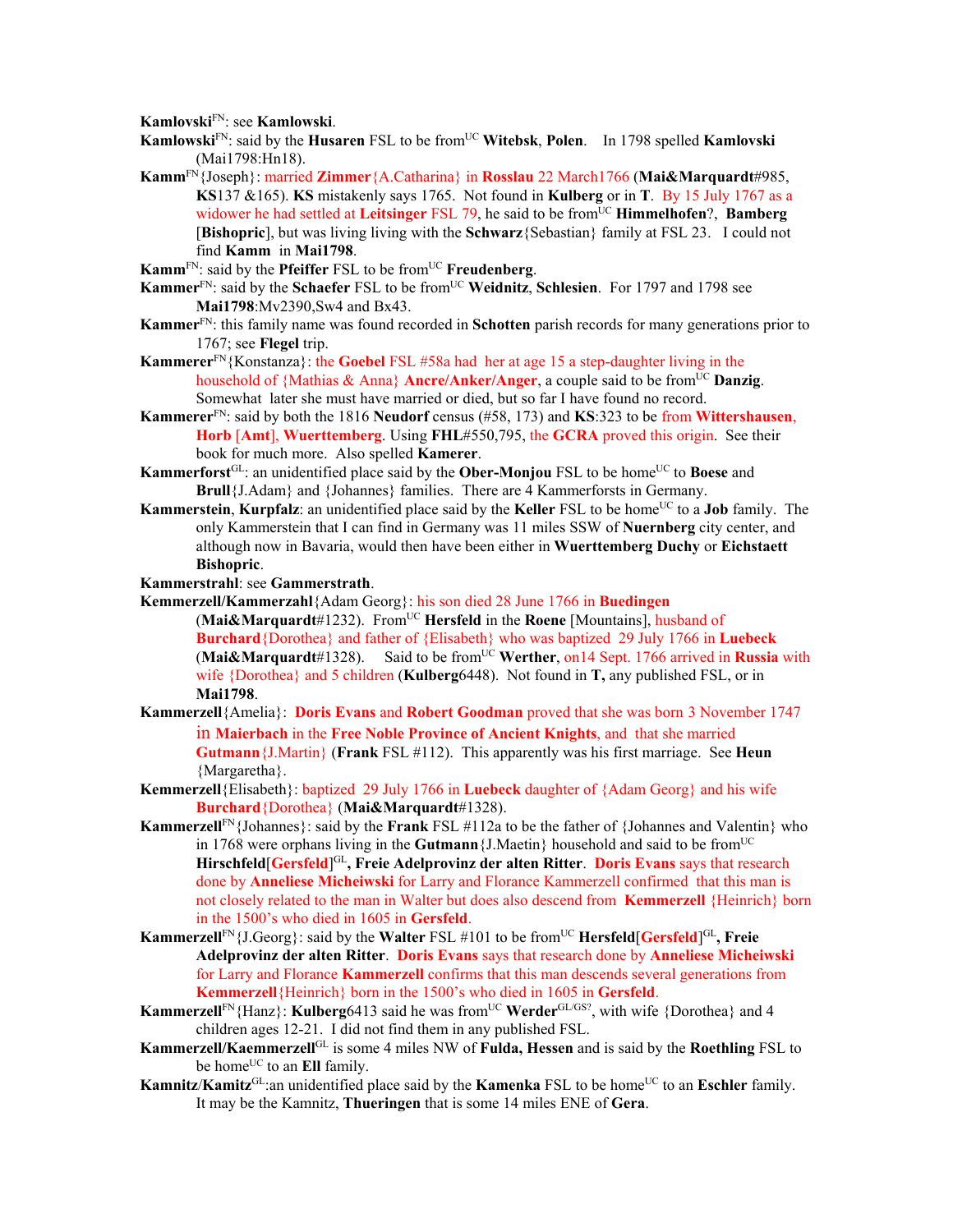- **Kamp**<sup>FN</sup>: said by the **Schoenchen** FSL to be from<sup>UC</sup> **Steckelberg**. I could find no member of this family in **Mai1798**.
- **Kampe**<sup>GL</sup>: an unidentified place said by the **Katharinenstadt** FSL to be home<sup>UC</sup> to a **Figongue** family. This might be Kampe, **Lower Saxony**, some 40 miles W of **Bremen** city.
- **Kana?, Wuerzenburg?:** an unidentified place said by the **Urbach** FSL to be home<sup>UC</sup> to a **Pister** family.
- **Kandel**GL, **Germersheim** [**Amt**], **Pflaz**: is 12 miles SW of **Germersheim** town, and proven by the **GCRA** to be home to the **Schmidt** FN{J. Adam aka Heinr.} who went to **Bergdorf**. See the **GCRA** book for detail.
- **Kandelin**<sup>FN</sup>: said by the **Galka** FSL to be from<sup>UC</sup> **Keksholm**, [Russia]:. For 1798 see Mai1798:Gk49. **Kaneau**<sup>VV</sup>: an alternate spelling for **Kano**<sup>VV</sup>.
- **Kangen**<sup>GL</sup>, Friedberg: said by the Walter FSL to be home<sup>UC</sup> to Herr families. The Walter Research **Group** has proven that these were Derr families from **Kaichen**, which belonged to the independent city of **Friedberg**.
- **Kann**FN: see **Kaler**.
- **Kano**VV: (aka **Caneau**, **Kaneau**, **Kanskoje**) is a Lutheran German village founded in 1767 on the eastern side of the Volga near **Phillipsfeld**. Its FSL is published in Pleve, Einwanderung …, vol.II, pp. 243-274. According to this, the first settlers were from the following places (italicized places and names are as identified by Kuhlberg) with the family names shown here in parens. Other spellings of family names, usually from later sources are in square brackets. {Given names} are used only when there is more than one family for a family name. Verified origin information is in red. The number with the family name is their FSL household number, although 100 has been added to each household number in the supplementary list:

from **Altkirchen**: (**Reischer**127);

- from **Anhalt-Dessau** [**Principality**]: (**Gensch**[**Hensch**]16, **Grassmann**[**Grossmann**]13 );
- from **Anhalt**-**Zerbst** [**Principality**]: (**Kellermann**17);
- from **Aumenau**, [**Wied-**]*Runkel* [**County**]: (**Axt**139);
- from **Baerenburg**: (**Ehrlich**{Gottlieb}26);
- from *Bamberg*: (**Rudolph**161);
- from *Bassenheim*: (**Hamm**117);
- from **Bayreuth** [**Margraviate**]: (**Frank**142, **Nikolaus**153, **Rattel**59);
- from **Bellheim**: (**Schiffelmeier**7);
- from **Belzig**: (**Paul**{Andreas}40);
- from **Benetsham**?: (**Burghardt**120);
- from **Benndorf**: (**Fak**?61);
- from **Benzingerode**: (**Lebe**103);
- from **Berlin**: (**Thaumann**?32);
- from **Bermbach**: (**Ehrlich**{J.Georg}44);
- from **Bonn**, [**Kurkoeln**]: (**Reischenberg**121 and possibly **Benedikt**121a);
- from **Braunscheig** [**Duchy**]: (**Rimer**[**Reimer**]63);
- from [**Anhalt**-]**Dessau** [**Principality**]: (**Bloss**?42, **Golko**89, **Hartmann**{J.Gottlieb}27, **Hoppe**12, **Kauerhof**1, **Klehmann**[**Kleman**]34, **Krimmel**[**Kruemmel**]23, **Leichner**[**Lichtner**]22, **Otto**30, **Schaefer**{Christoph}, **Weigand**, and possibly **Gaus**22a, **Recht**34a, and **Specht**{J.Michael}24a);
- from **Ebergoetzen**, [**Kurbraunshweig**]: (**Mueller**{Jonas}137, {Martin}136);
- from **Egelsheim**, [**Kurbayern**]: (**Fetter**?29);
- from **Egenik**?, **Schwaben**: (**Heil**[**Heile**]56);
- from **Enzen**: (**Kaeser**106);
- from **Erndtebrueck**?, *Wittgenstein* [**County**]: (**Schreiber**138);
- from **Fahrstedt**: (**Fischer**{Heinrich}66, and possibly **Weiser**66a);
- from **Fenay**?: (**Litke**20);
- from **Friedland**, *Sachsen*: (**Ketter**[**Keter**?]145);
- from **Fulda** [**Bishopric**]: (**Fey**[**Fei**]39);
- from **Gerzerom**?, *Nassau*: **Gedrich**?154);
- from **Gleiszellen**?, [**Kurpfalz**?]: (**Beitel**159);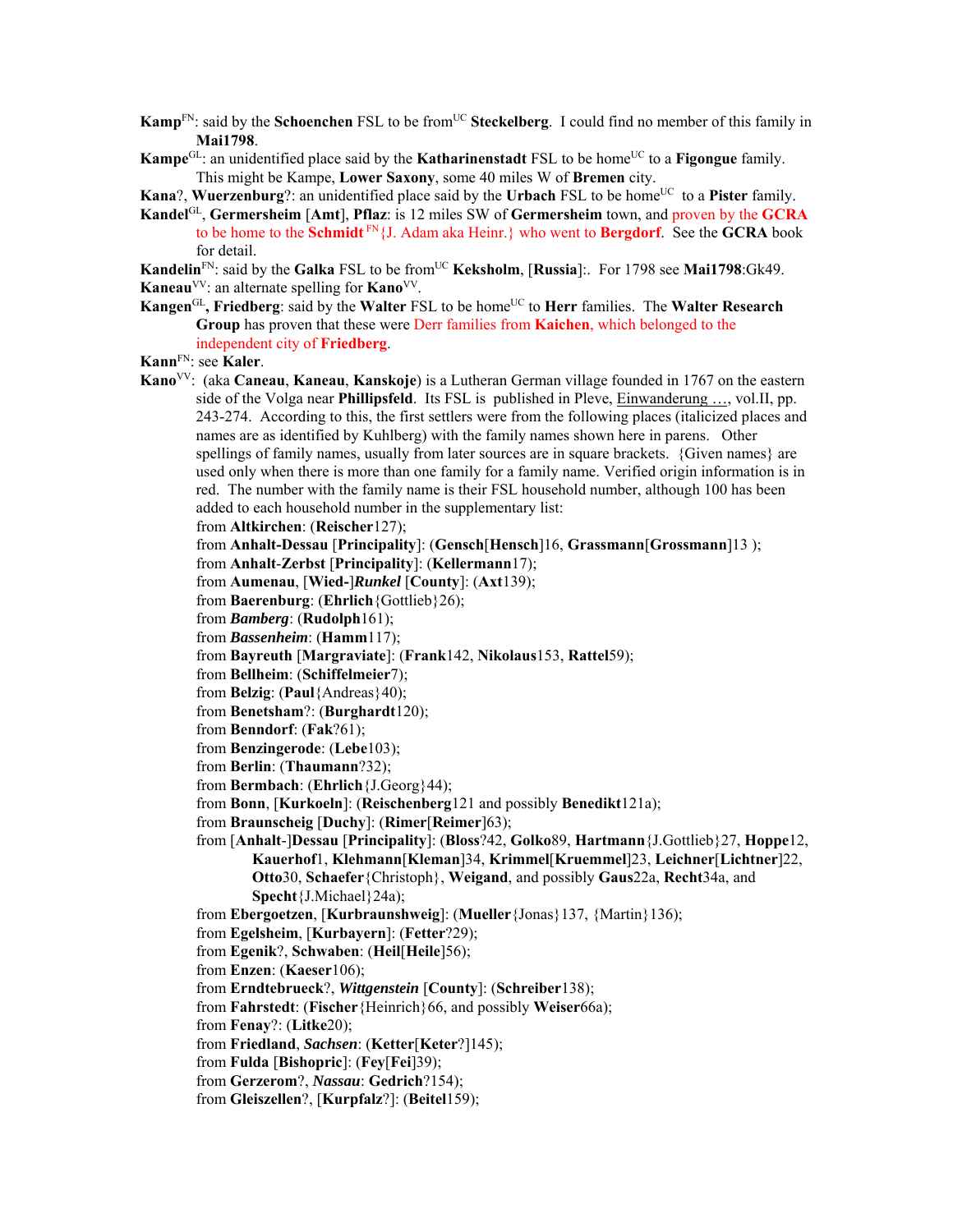from **Goennheim**, [**Kurpfalz**?]: (**Beier**/**Beyer**148); from **Goethen**?, [**Hesse-Kassel**?]: (**Freis**55); from **Goettersdorf**: (**Steiniger**130); from **Gondorf**: (**Gottfried**{Christian}50, **Stupp**[**Stuck**]51); from **Gotterdorf**?: (**Zank**147); from **Guettin**?: (**Zimmermann**{Heinrich}72); from **Gundheim**?: (**Hacke**118); from **Gutenfuerst**?: (**Kraus**83 and possibly **Hauptrock**?[**Hauptdruech**]83a); from **Halle**: (**Friedrich**88, **Lang**{Elizabeth}156, **Meisner**2); from **Hannover** [i.e. **Kurbraunschweig**]: (**Lang**{Friedrich}62); from **Hennersdorf**: (**Nicks**[**Nix**]35); from **Hetzbach**?, [**Erbach County**?]: (**Weidemann**104); from **Hitzling**?, [**Kurbayern**?]: (**Valsburg**?33); from **Hoort**?, [**Mecklenburg-Schwerin Duchy**?]: (**Dene**128); from **Hunzel**, *Nassau*: (**Mueller**{Konrad}78, and possibly **Paul**{Maria}78a); from **Jena**, [**Altenburg Duchy**]: (**Beier**/**Beyer**{Anna Maria}164); from **Kisichheim**?: (**Korn**133); from [**Anhalt**-]**Koethen** [**Principality**]: (**Sachs**41); from **Kopenhagen**, **Daenemark**: (**Wettermann**28); from **Krina**, [**Kursachsen**?]: (**Krebst**47, and possibly **Friehof**47a); from **Kursdorf**?: (**Gottfried**{Peter}60); from **Lagnitz**?, [**Kursachsen**?]: (**Baschka**/**Pashka**57, and possibly **Mattis**57a); from **Lauben**: (**Bleier**135); from **Lauda**, [**Wuerzburg Bishopric**]: (**Nuss**115); from **Leising**?, [**Eichstaett Bishopric**?]: (**Bittor**122); from **Luettich** [aka **Liege Bishopric**]: (**Gross**{Eleonora}36); from [**Kur**-]**Mainz**: (**Derr**155); from **Makstein**?: (**Seitz**131); from **Mangen**?, *Kreutzen*: (**Filinger**81); from **Marienhafen**?, *Darmstadt*: **Mueller**{Philipp}86); from **Maxger**?: (**Sick**143); from **Mendt**, [**Kurkoeln**?]: (**Mueller**{Adam}151); from **Moitzfeld**, [**Berg Duchy**?]: (**Quast**18); from *Moscheim*: (**Schnell**70); from **Muelhausen** [**Imperial City**?]: (**Holstein**52); from **Muenchhausen**: (**Gebler**129); from **Nannhausen**, *Hessen*:**Bock**124, **Lotz**{J.Georg}125 from *Nassau*: (**Just**111); from **Nassau**: (**Varth**15); from **Nassau**-**Usingen** [**Principality**]: **Boehm**11, **Gette**[**Kehm**???]80, **Sauer**9, **Schwenk**144); from **Neufeld**: (**Hauer**134 and possibly **Mener**134a); from **Nieder Modau**?, [**Hesse-Darmstadt Landgraviate**?]: (**Baecker**53, and possibly **Leschorn**[**Leschkort**?]53a); from **Nieder Wiesen**?, [**Hunolstein Barony**?]: (**Leibel**140); from **Nieder-Woellstadt**, *Riedesel*: (**Klein**{Johann/Heinrich}82}; from **Oberhof**: (**Hoppermann**107); from **Offenbach**, *Isenburg*: (**Zindel**110); from **Olsted**: (**Mir**?46); from **Oranienbaum**, [**Anhalt**-]**Dessau** [**Principality**]: (**Mai**[**Mein**]5, **Matinus**[**Martins**]6, **Rahnefeld**[**Ranefeld**,**Reinfeld**]37, and possibly **Schapp**6a); from **Oranienbaum**, **Sachsen**: (**Hartmann**{Maria}90); from **Palium**?: (**Glas**152, and possibly **Glau**152a); from **Pesternick**?, **Sachsen-Gotha**: (**Mueller**{Christian}102; from **Pilseranstof**?: (**Schon**126);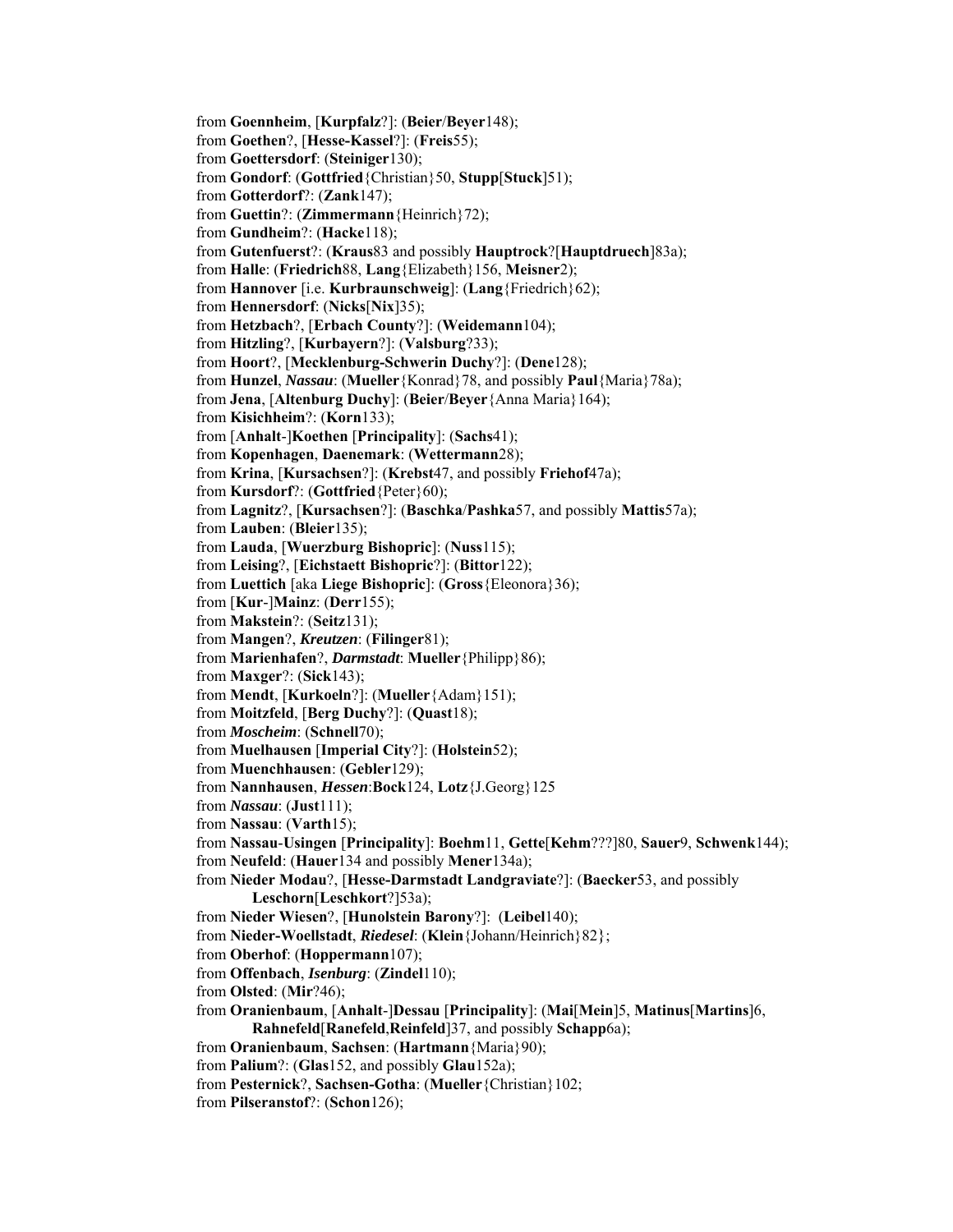- from **Quellendorf**, [**Anhalt**-**Dessau Principality**]: (**Tenerkauf**[**Taerkauf**?]{Christian}3, **Tenerkauf**{J.Christian}4); from **Rauschenberg**, **Hessen**: (**Tauscher**84); from **Rechtenburg**: (**Fried**[**Friedt**]73, and possibly **Bittner**73a); from **Reinberg**: (**Wittmann**101); from **Robesburg**?, **Lobach**: (**Marx**48); from **Roedern**: (**Hammerschmidt**{Anton}116, {Zacharius}114); from **Rosinbrin**?: (**Untermann**112); from **Schoenberg**: (**Hertner**[*Gaertner*]87); from **Soellnitz**, [**Weimar Duchy**?]: (**Gruen**[**Gruhl**/**Grunau**]8); from **Stockhausen**: (**Loos**162); from **Thalhausen**: (**Wels**149); from **Tuebingen**, [**Wuerttemberg Duchy**]: (**Maurer**163); from **unknown**: (**Mueller**{J.Christian}10); from **Untitz**: (**von Wipler**157); from **Vetzberg**?, [**Nassau-Weilburg Principality**?]: (**Schmidt**65); from **Villingen**: (**Lotz**{Daniel}76, **Pauly**[**Paul**]{Sebastian}74); from **Villingen**?: (**Goebel**?58); from **Villingen**, *Braunfels*: (**Zimmer**75); from **Vorstadt**, *Sachsen*: **Fischer**{Karl Christian}64; from **Waldau**, *Sachsen*: **Anschutz**31, and possibly **Mueller**{Gottlieb}31a); from **Weener**, [**East Frasia Princiality**?]: (**Hasselblatt**?141); from **Weiden**?, *Hessen*: (**Windemuth**68 and possibly **Schaefer**{J.Valentin}68a); from **Weinichweler**?: (**Michael**146); from **Weinsheim**: (**Leopold**105); from **Welgesheim**?, [**Kurpfalz**?] (**Gerling**69); from **Wendelfeld**?, *Nassau*: (**Diel**/*Diehl*[**Thiel**]79); from **Werkel**, *Hessen*: **Wagner**{Adam}67); from **Werne**: (**Lappegan**/**Lategan**[**Lattigan**]113); from **Wesel**: (**Mueller**{J.Christian}43, and possibly **von Rau**43a); from **Westerburg**: (**Keskel**{Adam}108, {Mathias}109, **Schuster**160); from **Wieder-Wellstadt**: see **Nieder-Woellstadt**. from **Wien**, [**Austria**]: (**Gedeke1**19); from **Wiesbaden**, [**Nassau-Usingen Principality**]: (**Pflug**85 and possibly **Zimmermann**{Heinrich}85a); from **Wiesen Amt**, **Bern**: (**Rothe**132); from **Wiesensteig**, [**Kurbayern**?]:(**Schotter**123); from **Willingen**?, *Pfalz*: (**Konrad**49); from **Wilmersdorf**: (**Hahn**77); from **Wolfenbuettel**, [**Brunswick Duchy**?]: (**Hesse**[**Hess**]158); from **Zell**: (**Raabe**150); from [**Anhalt**-]**Zerbst** [**Principality**]: (**Arens**14, **Gross**{Andreas}19, **Honigmuth**[**Hoenigmuth**]84, **Specht**{Heinrich}45, **Spretz**71, **Wagner**{Christoph}25, **Kordnemann**?[**Kornoman**?]38, and possibly **Wolfart**[**Wolfhart**/**Wolfert**]25a). **Kanskoje**<sup>VV</sup>: the Russian name for **Kano**<sup>VV</sup>. **Kanswehr**?, **Elsass**: an unidentified place said by the **Seelmann** FSL to be home<sup>UC</sup> to **Zimmermann**{Johannes}, {Matthias} and{Michael} families and possibly to a **Zaner**? family. **Kantehuber/Kautehuber**{Elisabeth Magdalena}: married **Reinsach**{Johann} in **Rosslau** 24 June 1765 (**Mai&Marquardt**:866 & **KS**137). **KS**150 has **Reisach** and **Kautehuber**. Not found in **Kulberg** or in **T**. By 14 June 1766 {Johann & Elisabeth} without children had settled at **Mariental FSL** #54, he said to be from<sup>UC</sup> **Kaufbeuren**.
- **Kantner**{Martin}: he, wife {Katharina} and two daughters arrived at **Herzog** FSL #33 priot ro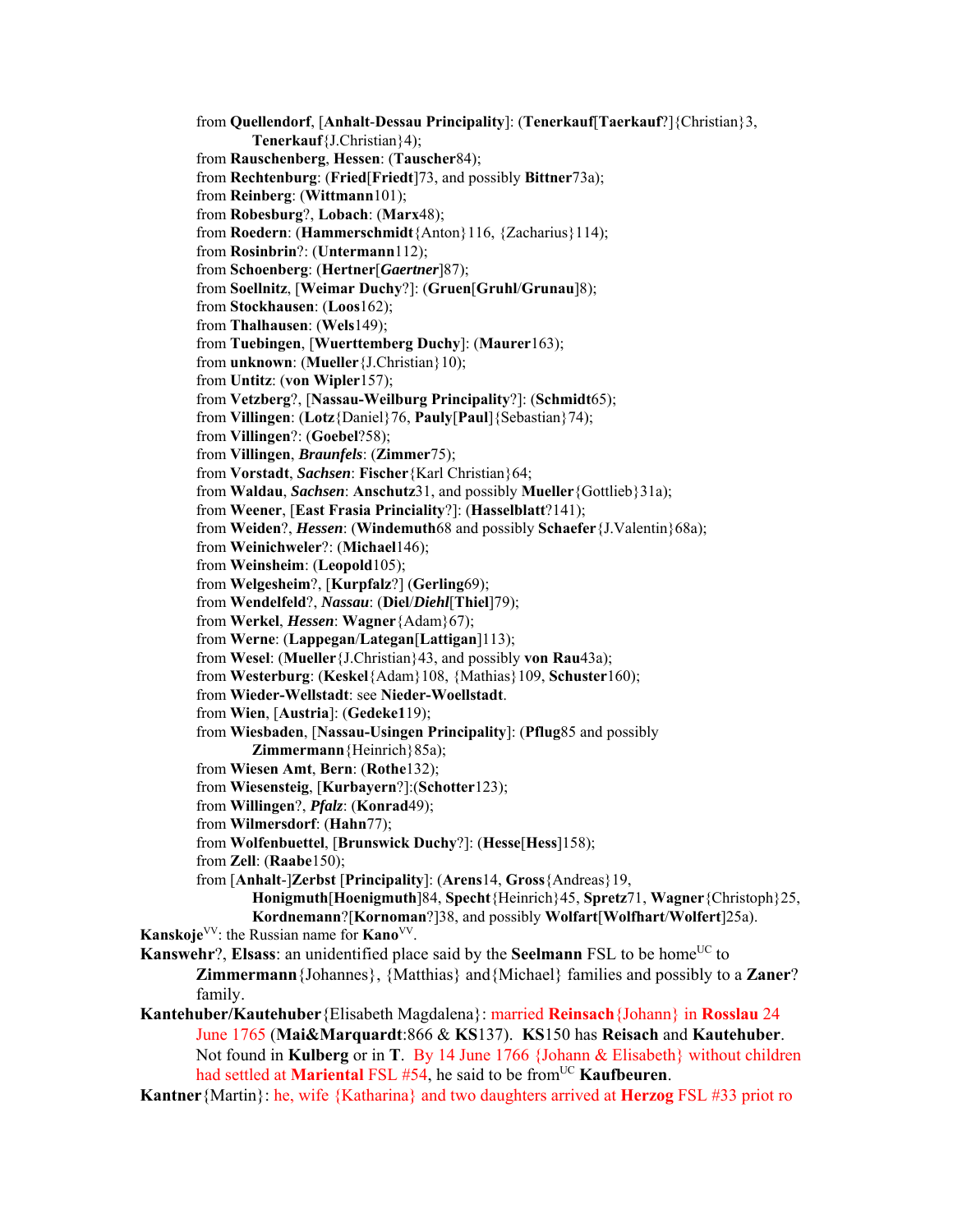14 July 1766, he said to be from **Regensburg**. By 1798 he has been widowed and is still living in **Herzog** (**Mai1798**:Hr15).

- **Kanth**, **Schlesien**: an unidentified place said by the **Ober-Monjou** FSL to be home<sup>UC</sup> to a **Konrad**/**Konradi**? family.
- **Kantitlin**<sup>FN</sup>: said by the **Mariental** FSL to be from<sup>UC</sup> **Ladenburg**.
- **Kantner**FN: said by the **Herzog** FSL to be fromUC **Regensburg**.
- **Kanzel**<sup>FN</sup>: said by the **Warenburg** FSL to be from<sup>UC</sup> Asch, with an Ohl stepson in the household. For 1798 see **Mai1798**:Wr5(where the wife's maiden name is given as **Faber**) and Wr6.
- Kanzler<sup>FN</sup>{Salman?}: Kulberg1003 says he was from<sup>UC</sup> Altmark along with wife {Anna} and 3 children ages  $\frac{1}{2}$  to 10. The 1767 Kolb FSL #5 said he was from<sup>UC</sup> Sandau, Brandenburg, along with wife {A.Katharina} and 2 childfren ages 4 days to 11 years **Judy Schenk** is researching; results not yet received (2011).
- **Kapfenbauer** { $J.Gg.$ }: **KS**137 says he was from<sup>UC</sup> **Rosstal** near **Nuernberg** and married<sup>UC</sup> **Aeltmann**{Barbara}. No additional information found.
- **Kapp**<sup>FN</sup>: said by the 1816 **Glueckstal** census (**KS**:672, 669, 324) to be from<sup>UC</sup> Winzenhausen, **Ludwigsburg** [**Amt**], **Wuerttemberg**. Using **FHL**(1,457,426), the **GCRA** verified origin in **Kilchberg**, **Ludwigsburg** [**Amt**], **Wuerttemberg**. See the **GCRA** book for more details.
- **Kapp**<sup>FN</sup>: said by the **Rohleder** FSL to be from<sup>UC</sup> [**Kur-**]Trier (no locality mentioned). For 1798 see **Mai1798**:Rl34. This family name may also have been spelled **Rapp**? in 1798 (**Mai1798**:Lz26?).,
- **Kapp**<sup>FN</sup>: said by the **Schwed** FSL to be from<sup>UC</sup> **Stolp**, **Preussen**. In 1798 the wife's maiden name was given as **Koslowski** (**Mai1798**:Sw16).
- **Kappel**{H.Wilh.}: **KS**137 says he was from<sup>UC</sup> **Kraftsolms** near **Wetzlar**. No additional information found.
- **Kappel**GL, **Austria**: is some 125 miles SW of **Vienna** and said by the **Roethling** FSL to be possibly the home<sup>UC</sup> of a **Schmalz** family.
- **Kappel**GL, **Denmark**: see **Cappel**.
- **Kappel**GL**, Simmern (Hunsrueck):** is some 6.5 miles WNW of **Simmern, Rhineland-Palatinate,** and said by the **Roethling** FSL to be possibly the home<sup>UC</sup> of a **Schmalz** family
- **Kappel**FN: also see **Capel** and **Kabbel**.
- **Kappell**<sup>FN</sup>: said by the **Dietel** FSL to be from<sup>UC</sup> **Trebur**, **Darmstadt**. I could not find any of them in the 1798 Volga censuses.
- **Kappeln**: an unidentified place said by the **Seelmann** FSL to be home<sup>UC</sup> to a **Jung** family. There are at least 4 places of this name in Germany.
- **Kappes**FN: said by the **Ernestinendorf** FSL to be fromUC **Anzhein**? [which probably was **Atzenhain**), with a **Fiegelnus**? step-daughter and a **Hahn** orphan in the household. Spelled **Kippes** in 1798 (**Mai1798**:Er15,Bx27), and the maiden name of the wife was given as **Gruen** (Er15).
- **Kappes**FN: listed by the 1816 **Glueckstal** census (**KS**:676, 324) with no origin. Using **FHL**(1,189,133), the **GCRA** proved origin in **Ittlingen**, **Eppingen** [**Amt**], **Baden**. See the **GCRA** book for more details.
- **Kappes**<sup>FN</sup>: said by the **Mariental** FSL to be from<sup>UC</sup> **Wittlich, Kurtrier**. The family name was later spelled **Kippes** (**Mai1798**:Mt60,64).
- **Kappes**<sup>FN</sup>: said by the **Pfeiffer** FSL to be from<sup>UC</sup> **Wuerzburg** no locality indicated. Later spelled **Kippes** (**Mai1798**:Pf84).
- **Karb**GL: according to **Paul Simon** the **Mueller** FSL says this was home to a **Weinbdender** family. Paul thinks Karb may be one of three **Korb**s in Germany. Two look most likely to me: one in **Rhineland-Palatinate** some 22 miles NE of **Koblenz**, and one in **Baden-Wuerttemberg** some 7 miles NE of **Stuttgart**.
- **Karbach?**GL, *Isenburg*: Alsfeld<sup>GL</sup>: said by the Mueller FSL to be home<sup>UC</sup> to a Weinbender family. The Kuhlberg list gave the state as **Isenburg**. Could this be **Calbach**?
- **Karben**GL: see **Friedberg**.
- **Karbon**FN: see **Kornborn**.
- **Karburgheis** $(?)^{GL}$ , **Wuerzburg**: an unidentified place said by the **Goebel** FSL to be home<sup>UC</sup> to a **Kollmann** family. Later spelled **Kohlmann** (**Mai1798**:Gb01).
- **Karch** {J.Georg}: **KS**137 says he was from<sup>UC</sup> **Grossenhausen** near **Gelnhausen**. No additional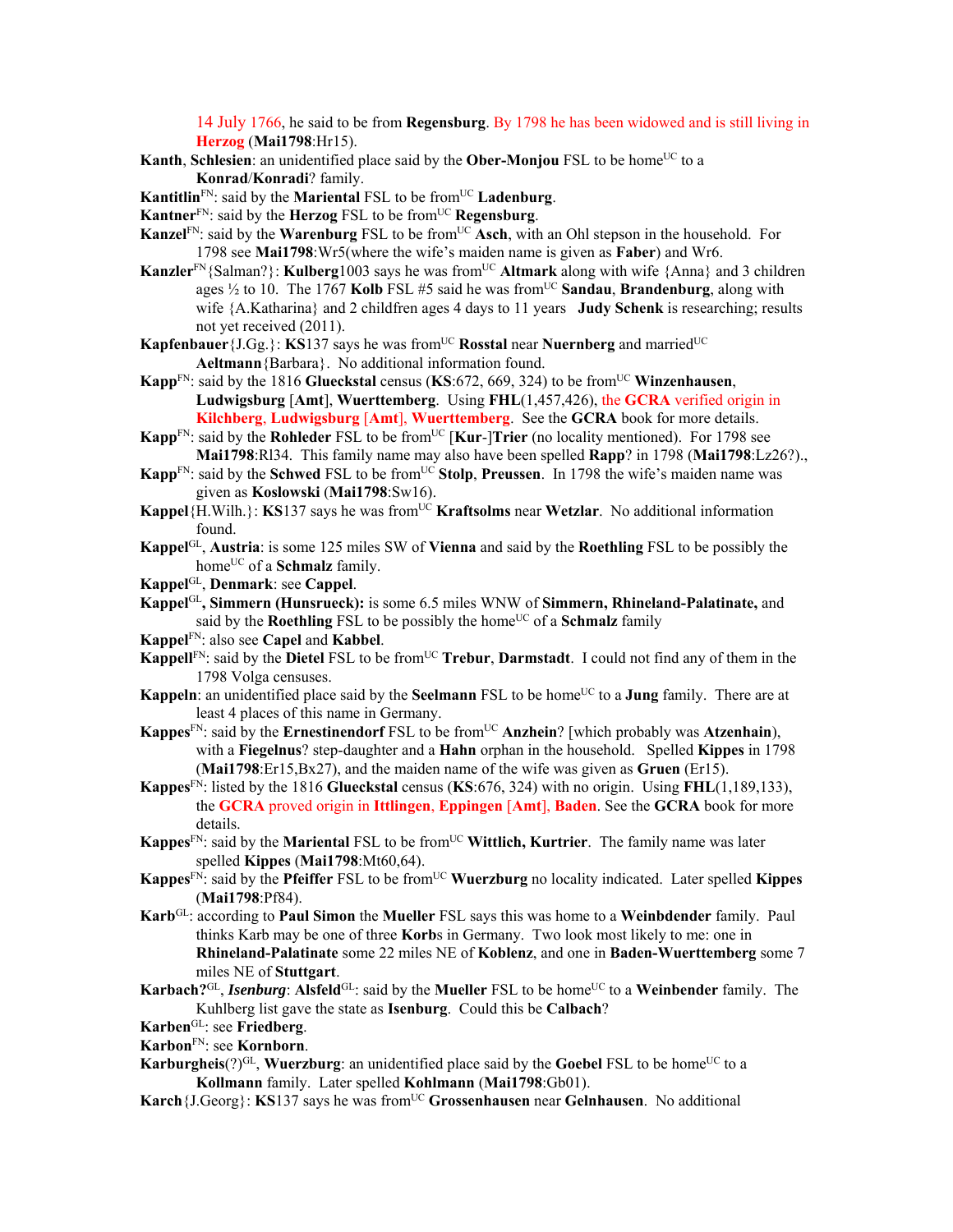information found.

**Karch**FN: also see **Karg**.

- **Karcher**{Magdalena}: using **LDS** Films #1056825, 1056809, & 1056833 Corina **Hirt** found that she was the wife of **Schoenthaler**{J.Michael}; their daughter {A.Maria} was baptized on 24 Feb 1738 in **Feldrennach, Straubenhardt** some 14 km W of **Pforzheim**.
- **Karera**?<sup>FN</sup>: said by the **Neidermonjou** FSL to be from<sup>UC</sup> **Menualt**?. I could not find this family in the 1798 censuses.
- **Karez**?FN: said by the **Phillipsfeld** 1798 census to be the maiden name of frau **Keil**.
- **Karf**?FN: said by the **Mueller** FSL to be fromUC **Ober Bessingen**. In 1798 this family name is rendered **Karpf** (**Mai1798**: Ml13).
- **Karg/Karch**FN{J.Georg}: in 1765-66 **Kulberg**5053 lists him fromUC **Friedberg** with wife {Anna} but no children. Later in 1767 the **Frank** FSL #17 said he was fromUC **Rimhardt**(?), **Erbach** [**County**] with wife [A. Maria} and 2 children. It was suggested that Rimhardt might actually have been **Rimhorn**, but these folk were not found in **Rimhorn** parish records dispite the fact that the family name is common in that parish. Also spelled **Karch**.
- **Karg**FN: said by the **Kraft** FSL to be fromUC **Remagen**(?), **Friedberg**.
- **Karich**?<sup>GL</sup>, **Berend**?: an unidentified place said by the **Lauwe** FSL to be home<sup>UC</sup> to a **Forster** family.
- **Karl**{Christoph}: by 28 Aug 1765 he and wife {Jacobina} had settled at **Balzer** FSL #11, he said to be fromUC **Loewenstein**. Also **KS**137.
- **Karl**FN{Joseph}: said by the **Katharinenstadt** FSL #24 to be from<sup>UC</sup> **Hamburg**(?) (no other locality mentioned).
- **Karl**FN{Adam}: said by the **Neidermonjou** FSL #5 to be fromUC **Elbenrod**. For 1798 see **Mai1798**: Nm40 which gives frau Karl's maiden name as **Petsch**.
- **Karl**FN{Franz}: said by the **Neidermonjou** FSL #123 to be from<sup>UC</sup> Den Brand.
- **Karl**FN: the 1798 **Norka** census gives this as the maiden name of the wife of Isenburger **Hohenstein**{Johannes} (**Mai1798**:Nr25).
- **Karl<sup>FN</sup>**{Christian}: said by the **Orlovskaya** FSL #4 to be from<sup>UC</sup> **Altenrode**.
- **Karl<sup>FN</sup>**{Gottfried}: said by the **Orlovskaya** FSL #5 to be from<sup>UC</sup> **Altenrode**.
- **Karl**<sup>FN</sup>{Johannes}: said by the **Paulskaya** FSL#38 to be from<sup>UC</sup> **Eppenrod** with a **Knoll** mother-in-law and sister-in-law in the household.
- **Karl<sup>FN</sup>**{Franz/Frantz}: catholic, this **Carl man** son of {Wencezlaus} from<sup>UC</sup> **Teutschbrod**, **Boehmen**, married **Hoerner** {E.Magdalena} in June 1766 in **Woehrd** (**Mai&Marquardt**#829 **KS**128 has the same information except gives his name as **Franz**{Karl}. Not found in **Kulberg**. Later in 1766 in **Oranienbaum** they with a new-born daughter who died enroute took ship for the **Volga** (**T**2801-2803). By 17 Aug 1767 he with a wife (2nd?) {Katharina} had settled at **Schoenchen** FSL#10 which said he was from<sup>UC</sup> Neuhof. For 1798 see Mai1798:Sn33 and 44.
- **Karl<sup>FN</sup>: said by the Walter FSL to be from<sup>UC</sup> Atenbach, Hesse-Kalelskogo.**
- **Karl/Carl/Kerl**FN{Sebastian}: in **Luebeck** 17 June 1766 married **Winterwerber**{M.Dorothea} (**Mai&Marquardt**#829). Said to have arrived at **Oranienbaum** 8 Aug 1766 said to be from **Hannover** (no confirmed in **Mai&Marquardt**#101**).** He, along with his wife and no children had arrived at **Boaro** FSL #172 by 17 Aug 1767 (**Einwanderung …** Band I, p.211) . **KS**145 says they went on to **Neu-Saratowka.**
- **Karlin/Karolei/Kartlein**{J.Adolph+w+3c}: **Kulberg**80 said they were Catholics from **Messiere**. Not found in **T**. Said by the **Katharinenstadt** FSL (#102) to be from<sup>UC</sup> **Amsterdam, Holland**. Later spelled **Karlin** and **Carolin**. The 1798 **Katharienstadt** census says his wife's maiden name was **von Momol** (**Mai1798**: Ka55). Family tradition says he was born in Saxony and his wife in Armeiden, Holland.
- **Karling**<sup>GL</sup>: an unidentified place said by the **Ober-Monjou** FSL to be home<sup>UC</sup> to an **Esperein**/**Oesterlein** family and possibly to their **Blumberger** step-son. There is a Karling in Germany and one in Austria.
- **Karlovy Vary** GL, see **Karlsbad.**
- **Karlsbad**<sup>GL</sup>, **Boehmen**: said by the **Kamenka** FSL to be home<sup>UC</sup> to a **Mueller** family. This probably is **Karlovy Vary** (formerly Karlsbad), Czech Republic.
- **Karlsburg**<sup>GL</sup>: an unidentified place said by the **Katharinenstadt** FSL to be home<sup>UC</sup> to a **Wendel** family.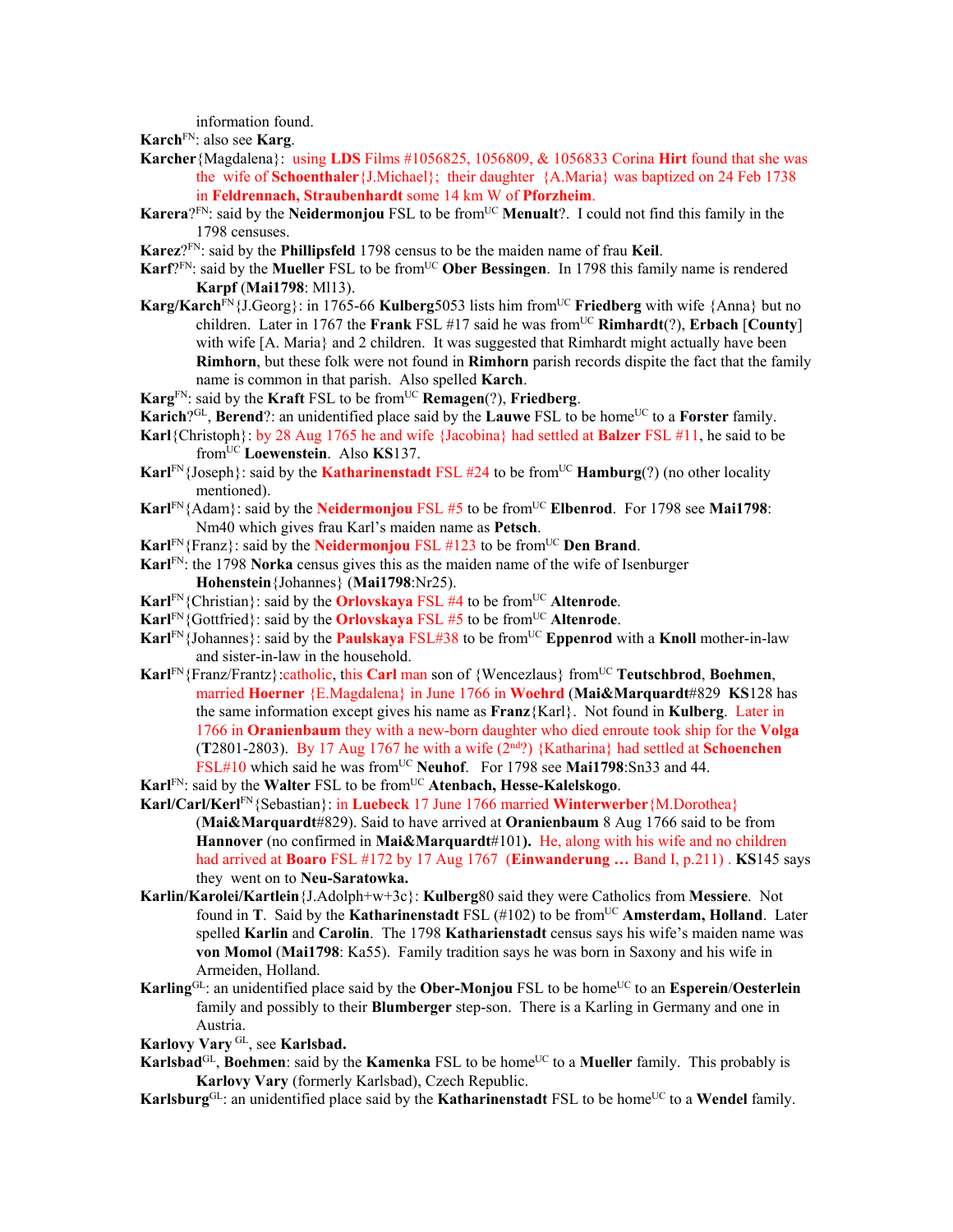This might be Karlsburg, **Mecklenburg-Vorpommern**, some 60 miles ESE of **Rostock** city.

- **Karlsruhe**GL, [**Baden-Durlach Duchy**]: 73 miles SSE of **Frankfurt-am-Main**. Said by the **Holstein** FSL to be homeUC to a **Jauck** family. Said by the **Stahl-am-Karaman** FSL to be in the state of **Baden-Tuchan**[sic for **Durlach**] and to be the home<sup>UC</sup> of **Bossert**{Bernhard} (#3) and **Resch/Resh**{Wenzel} (#2), as well as of frau **Gaurshtein**/**Hauerstein**{Michael} (#9). Using church records, Shannon **Weis** verified this origin for **Steinert**{A.Marg.Agnes} wife of **Ehrlich**{Friedrich} a couple that settled in **Shcherbakovka**
- **Karlsruhe** [**Amt**] GL, **Wuerttemberg**: in addition to being capital of the **Wuerttemberg Kingdom** in 1821 it was also a District administrative center.
- **Karlstadt**GL**, Wuerzburg**: is some 14 miles NW of **Wuerzburg** city and said by the **Louis** FSL to be home<sup>UC</sup> to a **Treuling** family. Said by the **Volmer** FSL to be home to a **Feser**? family.
- **Karnholz**? FN: said by the **Stahl-am-Tarlyk** FSL to be from<sup>UC</sup> Rostock, Mecklenburg[-Schwerin **Duchy**]. I could not find members of this family in **Mai1798**.
- **Karnttecher**?FN: said by the **Paulskaya** FSL to be from<sup>UC</sup> **Fuerstenberg**?. I could not find this family in the 1798 Volga censuses.
- **Karp**{Philipp}FN: said by the **Reinwald** FSL to be fromUC **Rehburg**, **Hessen-Kassel** [**Landgraviate**], Spelled **Karpf** in 1798 (Mai1798:Rw6 and 27).
- **Karp**{Philipp}<sup>FN</sup>: his wife was said by the **Reinwald** FSL to be from<sup>UC</sup> **Wuerttemberg** [Duchy] (no locality mentioned).
- **Karpf**FN: see **Karf** and **Karp**.
- **Karst/Kersten** FN{Dorothea/Dorothee/Sophia/Sophie/Johanne D.}: Dr. Waeschke found records in the **Anhalt-Dessau** archives which indicate she was born a **Pahn** from **Poenitz** near **Dessau** daughter of {Christian}, and has run away from her **Karst** husband and is completely impoverished; sometimes known as a **Kersten** (**Mai&Marquardt**#1097 & **KS**138). Said by a **Rosslau** ML to be the family name of the first known frau **Hanke**{J.Christian} before their 6 April 1766 marriage (**Mai&Marquardt**#902). **KS**132 & 137 have her from **Poettnitz, Dessau** with 2 children. When **Hanke** by 3 Aug 1767 settles at **Orlovskaya** FSL #14 it is with a newer younger wife. Probably in error, **KS**138 has her as **Kerstein** from **Scholitz, Dessau** in 1765 marrying **Weitzel**{Christoph} from **Boehnstadt**.

#### **Karstens**FN: see **Carstens**.

- **Kartlein**FN: see **Karlin**.
- **Karze**(?)<sup>GL</sup>: said by the **Holstein** FSL to be home<sup>UC</sup> to a **Jauck** family. There is a Karze, Lower Saxony, some 30 miles SE of **Hamburg**, but my guess is that "Karze" is a garbled form of **Karlsruhe** and that this **Jauck** family is directly related to the **Jauck** family listed as being from **Karlsruhe**.
- **Kasanski**FN: said by the **Franzosen** FSL to be fromUC **Len**?, **Frankreich** with a **Rogel**? wife. I could not find this family in the 1798 Volga censuses.
- **Kasawierski**FN: said by the **Husaren** FSL to be from<sup>UC</sup> **Brody**?, **Polen**. I could not find this family in the 1798 Volga censuses.
- **Kasimirow**<sup>FN</sup>: said by the **Grimm** FSL to be from<sup>UC</sup> **Warschau** (no locality mentioned).
- **Kasitzkoje**<sup>VV</sup>: a form of the Russian name for **Brabander**<sup>VV</sup>.
- **Kasitzkaya**<sup>VV</sup>: a form of the Russian name for **Brabander**<sup>VV</sup>.
- **Kasner**FN: see **Kassner** and also see **Kaesner**.
- **Kaspar**FN: said by the 1798 **Bauer** census to be the maiden name of frau **Buechner (Mai1798**:Br42).
- **Kaspar**{Anton}<sup>FN</sup>: said by the **Cheisol** FSL to be from<sup>UC</sup> **Liebau**, **Schlesien**. For 1798 see **Mai1798**:Ls4.
- **Kasper** {Peter}<sup>FN</sup>: said by the **Cheisol** FSL to be from<sup>UC</sup> **Trier**, no locality given. For 1798 see **Mai1798**:Ls48.
- **Kaspar**<sup>FN</sup>: said by the **Preuss** FSL to be from<sup>UC</sup> **Unterumbach**, **Bavaria**.
- **Kaspar**FN: said by the **Reinhard** FSL to be fromUC **Rendsburg**, [**Schleswig**-]**Holstein** [**Royal Duchy**]. I could not find them in **Mai1798**.
- **Kassel**BV: a German Lutheran village founded in the **Glueckstal district** of the **Odessa region** in 1808- 1810. Its 1816 and 1858 censuses are recorded in **KS**:685-698, with related entries scattered through pages 204-497. Much more information, including verification of origin, regarding these families can be found in the **GCRA** book written by **Margaret Freeman** and **Gwen Prizkau**, and

**Karst**FN: also see **Kast**.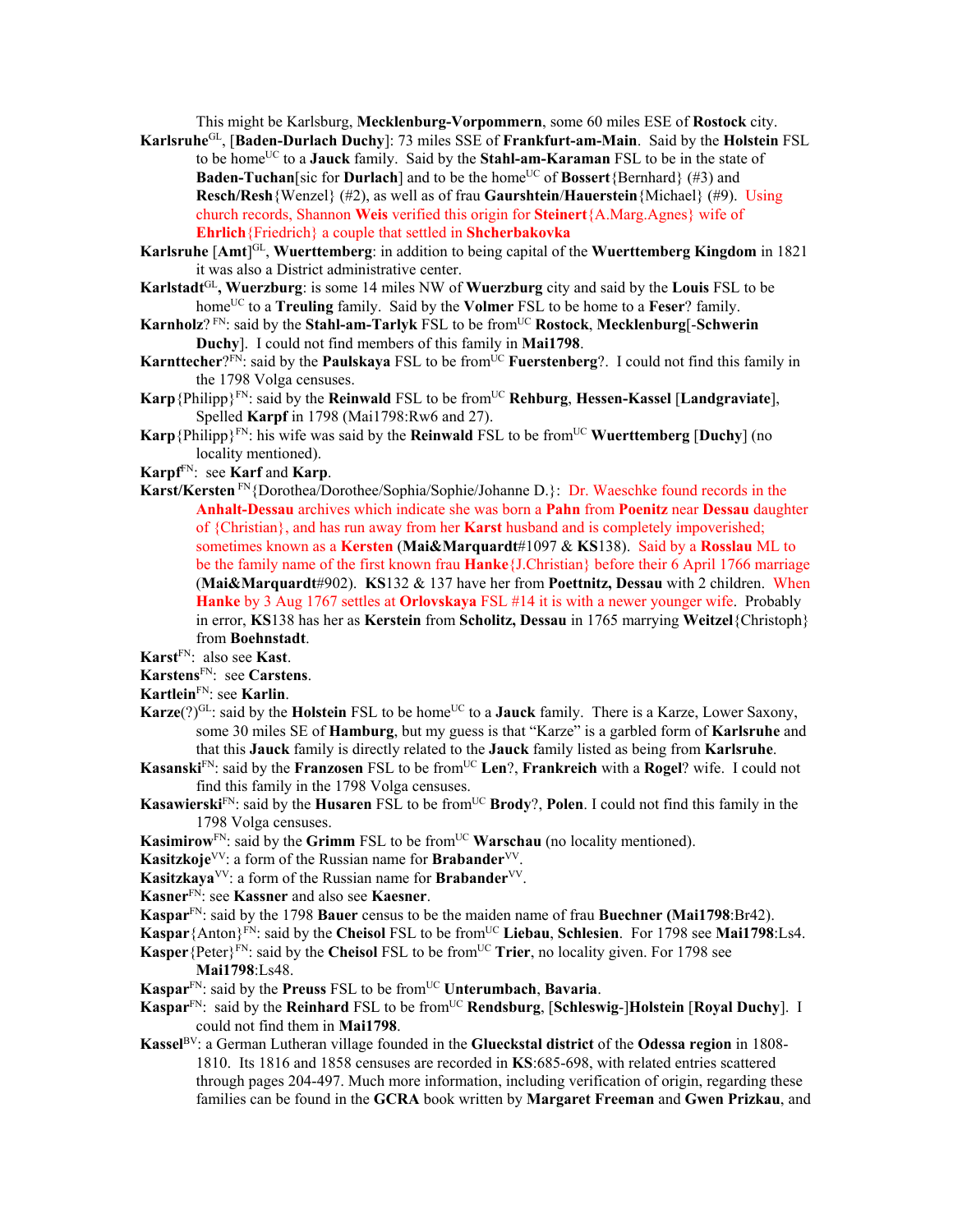edited by **Tom Stangl**. The numbers following the family names are the household numbers as they appear in the census as reported by **KS**; a family name not followed by a number indicates they were not found in these two censuses:

from **Aach**, **Freudenstadt** [**Amt**], **Wuerttemberg**: (**Schmelzle**68);

from **Adersbach**, **Sinsheim** [**Amt**], **Baden**: (**Meier**/**Maier**{Adam, Georg, Konrad}50, 150, 248), **Rudolph**51, 156, 170);

from **Annweiler**, **Bergzabern** [**Amt**], **Rhinepfalz**: (**Knoll**223, **Kraft**60, 180);

from **Apfelhofen**, **Billigheim** [**parish**], **Rheinpfalz**: (**Nus**/**Nuss**100, 219);

from Beinberg, Calw [Amt], Wuerttemberg: (Luz{Jacob});

from **Berwangen**, **Eppingen** [**Amt**], **Baden**: (**Koch**229);

from **Billigheim, Landau** [**Amt**], **Rheinpfalz**: (**Frei**/**Frey**{Jakob}100);

from **Bitzfeld**, **Weinsberg** [**Amt**], **Wuerttemberg**: (**Hagel**230);

from **Boeffingen**, **Unteriflingen parish**, **Freudenstadt** [**Oberamt**], **Wuerttemberg**: (**Buckenberger**);

from **Boll**, **Goeppingen** [**Amt**], **Wuerttemberg**: (**Hauser**/**Hausser**112);

from **Bonfeld**, **Heilbronn** [**Amt**], **Wuerttemberg**: (**Ehrmann**);

from **Bornheim**, **Landau** [**Amt**], **Rheinpfalz**: (**Junker**/**Junkert**14, 47, 130, 163);

from **Brackenheim**, **Brackenheim** or **Heilbronn**[**Amt**], **Wuerttemberg**: (**Minderlen**249, 250, **Rainer/Reiner**234, **Strehle**/**Strahle**/**Straile**231);

from **Brombach**, **Heddesheim** [**Amt**], **Heidelberg** [**Oberamt**], **Baden**: (**Schmid**{Simon, Margaretha, Michael, E.Elisabeth}70, 188);

from **Cleeburg**, **Weissenburg** [**Amt**], **Elsass**: (**Neuhart**{Valentin}7, 121;

from **Climbach**, **Rott parish**, **Weissenburg** [**Amt**], **Elsass**: (**Neuhart**{Martin};

from **Danzig**, **West Prussia**: (**Zerfass**113);

from **Diefenbach**, **Maulbronn** [parish], **Vaihingen** [**Amt**], **Wuerttemberg**: (**Lapp**107);

from **Doerrenbach**, **Bergzabern** [**Amt**], **Rheinpfalz**: (**Vogel**{Abraham}9, 124);

from **Ehrstaedt**, **Sinsheim** [**Amt**], **Baden**: (**Meier**/**Maier**{Adam, Georg, Konrad}50, 150, 248);

from **Ellhofen**, **Heilbronn** [**Amt**], **Wuerttemberg**: (**Goetz**{Jakob}115);

from **Elsenz**, **Sinsheim** [**Amt**], **Baden**: (**Benz**{Abraham}36, 154, 155, 168);

from **Eppingen**, **Sinsheim** [**Amt**], **Baden**: (**Felhauer**/**Filhauer**/**Villhauer**74, 190, **Hochhalter**252, **Mehlhaf**79, 193, 194, 195);

from **Erlenbach**, **Germersheim** [**Amt**], **Rheinpfalz**: (**Jordan** aka frau **Abel**73);

from **Eusserthal**, **Godramstein** [parish], **Landau** [**Amt**], **Rheinpfalz**: (**Thurn**/**Turn**197);

from **Feldstetten**, **Muensingen** [**Amt**}, **Wuerttemberg**: (**Keim**5);

from (unlikely) **Fellbach**, **Waiblingen** [**Amt**], **Wuerttemberg**: (**Rosin**228);

from **Feuerbach**, **Stuttgardt** [**Amt**], **Wuerttemberg**: (**Reiser**{J.Gottfried});

from **Fischbach**, **Lemberg**, **Pirmasens** [**Amt**], **Rheinpfalz**: (**Kern** aka frau **Knapp**75);

from **Frauenzimmern**, **Heilbronn** [**Amt**], **Wuerttemberg**: (**Seibold**/**Seebold**78, 108);

from **Freckenfeld**, **Germersheim** [**Amt**], **Rheinpfalz**: (**Herrmann**{Michael}26, 143);

from **Frickenhausen**, **Nuertingen** [**Amt**], **Wuerttemberg**: (**Ferber**11);

from **Godramstein**, **Landau** [**Amt**], **Rheinpfalz**: (**Grosshans**66, 67, 186);

from **Goecklingen**, **Landau** [**Amt**], **Rheinpfalz**: (**Laux**/**Laut**222, **Meier**{Peter}31, 149);

from **Grigoriopol**, **Odessa**: (**Reiser**{Philipp});

from **Grosssachsenheim**, **Vaihingen** [**Amt**], **Wuerttemberg**: (**Sattler**{Siegfried}34, 68, 151);

from **Gross Slawsk**, **Posen Province**, **Prussia**: (**Goehring**/**Gering**{Jakob}88, 202, 203, 204); from **Gundershofen**, **Hagenau** [**Amt**], **Elsass**: (**Malo**54);

from **Hagelloch**, **Tuebingen** [**Amt**], **Wuerttemberg**: (**Wanner**247);

from **Hausen-an-der-Zaber**, **Brackenheim** [**Amt**], **Wuerttemberg**:

(**Berkircher**[**Boerkirchert**]243, **Fink**{Melchior}245, **Heege(**the widow Klooz), **Klotz**/**Klooz**239, **Rueb**240, 241, 242);

from **Hefersweiler**, **Niederkirchen** [**parish**], **Kusel** [**Oberamt**], **Rheinpfalz**:

(**Bosche**/**Boschee**251);

from **Heidelberg**, **Baden**: (**Quade**);

from **Heuchelheim**, **Bergzabern** [**Oberamt**], **Rheinpfalz**: (**Diehl**/**Dehl**{Philipp}104, 221);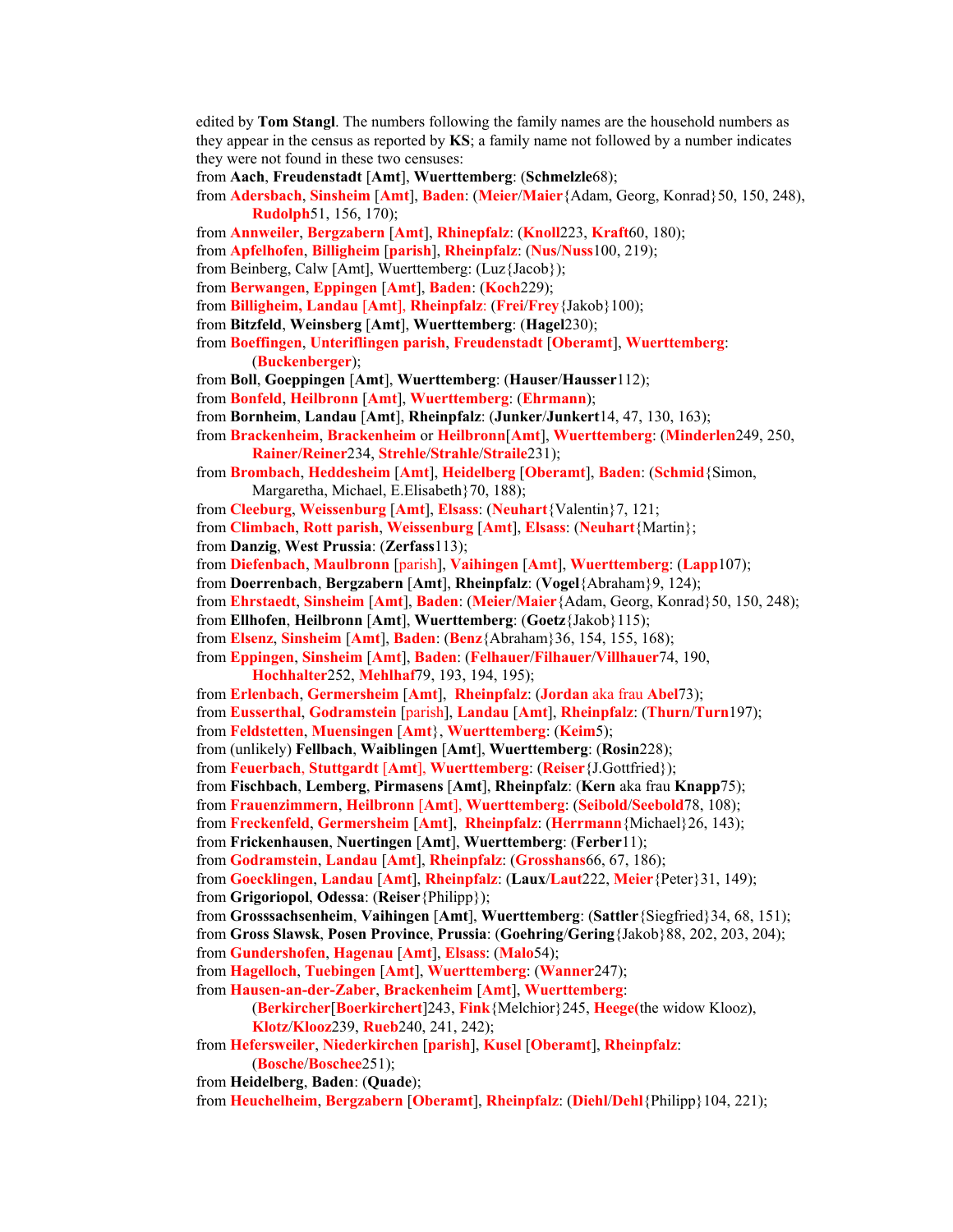from **Hilsbach**, **Sinsheim** [**Amt**], **Baden**: (**Ziegler**{Georg}33);

from **Hochdorf**, **Vaihingen** [**Amt**], **Wuerttemberg**: (**Mettler/Metler**{Melchior});

from **Hungary**: (**Pitz**/**Pietz**/**Bitsch**{Friedrich}211);

from **Hunspach**, **Sulz** [**Amt**], **Elsass**: (**Haas**{Elisabeth}81, 198, **Haug**/**Hauck/Hauk**48, 50, 72, 178, 179, 202);

from **Ingolsheim**, **Hunspach**, **Sulz** [**Amt**], **Elsass**: (**Alexander**{Valentin}254,

**Eckard**/**Eckardt**/**Eckart**85, 200, **Herr**{Georg}49, 166, 167);

from **Kellenbach**, **Simmern Kreis**, **Preussen Rheinland**: (**Miller/Mueller**{G.Peter, Heinrich, J.Philip}21, 39, 136);

from **Kirchardt**, **Sinsheim** [**Amt**], **Baden**: (**Frasch/Gramm/Kram**57, 176, 177);

from **Kirchheim**, **Besigheim** [**Amt**], **Wuerttemberg**: (**Moench**232);

from **Kleeburg**, **Weissenburg** [**Amt**], **Elsass**: (**Hassauer**{J.Jakob}4);

from **Klimbach**, **Weissenburg** [**Amt**], **Elsass**: (**Sattler**{F.Jacob, Peter}34, 101, 151);

from **Klingenmuenster**, **Bergzabern** [**Amt**], **Rheinpfalz**: (**Schnabel**53, 110, 171, 172);

from **Kutzenhausen**, **Sulz** [**Amt**] **Elsass**: (**Martel**2, 116, 117);

from **Landau** [**Amt**], **Rheinpfalz**: (**Schatz**246);

from **Langenbrand**, **Bieselberg** [**parish**], **Calw** [**Amt**], **Wuerttemberg**: (**Raschez**/**Rometsch**/**Rumetz**6,120);

from **Lauterecken**, **Kusel** [**Amt**], **Rheinpfalz**: (**Ficke**/**Fuecke**82, **Steinhauer**20, 73);

from **Lemberg**, **Pirmasens** [**Amt**], **Rheinpfalz**: (**Knapp**/**Knopp**{Valentin}75);

from **Mariendorf**, **Filehne** [**Kreis**], **Posen Province**, **Prussia**: (**Just**/**Gust**86, 201);

from **Maubach**, **Backnang** [**Amt**], **Wuerttemberg**: (**Kerner**/**Koerner**227);

from **Meisenheim**, **Bad Kreuznach** [**Amt**], **Rheinpfalz**: (**Aman**/**Amann**{Philipp}15);

from **Menzingen**, **Bruchsal** [**Amt**], **Baden**: (**Kraemer**{Johann}244);

from **Meskau**GL, **Prussia**[**n Farther Pomerania**]: (**Berg**);

from **Moerlheim**, **Landau** [**Amt**], **Rheinpfalz**: (**Wall**/**Wahl**224, 225);

from **Muehlhofen**, **Bergzabern** [**Amt**], **Rheinpfalz**: (**Bermann**/**Permann**/**Perman**/**Perrmann** 29, 147, 154, 233);

from **Murrhardt**, **Backnang** [**Amt**], **Wuerttemberg**: (**Schnepf**63);

from **Nagold**, **Wuerttemberg**: (**Hemminger**80);

from **Neipperg**, **Brackenheim** [**Amt**], **Wuerttemberg**: (**Meidinger**235, 236, **Mueller**{Gottfried, Hyronimus238);

from **Niederhochstadt**, **Landau** [**Amt**], **Rheinpfalz**: (**Bressler**/**Pressler**13, 127, 128, 129, **Eli**/**Ely**98, **Heinz**{Simon}20, 218, **Lehr**/**Laehr**14, 96, 216, 217);

from **Niederhorbach**, **Bergzabern** [**Amt**], **Rheinpfalz**: (**Jutzy**, **Springer/Sprenger**16, 131);

from **Niedersteinbach**, **Weissenburg** [**Amt**], **Elsass**: (**Eckmann**/**Ettmann**18, 135);

from **Nordrach**, **Offenburg** [**Amt**], **Baden**: (**Fritsch**107);

from **Nussdorf**, **Landau** [**Amt**], **Rheinpfalz**: (**Geibel**/**Heupel**56, 173, 174, 175);

from **Nussloch**, **Heidelberg** [**Amt**], **Baden**: (**Anweiler**105);

from **Oberhausen-bei-Kirn**, [**Kreuznach Kreis**], **Preussen Rheinland**: (**Helm**252);

from **Oberotterbach**, **Doerrenbach** [**Amt**], **Bergzabern** [**Oberamt**], **Rheinpfalz**: (**Ketterling**8,122);

from **Oberseebach**, **Weissenburg** [**Amt**], **Elsass**: ( **Pflug**16); from **Oberstenfeld**, **Marbach** [**Amt**], **Wuerttemberg**: (**Deuring**/**Doerring**/**Dairing**, **Nafzger**);

from **Ochsenbach**, **Brackenheim** [**Amt**], **Wuerttemberg**: (**Lang**{Andreas)39, 70);

from **Offenbach**, **Landau** [**Amt**], **Rheinpfalz**: (**Doerr**27, 28, 144, 145, 146);

from **Piermasens**, **Piermasens** [**Amt**], **Pfalz**: (**Hahn**10, 125);

from **Pleidesheim**, **Ludwigsburg** [**Amt**], **Wuerttemberg**: (**Abel**{Regina});

from **Poland**, **Posen**, or **Prussia**: (**Bitsch**/**Pietz**/**Pitsch**/**Pitz**/{Johann}87, **Brand**/**Brandt**/**Brind**{Gottfried and Johann}89,206,207, **Lang**{David}95, 208, 215,

{Paul}91, 208, 215); **Neumann**93, 212, 213, 214, **Quiram**90, **Reich**94, **Spitzer**92, 210, **Weil**44, **Ziegenhagel**86, 119);

from **Rechtenbach**, **Bergzabern** [**Amt**], **Rheinpfalz**: (**Jakob**19);

from **Reinighof**GL, near **Rumbach**, **Pfalz**: (**Bender**64, 181, 182, 183);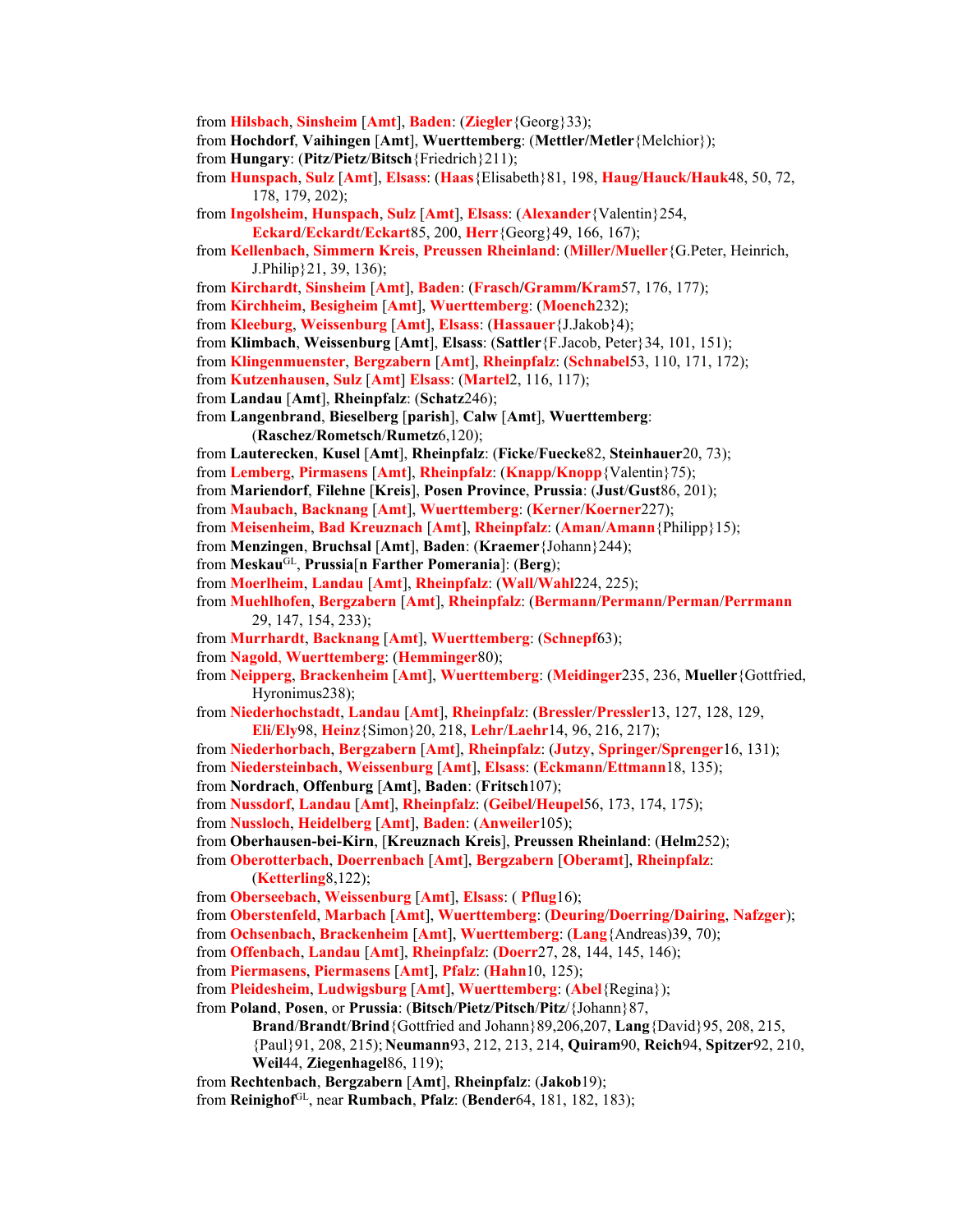from [sic] **Rohrbronn**, **Waiblingen** [**Amt**], **Wuerttemberg**: (**Rieker**/**Riker**/**Rieger**23); from **Romanshoff**, **Czarnikau** [**Kreis**], **Posen Province**, **Prussia**: (**Bittner**{J.Ludwig}87); from **Rot**, **Heidelberg** [**Amt**}, **Baden**: (**Keil**3, 118); from **Rott**, **Weissenburg** [**Amt**], **Elsass**: (**Sattler**{F.Jacob, Peter}34, 101) from **Rountzenheim**, **Roppenheim parish**, **Bischweiller** [**Amt**], **Elsass**: (**Wolf**1); from **Rumbach**, **Bergzabern** [**Amt**], **Rheinpfalz**: (**Huntzinger**/**Hunsicker**/**Hunsecker**55, **Mettler/Metler**{J.Jakob}35, 152, 153, **Neuhart**{H.Jakob}59, 99); from **Satteldorf**, **Crailsheim** [**Amt**], **Wuerttemberg**: (**Kraus**{Andreas}38); from **Schoenau**, **Bergzabern** [**Amt**], **Rheinpfalz**: (**Spiri**/**Spiry**246); from **Schweigen**, **Bergzabern** [**Amt**], **Rheinpfalz**: (**Burgard**/**Burckhardt**/**Burkhard/Burkart** 25, 142); from **Sessenheim**, **Bischweiller** [**Amt**], **Elsass**: (**Becker**{Paul}49, 164, 165); from **Silesia**: (**Liebig**/**Liebich**41, 159); from **Strelno**, **Bromberg**, **Poland**: (**Mauch**{Christian}); from **Struempfelbach**, **Waiblingen** [**Amt**], **Wuerttemberg**: (**Rapp**); from **Stuttgart**, **Wuerttemberg**: (**Abel**{Andreas}73) from unknown: (**Becker**{Georg,Philipp}142, **Becker**{Konrad}106, **Bermet**/**Perchert**/**Borschet**?76, **Borsteter**/**Borstetter**102, **Elfner**77, **Faber**61, **Falthorn**62, 80, **Fischer**{Peter}30, **Goetz**{Johann}139, **Griser**/**Grassert**/**Gressert**/**Grieser**/**Goressert**84, **Grusie**226, **Hummel**111, **Hunis**/**Gunsch**43, 160, **Kepel**114, **Laemlein**71, 189, **Lang**{Christoph}88, **Lang**{Friedrich}233, **Lang**{J.Erdmann}40, 158, **Linger**/**Lingert**83, **Maier**{Heinrich}192, **Maier**{J.Georg, Heinrich}168, 169, **Magstadt**/**Magstad**65, 184, 185, **Mansgard**/**Manhard**/**Manshard**102, **Oexle**/**Oechsle**237, **Pitz**/**Pietz**/**Bitsch**/**Buetz**211, **Rempert**69, 187, **Sattler**{Michael}220, **Scherer**/**Scheerer**46, **Schmid**{Peter}64, 162, **Schnaidt**{Friedrich}156, 157, **Schroeder**/**Schroeter**{Rosina}95, **Stefan**89, **Weber**{Gottfried}45, 161, **Weisenheimer**63, 103, **Zellmer**/**Zoellmer**/**Zeller**148); from **Unterjesingen**, **Tuebingen** [**Amt**], **Wuerttemberg**: (**Schnaidt**39, 156, 157); from **Vorderweidentahl**, **Bergzabern** [**Amt**], **Rheinpfalz**: (**Faiock**/**Veiock**, **Hof**/**Hoff**24, 139, 141, **Tschitibner**/**Stebner/Stoebner**22, 138, 139); from **Wingen**, **Weissenburg** [**Amt**], **Elsass**: (**Frei**/**Frey**{Salomea)17, 132, 133, 134, **Eckmann**/**Ettmann**18, 135); from **Winnenden**, **Waiblingen** [**Amt**], **Wuerttemberg**: (**Froehlich**12, 126); from **Wuerttemberg**: (**Schmid**{J.Georg)23, **Tippel**222); from **Zeiskamm**, **Germersheim** [**Amt**], **Rheinpfalz**: (**Faller**52); **Kassel**<sup>GL/GS</sup>: said by the **Boaro** FSL to be home<sup>UC</sup> to a **Schumm** family. This could refer either **Hessen**-**Kassel** duchy or to its capital city. **Kassenwitz**, **Jessel Regen**, **Prussia**: the **GCRA** found it associated with a **Berg** family in 1784. **KassnerKasner/Kaesner/Cassner**: all interfiled here. **Kaesner/Kasner** FN{Gottfriedt}: married **Walther**{Eva Catharina} in **Rosslau** 16 April 1766 (**Mai&Marquardt**#951). **KS**137 has {Gottfried}, {Katharina} and has the year wrong: 1765. By 5 Sept 1767 he, wife and an infant daughter had settled at **Brabander** FSL #75, he said to be fromUC **Leissnitz**, [**Kur**-]**Sachsen**. Spelled **Kasner** in 1798 (**Mai1798**:Bn75). **Cassner/Kassner**{Adam/Anton}: married **Laber**{Barbara} in **Rosslau** 28 May 1765 (**Mai&Marquardt**#848). **KS**137 has **Kassner**{Anton}. Not found in **Kulberg**, **T**, any published FSL or in **Mai1798**. **Kassner/Kaesner/Kasner**{Gottfried}: married **Walther**{Eva Cath.} in **Rosslau** 16 April 1766 (**Mai&Marquardt**#650). Not found in **Kulberg** in **T**. By 5 Sept 1767 **Kaessner**{Gottfried) & {Catharina Eva} with an infant had settled at **Brabander** FSL #75, he said to be from **Leissntz, Sachsen**. In 1798 **Kasner** is a widower living at in **Brabander** (**Mai1798**: Bn19). **Kast**FN: in 1817 settled in **Gueldendorf, Odessa**; family records found by **Curt Renz** in **Ossweil, Ludwigsburg parish, Wuerttemberg**.

**Kast/Karst**FN{Ulrich}: fromUC **Wuerttemberg** arrived **at Schleswig city, Schleswig Royal Duchy** in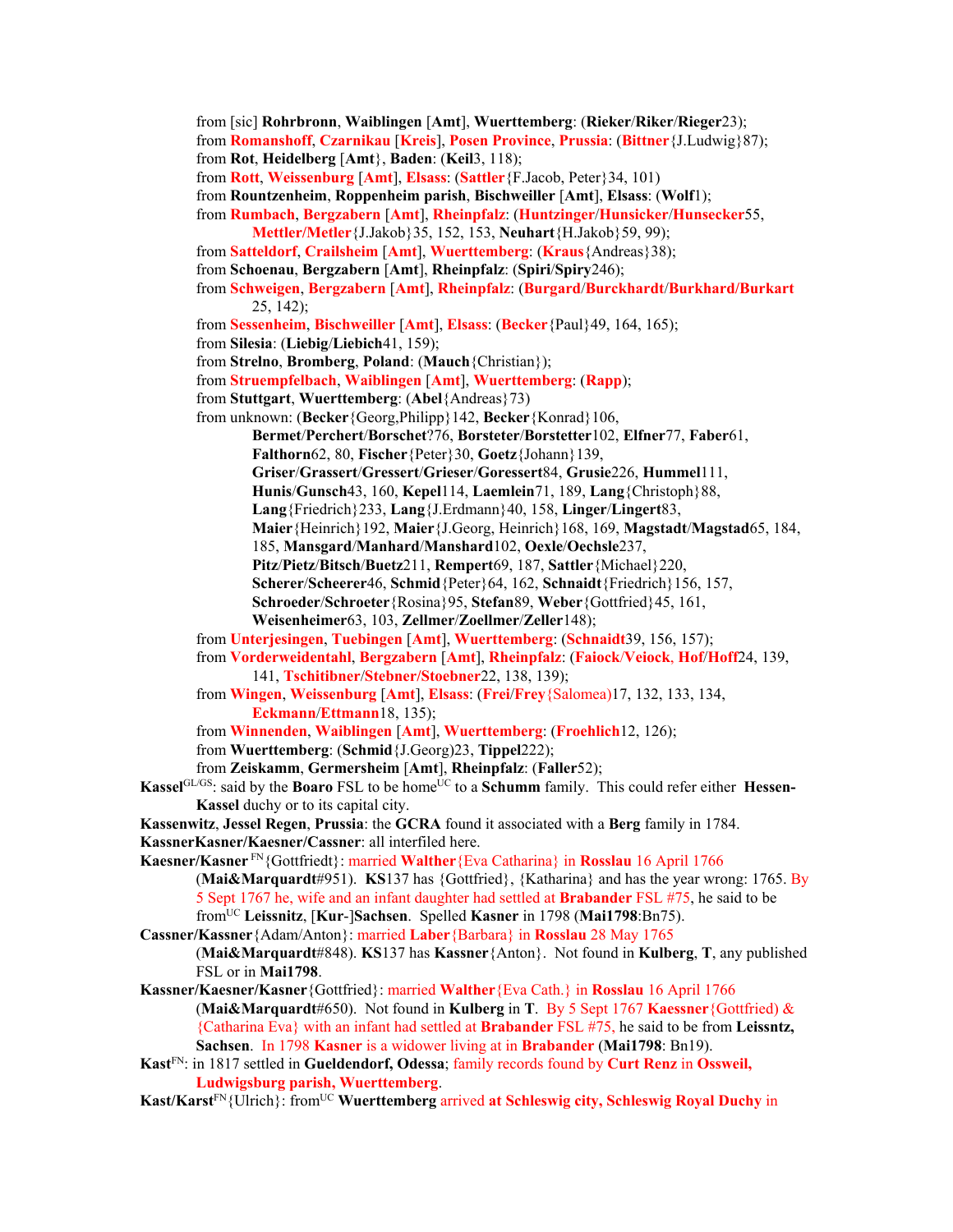January 1762. With his wife and child he in June 1763 got permission to leave **Denmark** (**EEE** p. 468). By June 1765 they had settled in **Holstein** FSL#27 which said he was fromUC **Neubau**.

- **Kastel**{Johann}FN: mentioned in the 1788 in **Straub** (Mv2858) but I did not find him in any FSL For 1798 see **Mai1798**:Wr6.
- **Kastel**: an unidentified place said by the Recruiter Beauregard's list to have been home<sup>UC</sup> to the **Fraas**{Wolfgang} family (**Lk**39). Kuhlberg said this was in Pfalz. There were several Kastels but none that I can find that were in **Kurpfalz**.
- **Kastell**FN: said by the **Keller** FSL to be an orphan boy in the **Lemrich** household. I could not find him in the 1798 Volga censuses.
- **Kastens**<sup>FN</sup>: said by the **Merkel** FSL to be from<sup>UC</sup> **Hamburg.**
- **Kaster**FN: said by the **Brabander** FSL to be an orphan boy in the **Haas** family household. I could not find this boy in the 1798 censuses.
- **Katellaun**<sup>GL</sup>: an unidentified place said by the **Dietel** FSL to be home<sup>UC</sup> to a **Castello** family.
- **Kater**?FN: said by the **Schwed** FSL to be step-children in the **Jaeger** household.
- **Kater**: also see **Kather**.
- **Katerschin**GL, according to the **GCRA** this was a primarily Bulgarian village near **Odessa** City.
- **Katharinenstadt**VV: (aka **Baronsk, Marks, Marstadt, Marx, Marxstadt**) is a Lutheran/Catholic German village on the eastern side of the Volga. Its FSL is now published in Pleve, Einwanderung …, vol.II, pp. 275-332. According to this, the first settlers were from the following places with the family names shown here in parens. Verified corrections are in red. The number with the name is their household number in the FSL. There is a supplemental list at the end of the regular list; I have added 300 to each of the supplemental household numbers:
	- from **Actleben**(?), **Bremen**: (**Hartwig**147);
	- from **Alsfeld, Darmstadt**: (**Brehm**71, **Lotz**71);
	- from **Alsfeld, Hessen**: (**Bast**198, **Faust**124);
	- from **Alsterbach, Pfalz**: (**Vogt**7);
	- from **Almerschlach, Wuerzburg**: (**Mueller**34);
	- from **Alzey**: (**Gaertner**78, **Helwig**?315 and possibly **Elscheid**315a);
	- from **Amersfoort**: (**Thomas**87);
	- from **Amsterdam, Holland**: (**Beuss**43, **Bissing**60, **Bosch**45, **Feldhofen**179, **Kartlein**102, **Klein**97, **Munter**216, **Schaper**218, **Schellhase**103, **Schoenebeck**182, **Schwan**44, **Seilwerst**61, **Stahlbaum**133, **Strang**106, **Utre**?147a, **Versteeg**217);
	- from **Anhalt-Dessau**: (**Gekert**?108);
	- from **Anhalt-Zerbst**: (**Bauk**24, **Hensch**138, **Winter**74);
	- from **Arnheim, Holland**: (**Koch**59);
	- from **Augsburg**: (**Erdiner**?92);
	- from **Ballenheim**(?), **Franken**: (**Reicholdt**11);
	- from **Baerenbach**: (**Berg**306);
	- from **Baerwalde**: (**Mueller**347);
	- from **Baronville**(?), **Luxembourg**: (**Charles**126);
	- from **Basel, Schweiz**: (**Kohl**21);
	- from **Bayreuth**: (**Becher**231, **Bemutz**8, **Spiss**334 and possibly **Meier**334a);
	- from **Bebrinheim, West Holland**: (**van der Nauweland**75);
	- from **Bellingen**(?), **Mavetz**(?): (**Siegel**134);
	- from **Berlin**: (**Schaumburg**316, **Schulz**320, **Viehrath**68 and possibly **Steiner**316a);
	- from **Berlin, Brandenburg**: (**Dubois**26, **Luhm**123);
	- from **Berlin, Mittelmark**: (frau **Schwertz**47);
	- from **Bild**(?): (**Lechner**338);
	- from **Bluoa**(?): (**Mockler**115);
	- from **Boehmen**: (**Koehler**335);
	- from **Boizenburg, Mecklenburg**: (**Reinecke**225);
	- from **Boksweiler**(?), **Hessen**: (**Kruecker**167);
	- from **Boehmen**: (**Walbe**117);
	- from **Braband, Frankreich**: (**Remsar**223);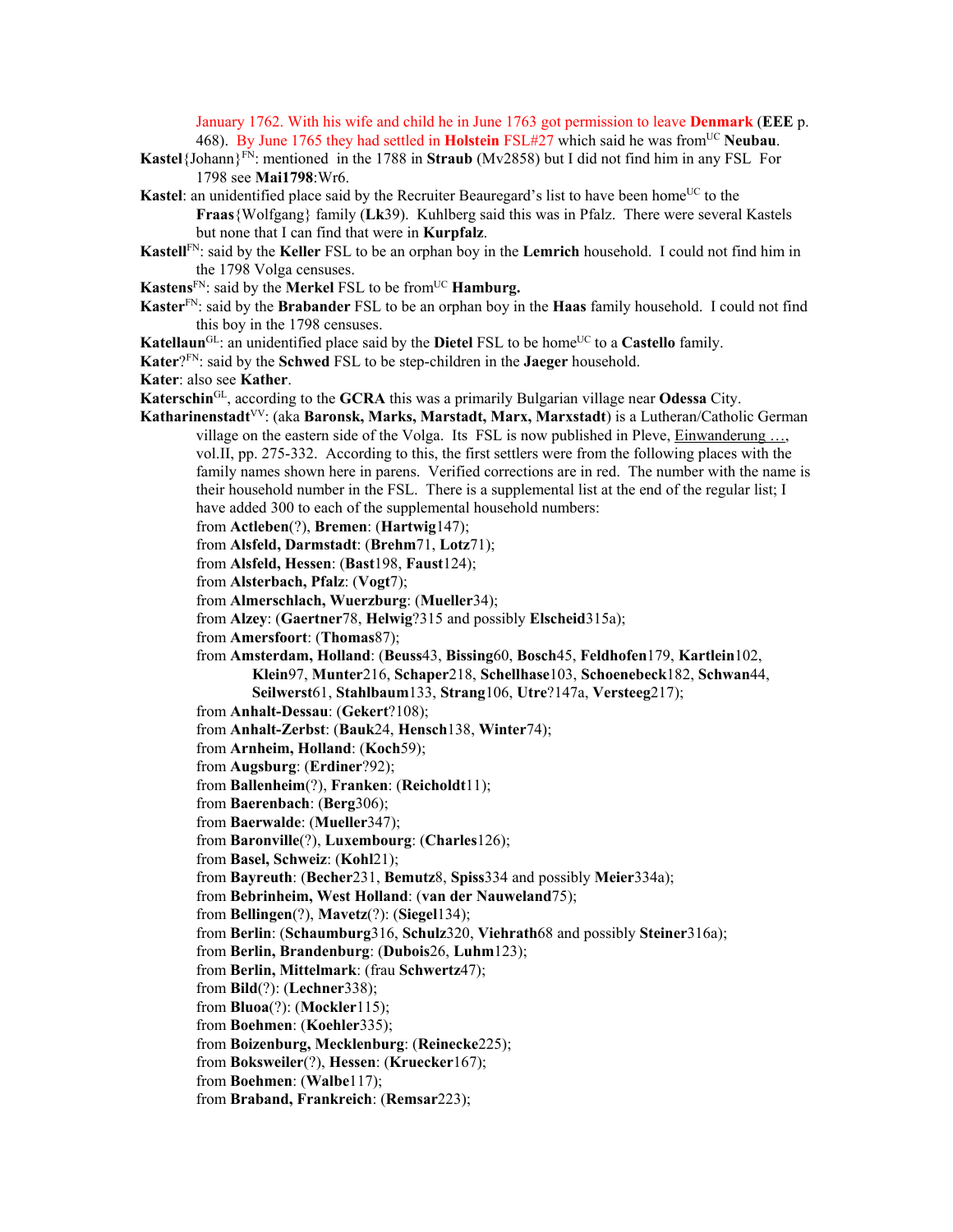from **Brandenburg**: (**Gisou**2, **Schreiber**40, **Schuetz**99); from **Breslau**: (**Zimmermann**302 and possibly **Michael**302a); from **Breslau, Schlesien**: (**Beussert**138); from **Buchenau, Darmstadt**: (**Koch**318); from **Buchenau**(?), **Darmstadt**: (**Koch**336); from **Buehren, Paderborn**: (**Gruenmeier**103); from **Calau, Dresden, Sachsen**: (**Strauch**145); from **Champagne, Frankkreich**: (**Derarotier**27 and possibly **Cronaguis**27a); from **Christinen**(?), **Daenemark**: (**Wiedeberg**67); from **Daenemark**: (**Wurseck**224); from **Darmstadt**: (**Brot**125, **Hell**[**Geller**]94, **Mueller**126, **Riehl**227, **Rohr**19, **Springer**1, **Walter**88); from **Darmstadt, Hessen**: (**Schwerin**193); from **Den Haag, Holland**: (**Schaefer**214, 215 , **Stiegenland**68); from **Dermbach, Sachsen**: (**Gaertner**169); from **Dessau**: (**Bishof**139 and possibly **Mueller**139); from **Dijon, Burgund**[**y**]: (**Gloo**143); from **Doengelstiel**(?), **Schwaben,** or **Nuernberg**: (**Mueller**147); from **Dohna, Polen**: (**Lippert**9); from **Dommartin, Picardie, Frankreich**: (**Urbre**83); from **Dresden**: (**Brock**352); from **Dresden, Sachsen**: (**Sachse**74, **Weber**23); from **Dse**(?): (**Viehrat**181); from **Dunkelspuehl**[**Dinkelsbuehl**]**, Schwaben**: (**Seibert**5); from **Eckersdorf, Bayreuth**: (**Goetsch**39, **Wittenbeck**39, 40, 176); from **Einbeck**: (**Heine**342); from **Eisenach, Thueringen**: (**Gige**?174, **Happe**50); from **Eisenheim, Wuerzburg**: (**Keifer**163); from **Ems**: (**Hepp**345); from **Enghien, Braband, Frankreich**: (**Dubois**131); from **Erlangen, Bayreuth**: (**Mueller**126); from **Eutin**: (**Hense**319); from **Frankfurt-am-Main**: (**Bauriedel**118, **Dresenitz**332); from **Friedenwald, Marburg**: (**Wormsbecher**168); from **Flingi**(?), **Solms-Braunfels**: (**Leitner**4 and possibly **Baustar**?4a); from **Freiburg** or **Frankfurt-am-Main**: (**Faller**194); from **Fritzlar**(?): (**Graef**353); from **Frose, Sachsen**: (**Roesner**150); from **Frankfurt-am-Main**: (frau **Janssen**57, **Brauriedel**118, **Tide**199, **Winter**84); from **Gau**: (**Mueller**337); from **Gening**(?): (**Brin**?229); from **Gera, Thueringen**: (**Ludwig**17, **Schmidt**317); from **Glueckstadt, Holstein**: (**Fromm**64); from **Goenningen**(?): (**Werner**340); from **Gorsei**(?), **Daenemark**: (**Bilensky**101); from **Gotha, Thueringen**: (**Susdorf**36); from **Gratz, Steiermark**: (**Rauscher**32); from **Grefath**: (**Mai**49); from **Gross-Umstadt, Hessen**: (frau Mueller[**Vogelein**]34); from **Gruenberg**: (**Foltart**90, **Hess**89, **Mueller**91, **Pastern**120); from **Gruenberg**, [**Hesssen**-]**Darmstadt** [**Landgraviate**]: (**Pracht**20, 76 and probably **Werner**76a); from **Gruenberg**, **Hessen**[-**Darmstadt Landgraviate**]: (**Bock**94, **Bott**95, **Doerr**88, **Soltner**100); from **Halberstadt**: (**Nitzel**?127);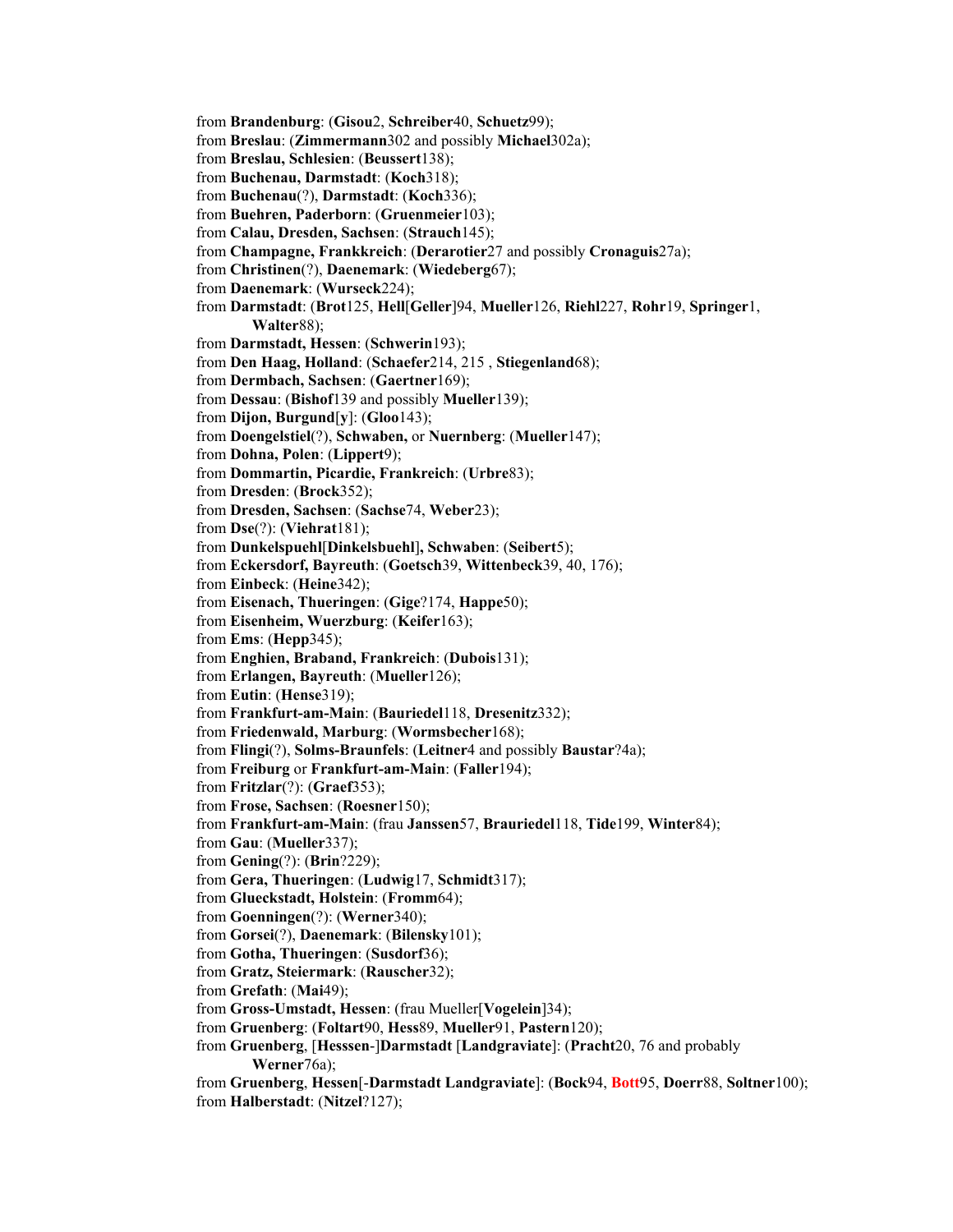from **Halberstadt, Brandenburg**: (**Eckardt**159, **Fine**?172, **Fuhrmann**135 and possibly **Schnell**135a); from **Halle**: (**Ferter**[**Voerter**]202); from **Hallerndorf**: (**Hegner**344); from **Hamburg**: (**Wilk**118); from **Hamburg**(?): (**Karl**324); from **Hanau**: (**Pohl**70); from **Hangheim, Franken**: (**Doerr**100); from **Hanneberg Sula, Kurpfalz**: (**Bacherts**48); from **Hannover**: (**Nimkner**?186); from **Hanstein**: (**Lilienthal**201); from **Hedersheim**(?), **Pfalz**: (frau **Engelstaedter**38); from **Heide**: (**Altmann**105); from **Heide, Holstein**: (**Samder**187); from **Heidelberg**: (**Blank**185); from **Helmstedt**(?), **Braunschweig**: (**Wagner**23, 23a) from **Herbsthausen**: (**Doehlinger**155); from **Hilbersheim**: (**Buege**188); from **Hirschfeld**(?), **Hessen**: (**Koch**166); from **Holveland**(?), **Holland**: (**Janssen**57); from **Homburg**: (**Reisner**343); from **Isenburg**: (**Mueller**337a, **Riller**333); from **Jakobsheim**(?), **Anspach**: (**Engelhardt**63); from **Jesseitz**(?), **Dessau-Anhalt**: (**Schroeder**42); from **Johann-Georgenstadt, Sachsen**: (**Endlich**205); from **Jum-Vorwerken**: (**Weissberg**341); from **Kampe**: (**Figongue**331); from **Karlsburg**: (**Wendel**7a); from **Katzennelnbogen, Hessen**: (**Weimar**110); from **Keinberg**(?), **Sachsen**: (**Knoll**20); from **Kirchhalt, Hanau**: (**Krefeld**83); from **Kirchheim, Hessen**: (**Kahlbrenner**180); from **Klauser, Hannover**: (**Eckardt**64); from **Kloster Leichtstaedte**(?), **Warenburg**: (**Wogau**11a); from **Kloster Leuchstadt, Ballenheim**(?): (**Wogau**11; from **Koeln**: (**Hell**43, **Weber**339); from **Koenigsberg, Preussen**: (**Glauwitz**111); from **Koethen**: (**Weginer**?170); from **Konstanz, Schwaben**: (**Wilhelmi**28); from **Korbach**: (**Wielst**196, **Wilteig**?211-212); from **Korbach, Waldeck**: (**Hackl**167); from **Kornfeld, Gruenberg**: (**Eichler**125); from **Koswig, Anhalt-Zerbst**: (**Altmann**209); from **Kropstaedt, Sachsen**: (**Rothfeld**6); from **Kuesel, Aufhaussen**: (**Kraft**234); from **Kunbach**(?), **Pfalz**: (**Werner**177); from **Lage**: (**Ordnung**350); from **Langeraltar**(?): (**Vollmer**119); from **Langheim, Ansbach**: (**Riedel**312); from **Laoschburg**(?),[**Kur**-]**Bayern**: (**Ressendorf**56); from **Larressingle**(?): (**Letran**351); from **Lavan**(?), **Frankreich**: (**Grafar**154); from **Leeswig, Anhalt-Zerbst**: (**Korn**65, **Welz**65); from **Legind**(?): (**Mumert**171);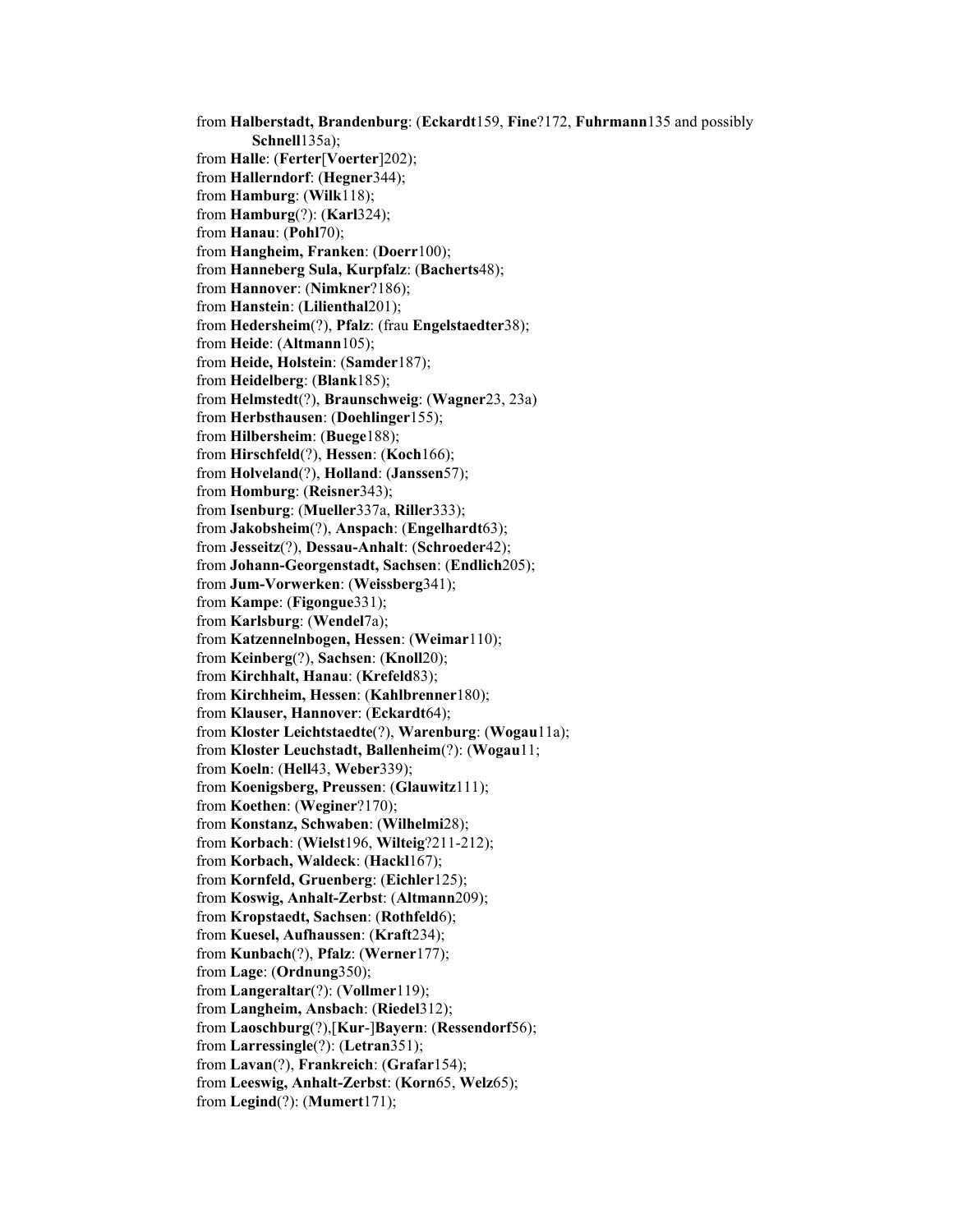from **Leipzig, Sachsen**: (frau **Dellhopp**72, **Weigel**120); from **Leuven**(?), **Braband**: (**Fendel**131); from **Levorgrau, Muenster**: (**Schulz**75); from **Lezendar**(?), **West Holland**: (**Nauweland**96); from **Libau, Kurland**: (**Westmann**221); from **Liebau, Sachsen**: (**Bartel**10); from **Liege**: (**Berlatz**113, **Dellhopp**72, **Jacqnet**146, **Robert**111); from **Liege, London**[sic?]: (**Varnotte**112, and possibly **Vertott**112); from **Limburg**: (**Mueller**325); from **Linge**(?): (**DeFage**142); from **Livland**: (**Roessner**348); from **Loewenstein**(?): (**Mainz**211); from **London, England**: (frau **Stahlmann**133); from **Luebeck**: (**Feidel**12, 140); from **Luettich**: (**Lamack**308); from **Lutherborn, Isenburg**: (frau **Gutjahr**37); from **Luxembourg**: (**Heidecker**149); from **Maastricht, Holland**: (**Bakler**70); from **Machzen**(?)[**Minden**]: (**Kiedemann**189, 190); from **Maehren**: (**Hoffmann**232a, **Schantz**232); from **Magdeburg**: (**Holtner**79, **Reimer**?151); from **Magdeburg, Brandenburg**: (**Binemann**24); from **Magdeburg, Sachsen**: (**Blankenstein**3); from **Mainz**: (**Bester**81, **Kohl**208); from **Manzenburg**(?): (**Meier**307 and possibly **Wensen**307a); from **Marklein Banghein**(?), **Ansbach**: (**Soltner**29); from **Mecklenburg**: (widow **Muss**53, 54, **Westhausen**128 and possibly **Grassmann**128a); from **Megen, Holland**: (**Alstfoerst**82); from **Meltendorf**(?): (**Sachse**233); from **Mergburg, Hessen**: (**Koehler**119); from **Militsch, Schlesien**: (**Timmel**195); from **Mitau, Kurland**: (**Gutjahr**37, **Schwertz**47); from **Morin**(?): (**Tide**192); from **Muenchen**: (**Mittelmeier**311 and possibly **Sentmeier**311a); from **Muenster, Ulden**: (**Nagel**58); from **Nasnitz**(?): (**Schoenebeck**303 and possibly **Heider**303a); from **Nassau-Usingen**: (**Eberhardt**19, **Meier**31, **Sabelfeld**161 and possibly **Geiss**161); from **Nassau-Weilburg**: (**Peters**310); from **Neubrandenburg, Brandenburg**: (**Tide**160); from **Neukirchen, Schlesien**: (**Tusker**206); from **Neuruppin, Brandenburg**: (**Richter**178); from **Neuss, Mainz**: (**Roth**346); from **Neuwied**: (**Richtmann**327); from **Neuwirt**(?), **Grabschaft**(?): (**Ohlschmidt**150); from **Nieder Eschbach, Hanau**: (**Trippel**25); from **Nieder-Ramstadt, Darmstadt**: (**Lange**33); from no origin given: (**Baden**230, **Beck**230-231); from **Nordhausen, Thueringen**: (**Goenningen**164, **Koenig**175, **Michaelis**173); from **Nuernberg**: (**Firscht**352, **Maurer**137, **Mueller**147); from **Oberwittighausen**: (**Friedrichsen**305 and possibly **Weinberg**305a); from **Oranienbaum**: (**Koch**20); from **Orb**: (**Martin**228); from **Orb, Mainz**: (**Pracht**16, **Staab**132, 134, **Ulrich**16); from **Paderborn**: (**Toewers**86);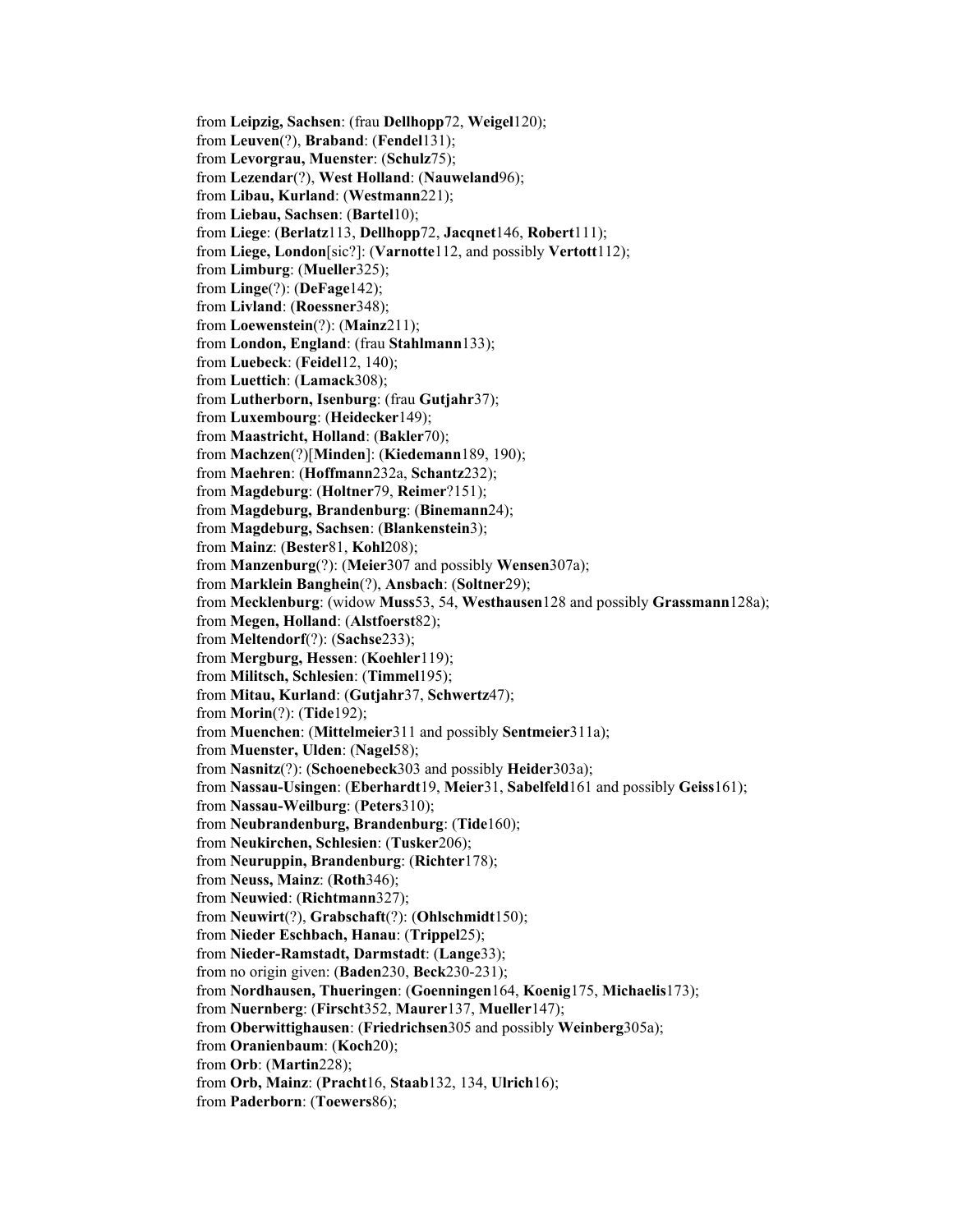from **Paderborn, Hanau**: (**Martin**132); from **Parchim, Mecklenburg**: (**Holzvogt**153); from **Paris, Frankreich**: (**Davennes**184, **Gloo**143, frau **Gloo**143, **Jardins**114, **Rambeau**144, **Soquiete**73); from **Penshausen, Sachsen**: (**Volk**85); from **Pentmainz**(?), **Boehmen**: (**Schlister**46); from **Petersfeld, Sachsen**: (**Wasmuth**14); from **Pressburg, Ungarn**: (**Holtzer**210); from **Quedlinburg**: (**Jarke**?130); from **Raitersaich**: **Wagner**?52); from **Raltfort**(?), **Sachsen**: (**Stekloff**?136); from **Ratzenburg**: (**Burmeister**53); from **Ratzenburg**[**Ratzeburg**]**, Mecklenburg**: (**Schuetz**222); from **Recklinghausen, Koeln**: (**Tegemann**51); from **Reichenbach, Schlesien**: (**Hoffmann**62); from **Reiseweken**(?): (**Richter**80); from **Rennes, Frankreich**: (**Crety**67); from **Rensefeld**?: (**Brill**183); from **Riche, Eisenach**: (**Bach**79); from **Rieben, Mittelmark, Brandenburg**: (**Buege**18); from **Rintein**: (**Telchmann**?322); from **Rosslau, Anhalt-Zerbst**: (**Per**?22); from **Rostock**: (**Capel**140); from **Rostock, Mecklenburg**: (frau **Gaertner**98); from **Ruisseveen, Amsterdam, Holland**: (**Gorss**212); from **Sachsen**: (**Fischer**42); from **Sarran**(?): (**Schulz**104); from **Schalkhausen**(?): (**Gorschani**?77); from **Schedremich**(?): (**Scheid**309 and possibly **Lepkrenk**309a); from **Schierstein, Usingen**: (**Klein**107); from **Schlangenbad, Kurmainz**: (**Ohl**35); from **Schmale, Sachsen**: (**Braeutigam**137); from **Schoenebeck, Magdeburg**: (frau **Dubois**26); from **Serser**(?): (**Gateau**313); from **Sigila**(?), **Nassau**: (**Vogel**158); from **Springe Reinfeld, Hessen**: (**Looss**156); from **St. Hilaire, Frankreich**: (**Chrepin**219); from **Stadthagen, Luzembourg**: (frau **Wilhelmi**28); from **Stals-bei-Taugemuedung, Preussen**: (**Fleischer**304); from **Stargardt, Pommern**: (**Bohn**18); from **Statzbach**(?), **Wuerzburg**: (**Wolf**163); from **Sterzhausen**: (**Funk**157); from **Stockort**(?): (**Kaweller**?109 and possibly **Simpel**109a); from **Stossau, Oesterreich**: (**Glas**132); from **Strassburg, Elsass**: (**Gaertner**98, **Weisshart**141); from **Streetz, Sachsen**: (**Schmidt**7); from **Strehla, Sachsen**: (**Mueller**13); from **Stuttgart, Wuerttemberg**: (**Kollner**204, **Schaefer**301); from **Sulzfeld**: (**Tergaw**121); from **Susshausen**(?), **Wuertenburg**(?): (**Hendel**41); from **Tarsilant**(?): (**Stecker**326); from **Tionam**(?), *Frankreich*: (**Albrecht**330); from **Trugermuende**(?), **Brandenburg**: (**Welz**22); from **Tuchland-bei-Kuestrin**: (frau **Susdorf**36);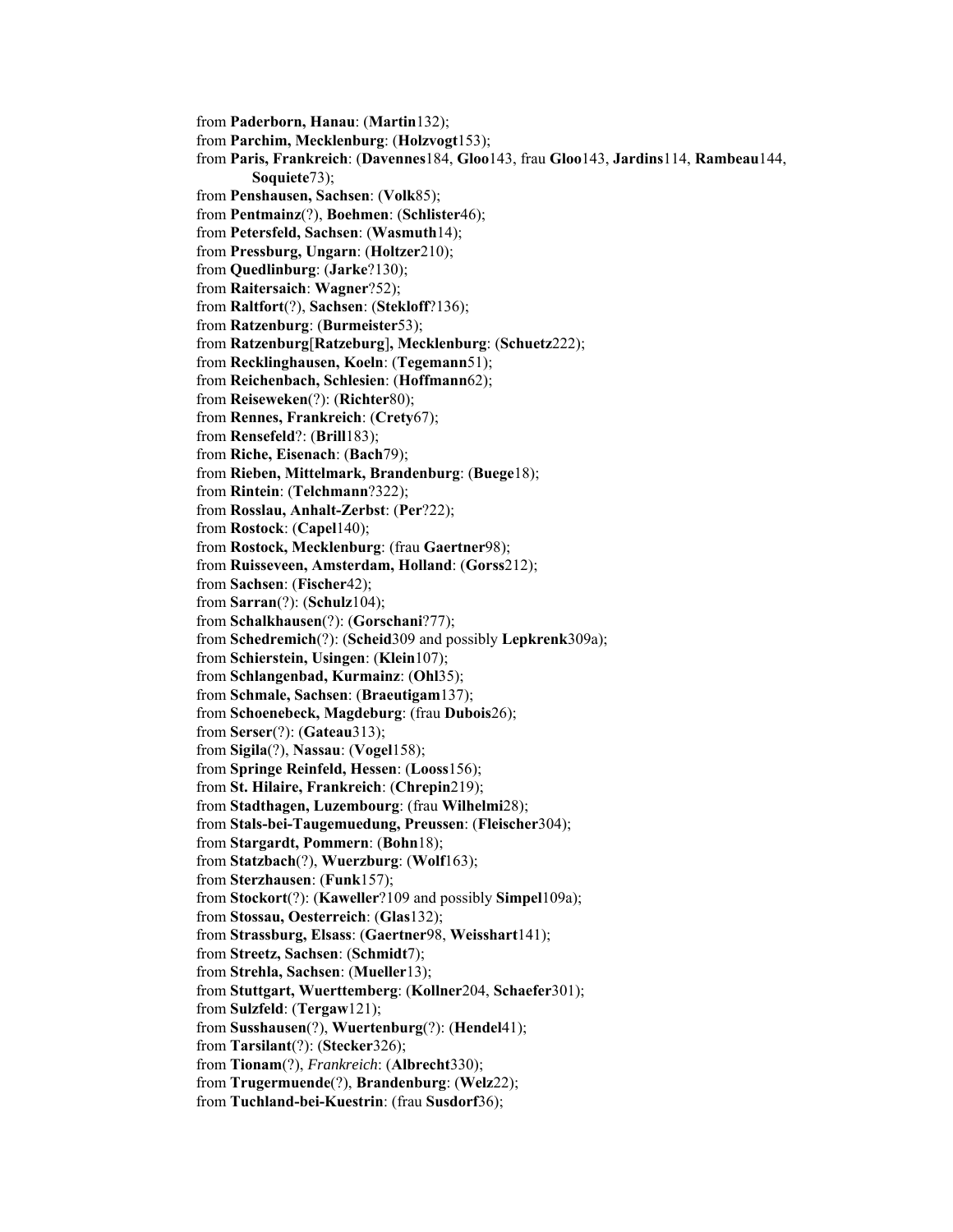from **Ulm, Schwaben**: (**Geld**15); from **Utrecht**: (**Kohl**87, 87a); from **Veenendaal**(?): (**Fisch**93); from **Venedig, Italien**: (**Deroma**129); from **Versen**(?), **Duenburg**: (**Dietrich**314); from **Vollingen, Braunschweig**: (frau **Seibert**5); from **Wallbach**: (**Brock**213); from **Waren, Mechlenburg**: (**Engelmann**145); from **Warendorf**: (**Streitholz**66); from **Waserschlech**(?): (**Kummel**?235); from **Wasselheimburg, Strassburg**: (**Engelstaedter**38); from **Weilbach, Hessen**: (**Schander**328); from **Weisel, Pfalz**: (**Nulhas**156); from **Weisenau**(?): (**Gilge**?200); from **Weissenfeld**: (**Gretsch**191); from **Wendebach, Hessen**: (**Schander**329); from **Werden, Frankreich**: (**Prepot**148); from **Westenburg**(?), **Leiningen**: (**Schmidt**152); from **Wetzlar**: (**Bueser**323); from **Wiege**(?): (**Reinhardt**116); from **Wien, Oesterrieich**: (**Wagner**107); from **Wiesbaden, Hessen**: (**Kuenstler**197); from **Westfalen**: (frau **Lange**33); from **Westernkotten, Lippstadt**: (**Kaltner**58); from **Wiesbaden, Frankfurt-am-Main**: (**Bager**13); from **Windheim, Franken**: (**Dorzweiler**203, **Gipson**?207); from **Wischef**(?), **Maehren**: (**Richter**45); from **Worms**: (**Meier**321); from **Zens**: (**Bieberstein**349); from **Zuerich, Schweiz**: (**Gattinger**55, **Kuehn**97, **Spory**226); from **Zweibruecken**: (**Wiesner**162); in addition the following may also have been **Katharinenstadt** first settlers: **Flander**{Johann}, **Marx**{Heinrich}, **Schiller**{August}. Kather/Kater{A.Margaretha}: from<sup>UC</sup> **Hoechst, Erbach County married Thuernff**{J.Adam} in **Buedingen** 28 April 1766 (**Mai&Marquardt**#601). **KS**160 has **Kater**.Not found in any later source. **Katherinenruh**BV: the official Russian name for **Leipzig**BV, **Bessarabia**. **Katz**FN: given as the maiden name of frau **Dewald/Theobald** of **Anton** in 1798 (**Mai1798**:An69). **Katz**FN: also see **Kaz**.

**Katzeberg**<sup>FN</sup>: said by the **Mariental** FSL to be from<sup>UC</sup> **Tof**?, **Wuerzburg**.

**Katzenbach**{Johann/Johannes}: married **Dorn**{Juliana Christiana} in **Luebeck** 23 June 1766 (**Mai&Marquardt**#109). On 8 Aug 1766 {Johann & Christina} with one son arrived in **Russia**, he said to be from **Hessen** (**Kulberg**3943). Later in 1766 {Johannes & A.Christina} with the son took transport in **Oranienbaum** for the **Volga**, but the wife died enroute (**T**5067-5069). By 3 Aug 1767 {Johan}, said to be from **Rauschenberg,** with new wife {Margaretha} had settled at **Paulskaya** FSL #164 when the lad previously said to be a "son" was revealed to be step-son **Schmidt**{Christian} at #164a, which indicates that the "**Dorn**" wife had either been a **Schmidt**  widow, or had been a 2nd wife following an earlier **Schmidt** wife … The **Paulskaya** FSL also says the family moved to **Basel** in 1768. No further recrord has been found for them or for the step-son.

- **Katzenbach**<sup>GL</sup>: an unidentified place said by the **Paulskaya** FSL to be home<sup>UC</sup> to a **Mueller** family. There wer at least 8 Katzenbachs in the Germanies.
- **Katzendorn**{Carl}: the Recruiter Beauregard list ( $Lk132$ ) said he was from<sup>UC</sup> **Basenstein**? with **Stock** step-children in the household. For 1767 see **T**2988-2990; he had by then been widowed by his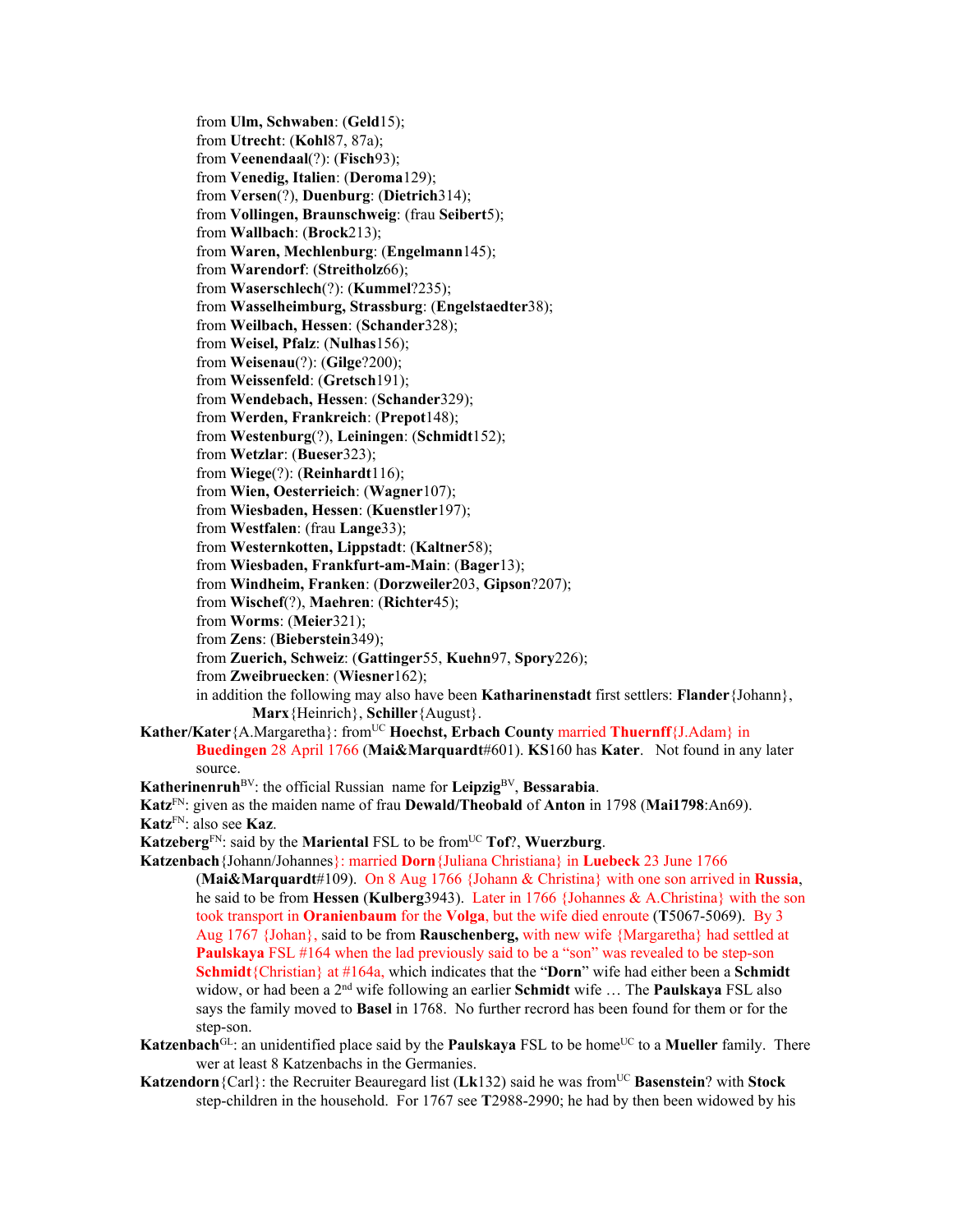wife who herself evidently was the widow of a **Stock** man. He was listed in no FSL but is in the 1798 **Wittmann** census (**Mai1798**:Wm48). So far there is no indication that he came from any other colony, so he may well have been a **Wittmann** first settler.

- **Katzendorn**{Matthias}: the Recruiter Beauregard list (Lk132) said he was from<sup>UC</sup> Arnweiler?. For 1767 see **T**2981. He was listed in no FSL but is in the 1798 **Wittmann** census (**Mai1798**:Wm32). So far there is no indication that he came from any other colony, so he may well have been a **Wittmann** first settler.
- **Katzenfeller**: said by the 1798 census to be the maiden name of frau Gottfried **Simon** of **Dietel** (**Mai1798**:Mr19).
- **Katzenelnbogen [County, Hessen-Kassel]<sup>GS</sup>:** this country, owned by **Hessen-Kassel**, was on both sides of the Rhine River some 12-20 miles SE of **Koblenz** city, but extended mostly to the E about as far as Hohenstein with pieces N almost to the Lahn River some 5 miles E of **Nassau** town. It apparently was not seated in Katzenelnbogen town. Said by the **Katharinenstadt** FSL to be home<sup>UC</sup> to a **Weimar** family.

#### **Katzenelnbogen County**, **Hessen-Kassel**

**Katzennelnbogen**GL: see **Katzenelnbogen**.

**Katzmann**FN: the 1798 **Mariental** census gives this as the maiden name of Frau **Hunger** (**Mai1798**:Mt44). **Kaucher/Kaucker**: see **Gauger**.

- **Kauenhowen**{Bernard}: **KS**137 says he left **Nommenacker** near **Schiedlitz**.
- **Kauerhoff/Kauerhof**FN: **Anhalt-Dessau** archival records report that he, with wife and their two [unnamed] children, having earlier been in **Halle**,[**Kurbrandenburg**], left [**Anhalt-**]**Dessau**  [**Principality**] for Russia (**Mai&Marquardt**#1098 **KS**137). On 4 July 1766 **Kauerhof**{Carl & A.Rosina} with a son and a daughter arrived in **Russia**, he said to be from **Dessau** (**Kulberg**1234). Later in 1766 {Carl Mart. & Rosina} with the two children took transport in **Oranienbaum** for the **Volga** (**T**5397-5300). By 7 June 1767 {Karl Martin & A.Rosina} and the daughter had settled at **Kano** FSL #1, he said to be from **Dessau**.
- **Kauerhoff**FNJohann}: son of {Johann} and was a step-son in the **Eberhaus**{J.Georg} household said by the **Reinhard** FSL 14a to be fromUC [**Anhalt**-]**Dessau** [**Principality**]. I could not find him in **Mai1798**.
- **Kauf/Kauff**FN{J.Adam}: fromUC **Schoellkroeppen**, **Schoenborn** married **Hacker**{Eliesabetha} in **Buedingen** 5 May 1766 from<sup>UC</sup> the same place (Mai&Marquardt#617 & KS137). On 29 Aug 1766 {Adam & Elisabeth} with no children arrived in **Russia** (**Kulberg**5110). Later having not gone to the **Volga**, he is said by the **Belowescher Kolonien** FSL to be fromUC **Schoenberg**.
- **Kaufbeuren** [Imperial City]: is 74 km SW of **Munich** city centre and was said to be home<sup>UC</sup> to **Reinsach/Reisach**{Johannes} who married **Kantehuber**{Elisabeth Magdalena} in **Rosslau** 24 June 1765 (**Mai&Marquardt**:866).

- **Kauffmann**FN: see **Kaufmann**.
- **Kaufmann**FN not found in an FSL but was in the 1775 **Grimm** census #118. For 1798 see **Mai1798**:Br65).
- **Kaufmann**<sup>FN</sup> {Jacob, Oswald}: said by **Kuhlberg3107** and the **Huck** FSL to be from<sup>UC</sup> **Isenburg** (no locality mentioned).
- **Kaufmann**<sup>FN</sup>{Christian}: said (no locality mentioned) by the **Kutter** FSL to be from<sup>UC</sup> **Isenburg**.

**Kaufamnn**<sup>FN</sup>{Christoph}: said by the **Pfeiffer** FSL to be from<sup>UC</sup> **Mannheim**.

- **Kaufmann**FN{Heinrich/J.H.}: **KS**137 said he was from UC **Olberode** near **Ziegenhain**. Not found in **Kulberg** or in **T**. By 17 Aug 1767 {Heinrich & Maria} and two children had settled at **Phillipsfeld** FSL #37, which said he was from<sup>UC</sup> **Berod**. For 1769 see **Mai1798**:Mv2292, and for 1798 see Bs5. Also see frau **Metzger**.
- **Kaufmann**{Johannes} and his wife, **Meisinger**{Elisabeth}, who lived in **Schilling** (**Mai1798**:Sg22) evidently were first settlers there. According to Gary Martens AHSGR **Schilling** Village Coordinator they were said by the **Pleve Kaufmann** family chart to be from<sup>UC</sup> an unidentified place called **Warzburg. Kulberg**1645 says he was from<sup>UC</sup> **Wuerzburg** (no indication if this was the city or the bishopric). **Bonner** proved that the **Meissinger** wife was baptized in **Aulendiebach**, **Isenburg**[-**Buedingen County**].

**Kauff**FN: said **Kauf**.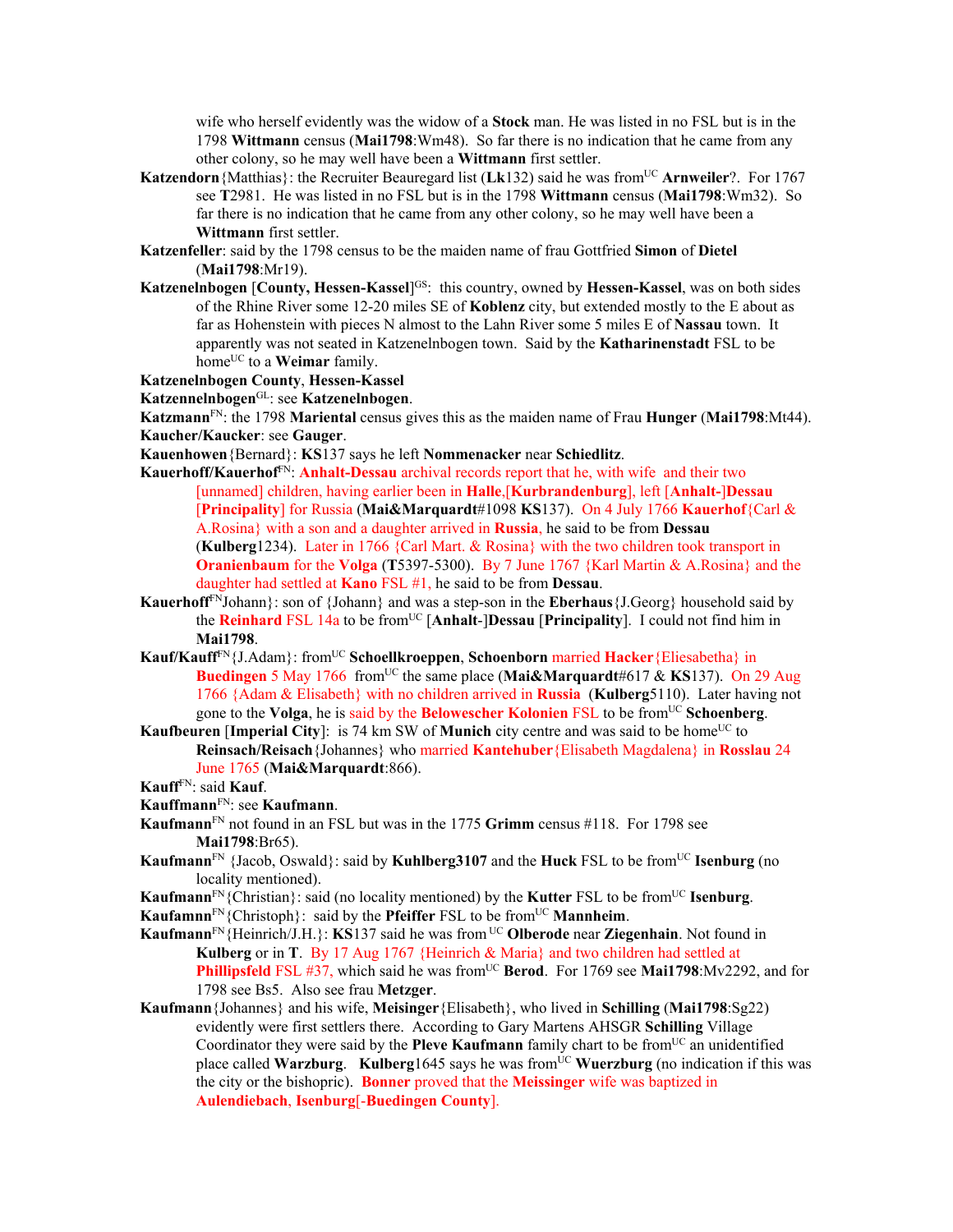- **Kaufmann** {Johannes}: along with his wife, **Meisinger**{Elisabeth} were likely **Schilling** first settlers and both are found at #2 in the Supplement to the **Schilling** 1775 census. **Gary Martens** the AHSGR village coordinator for says that he and possibly his wife **Meisinger**{Elisabeth}, are said by the **Pleve Kaufmann Family Chart** to be from<sup>UC</sup> **Warzburg**[sic], while
- **Kaufmann/Kauffmann**FN{J.Adam}: fromUC **Hohenlohe Principality** arrived at **Flensburg, Schleswig Royal Duchy** in June 1762, In June 1763 with wife and child he was given permission to leave **Denmark** (**EEE** p.468). By June 1765 they had settled in **Shcherbakovka** FSL#24 which said he was from<sup>UC</sup> **Assling**? with wife  ${K.Rosina}$  age 29. In 1798 his widow is called **May** ${Regina}$  ... she may have been a second wife? For 1798 see **Mai1798**:Fk89 and Sv25.
- **Kaufmann/Kauffmann**FN{Hartman}: married **Rauch**{A.Maria} in **Luebeck** 17 June 1766 (**Mai&Marquardt**#100). Not found in **Kulberg**. Later in 1766 this **Kauffmann** couple with no children took transport in **Oranienbaum** for the **Volga (T**5043-5044). By 3 Aug 1767 {Hartman & Maria} had settled at **Susannental** FSL #18, he said to be fromUC **Muellersdorf**. I could not locate them or any descendants in **Mai1798**.
- **Kaufmann**{Catharina}: married in **Luebeck** on 15 July 1766 **Baltzar**{Johannes}. Listed in **T**5949-5950 and in **KS**119 but found in no published FSL.
- **Kaufmann**{J.Gg.Martin}: **KS**138 says he was from **Niederzell** near **Schluechtern**. No found in any other available source.
- **Kaul**FN: said by the 1816 **Glueckstal** census (**KS**:673, 325) to be from **Markgroeningen**, **Ludwigsburg** [**Amt**], **Wuerttemberg**. Using **FHL**(1,056,750-1), the **GCRA** verified this origin. See the **GCRA** book for more details.
- **Kaul<sup>FN</sup>**{Franz}: said by the **Kamenka** FSL #94 to be from<sup>UC</sup> Buedingen.
- **Kaul**{Wilhelm}: married **Ritter**{Catharina} 11 March 1766 (**Mai&Marquardt**#405). **KS**151 has {Katharina}. **KS**151 has {Katharina}. Not found in any later source.
- **Kaulbach**?, **Kurpfalz**: is 14 km NW of **Kaiserslautern** city and was said by the **Straub** FSL to be home<sup>UC</sup> to a **Burghardt** family.
- **Kaulstos**<sup>GL</sup>: said by the **Buedingen** ML to be home<sup>UC</sup> to a **Juncker** man who in 1766 married a **Kuhl** woman; by 1767 this couple was in **Krasnoyar**; Stumpp says Kaulstos was near **Stockheim** near **Schotten, Hessen** (**Mai&Marquardt**#559). The **Krasnoyar** ML said this man was from **Darmstadt**.
- **Kaulstoss**GL: see **Kaulstos**.
- **Kaun**?/**Kuhn**<sup>FN</sup>: said by the **Kukkus** FSL to be from<sup>UC</sup> **Hachenburg, Kurpfalz**.
- **Kauschwitz**, [**Kursachsen**]: is 5 km NW of **Plauen** and was said by Recruiter Beauregard's list to have been home<sup>UC</sup> to the **Conrad**{Christopher}family (**Lk**9).
- **Kausen**GL: see **Kyusen.**
- **Kaust** FN: said by the **Fischer** FSL to be from<sup>UC</sup> **Paulbrunn**?, **Wuerttemberg**; there were **Graul**? stepchildren living with them indicating that frau Kaust was earlier frau **Graul**?. The Kaust family name was spelled **Gaus** in 1798 (**Mai1798**:Fs2,24).
- **Kaust**?FN: said by the **Fischer** FSL to be fromUC **Stuck**, **Wittenburg**. The family name was spelled **Gaus** in 1798 (**Mai1798**:Fs18).

#### **Kautehuber**: go to **Kantehuber**.

- **Kautz**FN: see **Kauz.**
- Kautz<sup>VV</sup>, (aka Vershinka or Wershinka), a Lutheran German village on the western side of the Volga. Its FSL has been published twice: first in Pleve, The German Colonies …, pp.393-399, and second in Pleve, Einwanderung …, vol.II, pp.333-340. According to them, the first settlers were from the following places with the family names shown here in parens. Spellings sometimes differ between the two sources – a spelling that is from the second source is presented here in standard bold, if it appears the same way in the first source it is underlined, if it appears only in the first source it is italicized:
	- from **Berlin**, **Preussen**: (**Lehm**/*Lem*);
	- from **Biebesheim**, **Darmstadt**: (**Riehl**/*Ril/Riel*);
	- from **Bliesdalheim**, **Kurpfalz**: (**Werner**);
	- from **Bornheim**, **Kurpfalz**: (**Reiber**);
	- from **Eich**, **Kurpfalz**: (**Dewald**, **Oswald**);